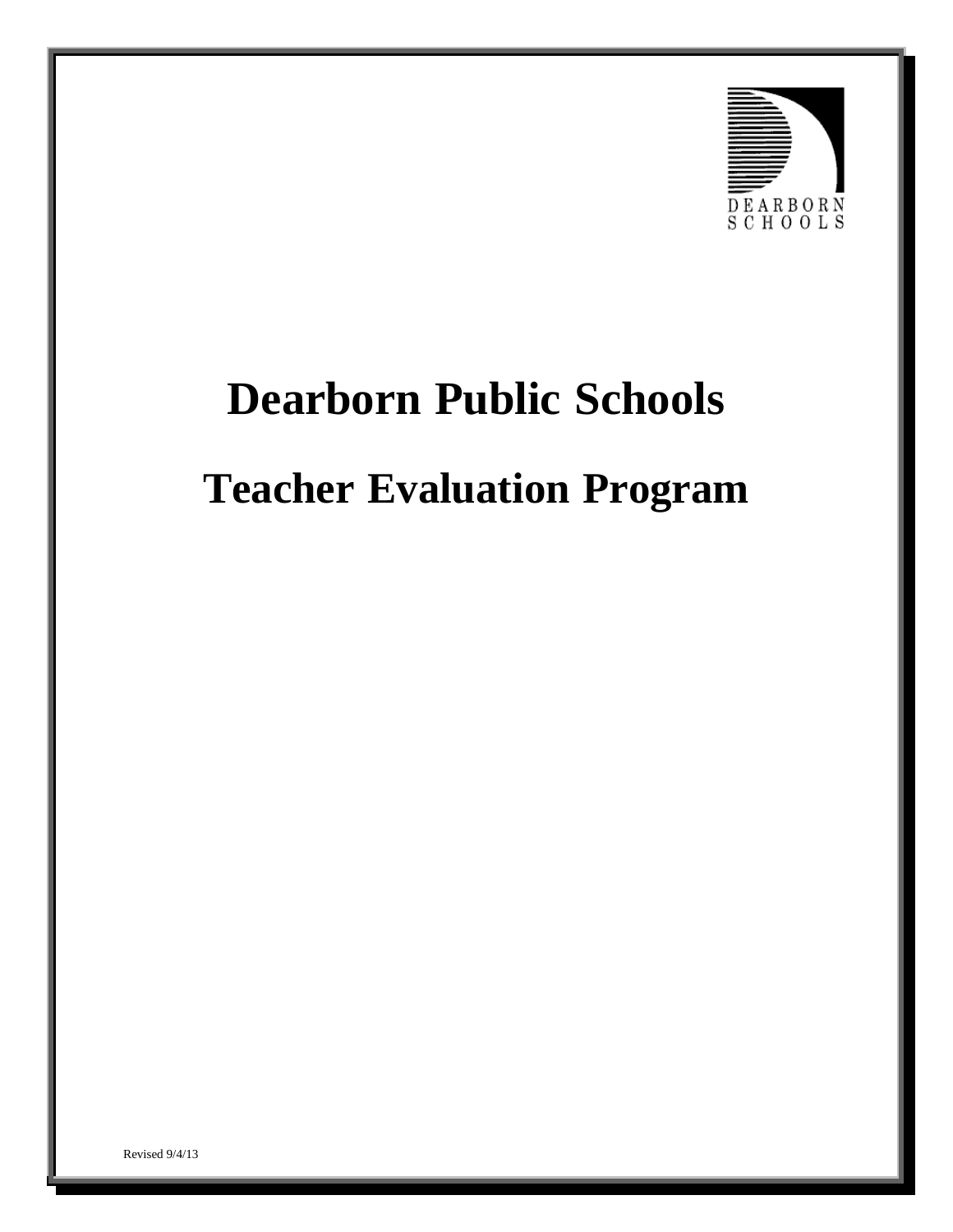## **Dearborn Public Schools Teacher Evaluation Program**

## **Table of Contents**

| 44 |
|----|
|    |
|    |
|    |
|    |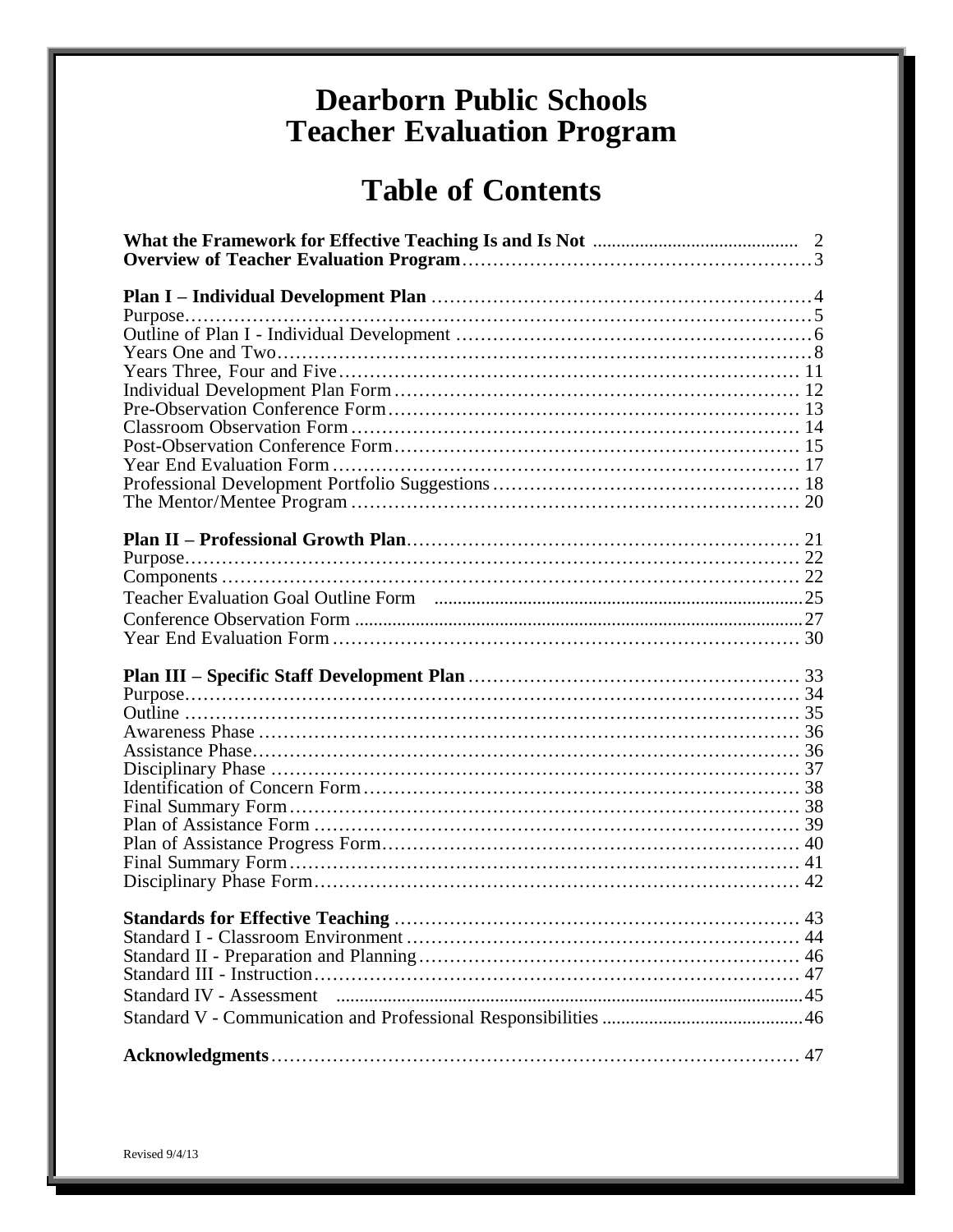## **Foreword**

The Dearborn Evaluation Program and supporting standards are the result of the collaboration and cooperation of Dearborn teachers, administrators, Board of Education members, and nationally recognized authorities in the field of effective teaching research. In a single document, we have expressed what we believe effective teachers do in their classrooms and what the most recent research reflects. The supporting standards consist of five standards and three evaluation plans. The ultimate goal is to increase student achievement through professional growth, coordinating efforts to educate students, and requiring accountability.

As research in the area of effective teaching continues, professionals learn more about teaching and its relationship to student learning. We have done our best to capture the dynamic and interactive processes of teaching. We expect our educators to incorporate the five standards into their current successful practices. As with any effort of this magnitude, this document will be reviewed and modified to ensure that it continues to reflect our best and most current thinking.

This document is an example of the commitment that Dearborn educators have to the improvement of public education in our community. All of those involved in the development of the Evaluation Program and supporting standards hope it will serve as a valuable tool in the continuous pursuit of equity and excellence.

\_\_\_\_\_\_\_\_\_\_\_\_\_\_\_\_\_\_\_\_\_\_\_\_\_\_\_\_\_ \_\_\_\_\_\_\_\_\_\_\_\_\_\_\_\_\_\_\_\_\_\_\_\_\_\_\_ Brian J. Whiston Glenn M. Maleyko Superintendent Director of Human Resources

\_\_\_\_\_\_\_\_\_\_\_\_\_\_\_\_\_\_\_\_\_\_\_\_\_\_\_\_\_ Christine Sipperley, President Dearborn Federation of Teachers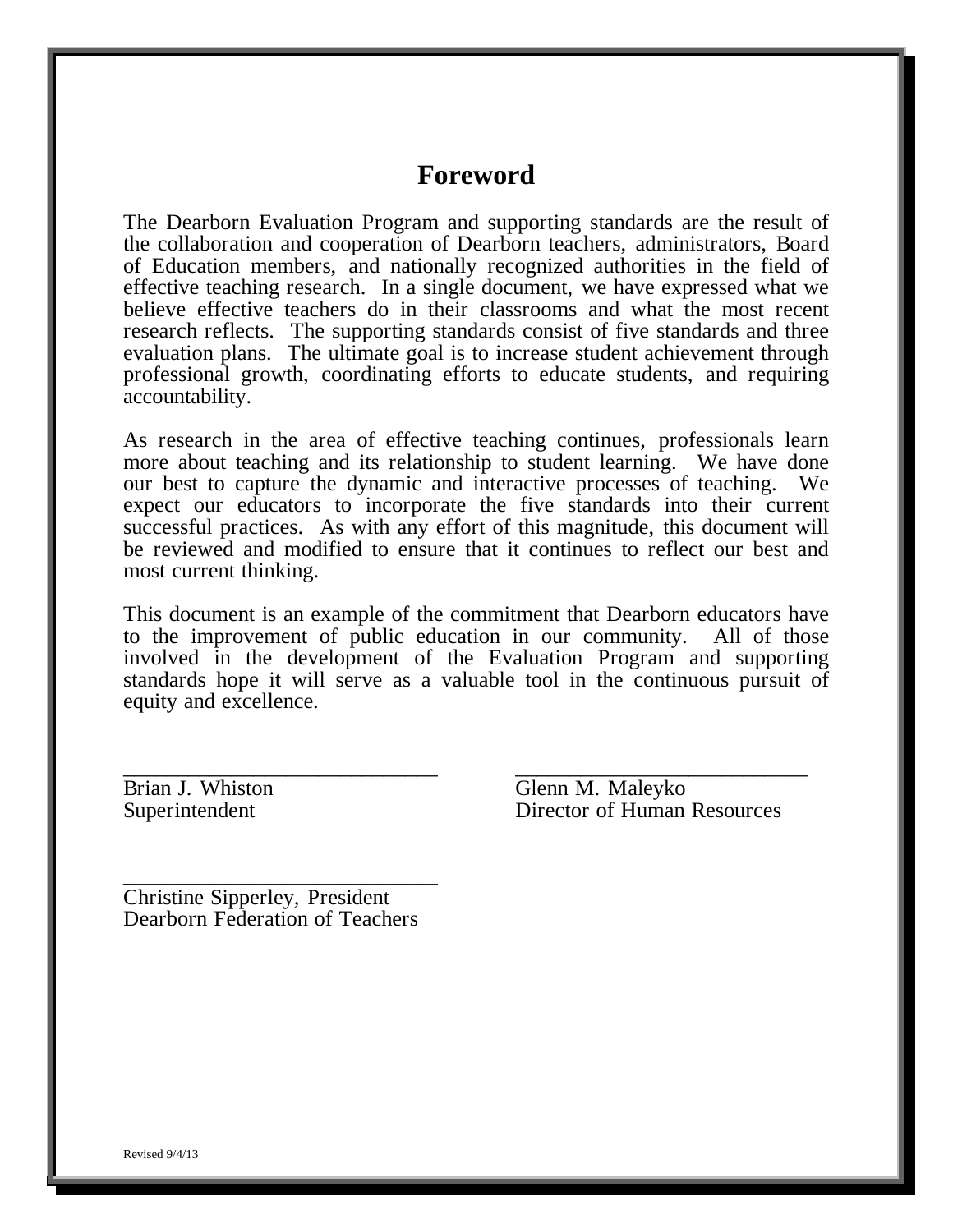## **What the Dearborn Evaluation Program and Supporting Standards Are:**

- $\triangleright$  They are a commitment to the growth and development of teachers and administrators.
- $\triangleright$  They are a statement that communicates our beliefs about effective teaching.
- $\triangleright$  They are a synthesis of teaching behaviors that promote student learning and are supported by research, learning theory, and expert opinion.
- $\triangleright$  They are a continuous source of information on effective teaching which will be reviewed and updated periodically.
- $\triangleright$  They are a resource for teachers and administrators to use in their roles as instructional decision makers.

## **What the Dearborn Evaluation Program and Supporting Standards Are Not:**

- They are **NOT** an attempt to supercede Board-adopted curriculum or prescribe one way for all Dearborn teachers to teach.
- $\triangleright$  They are **NOT** an outline of elements of instruction that are expected every day in every lesson and in the same order in which they appear in the Standards.
- They are **NOT** a checklist to be used to assess teacher performance.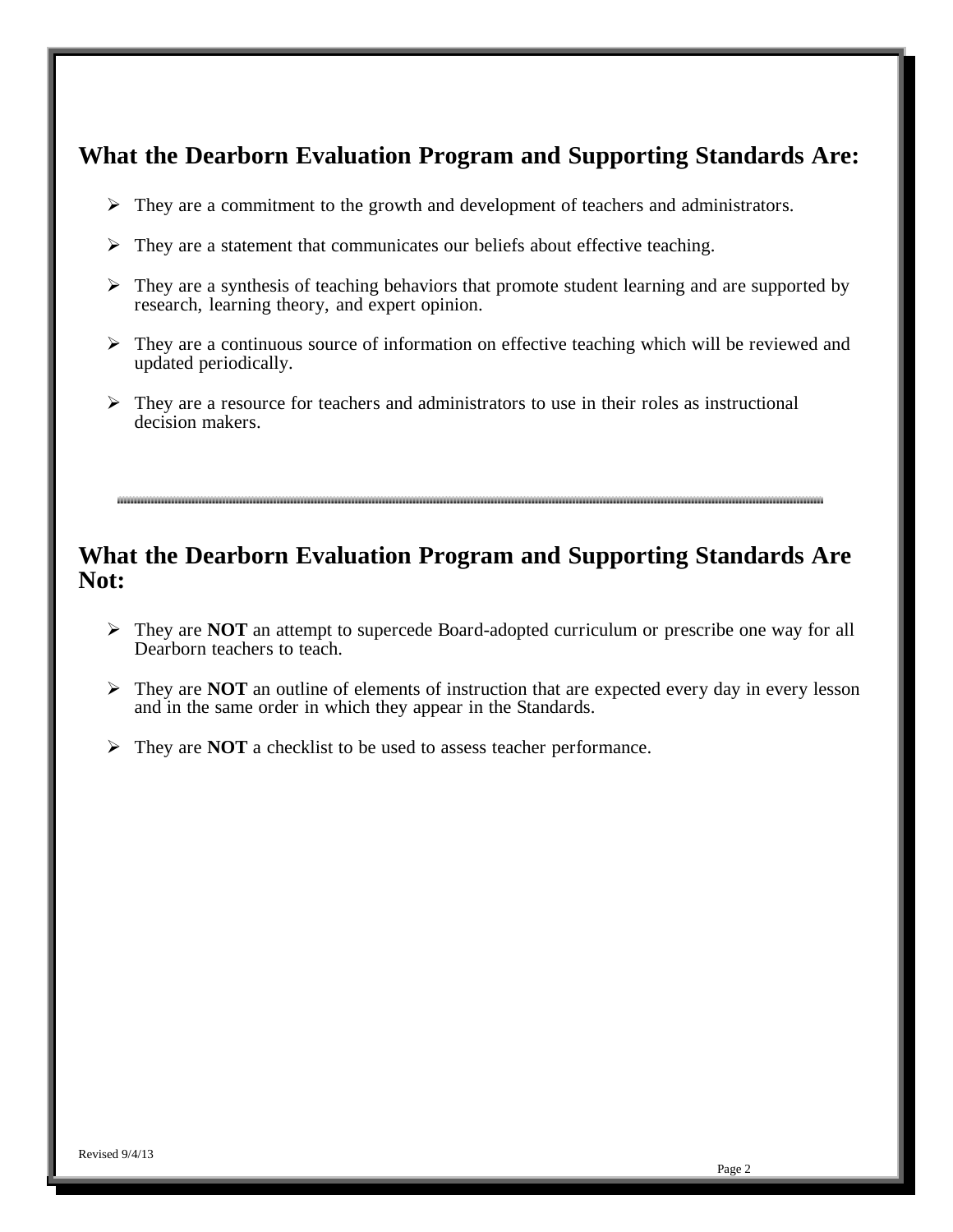<span id="page-4-0"></span>

| I. Classroom Environment<br>II. Preparation and Planning<br>III. Instruction                                                                                                                                                                                                                                                                                                                                                                                                                                                                                                                                                                                                                                                                                                                                                                                                         | <b>Standards for Effective Teaching</b><br>IV. Assessment<br>V.<br>Responsibilities                                                                                                                                                                                                                                                                                                                                                                                                                                                                                                                                                                                                                                                                                                                                                                                                                                                                                                                                | <b>Communication and Professional</b>                                                                                                                                                                                                                                                                                                                                                                                                                                                                                                                                                                                                                                                                                                                                                                                       |
|--------------------------------------------------------------------------------------------------------------------------------------------------------------------------------------------------------------------------------------------------------------------------------------------------------------------------------------------------------------------------------------------------------------------------------------------------------------------------------------------------------------------------------------------------------------------------------------------------------------------------------------------------------------------------------------------------------------------------------------------------------------------------------------------------------------------------------------------------------------------------------------|--------------------------------------------------------------------------------------------------------------------------------------------------------------------------------------------------------------------------------------------------------------------------------------------------------------------------------------------------------------------------------------------------------------------------------------------------------------------------------------------------------------------------------------------------------------------------------------------------------------------------------------------------------------------------------------------------------------------------------------------------------------------------------------------------------------------------------------------------------------------------------------------------------------------------------------------------------------------------------------------------------------------|-----------------------------------------------------------------------------------------------------------------------------------------------------------------------------------------------------------------------------------------------------------------------------------------------------------------------------------------------------------------------------------------------------------------------------------------------------------------------------------------------------------------------------------------------------------------------------------------------------------------------------------------------------------------------------------------------------------------------------------------------------------------------------------------------------------------------------|
| Plan 1<br><b>Individual Development Plan</b><br>Who:<br>$\blacksquare$<br>Probationary teachers<br>Tenure teachers who<br>$\blacksquare$<br>choose format<br><b>Purpose:</b><br>To ensure that Standards<br>for Effective Teaching<br>are understood, accepted,<br>and demonstrated<br>To provide support in<br>٠<br>implementing the<br>Standards<br>To ensure that the<br>$\blacksquare$<br>Michigan Curriculum<br>Framework and district<br>curriculum are being<br>taught<br>To provide accountability<br>٠<br>for decisions to continue<br>employment<br>What:<br>$\blacksquare$<br>Formal observations and<br>evaluation of<br>performance<br>Portfolio<br>п<br>Teacher reflection and<br>п<br>response<br>How:<br>$\blacksquare$<br>Classroom observation<br>with feedback<br>Review of Portfolio<br>٠<br>Discussion of<br>٠<br>professional practices<br>Mentor support<br>٠ | Plan II<br>Professional Growth Plan<br>Who:<br>$\blacksquare$<br>Tenured teachers who are<br>demonstrating the<br><b>Standards for Effective</b><br>Teaching<br><b>Purpose:</b><br>To enhance professional<br>growth<br>To improve student<br>٠<br>achievement<br>To provide feedback on<br>п<br>professional issues<br>To focus on school<br>٠<br>improvement initiatives<br>To ensure that the<br>п<br>Michigan Curriculum<br>Framework and district<br>curriculum are being taught<br>What:<br>Observations to assess<br>$\blacksquare$<br><b>Standards</b><br>Develop and implement<br>П<br>Professional Growth Plan<br>How:<br>Ongoing informal<br>٠<br>discussion of teacher<br>performance<br>Teacher teams/individual<br>$\blacksquare$<br>teacher develop a<br>Professional Growth Plan<br>Collaboration between<br>$\blacksquare$<br>teacher teams/teacher and<br>administrator<br>Establish indicators of<br>progress<br>Administrative support of<br>٠<br>teacher teams/teacher<br>Feedback to teacher | <b>Plan III</b><br>Specific Staff Development Plan<br>Who:<br>Teachers in need of<br>$\blacksquare$<br>specific professional<br>guidance in identified<br>area(s) of the Standards for<br><b>Effective Teaching</b><br><b>Purpose:</b><br>To enable a tenured teacher<br>the opportunity to seek<br>assistance in any Standard<br>To provide a more<br>٠<br>structured process for a<br>tenured teacher who may<br>benefit from more support<br>To provide due process for<br>disciplinary action<br>To ensure that the<br>Michigan Curriculum<br>Framework and district<br>curriculum are being taught<br>What:<br><b>Three Phases</b><br>1. Awareness Phase<br>2. Assistance Phase<br>3. Disciplinary Phase<br>How:<br>Observation and feedback<br>focused specifically on<br>identified area(s) of needed<br>improvement |

Revised 9/4/13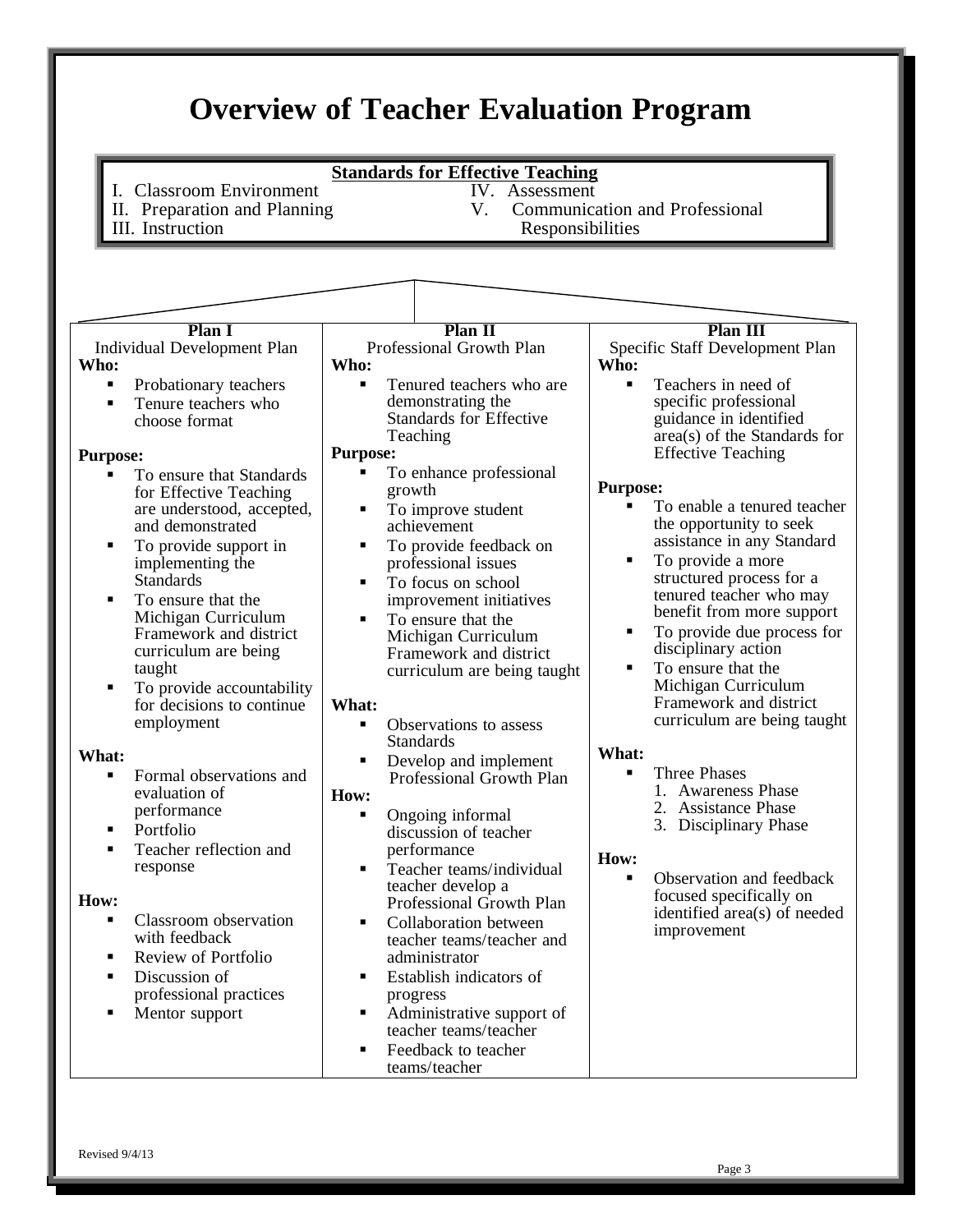# <span id="page-5-0"></span>**Individual Development Plan**

# **Plan I**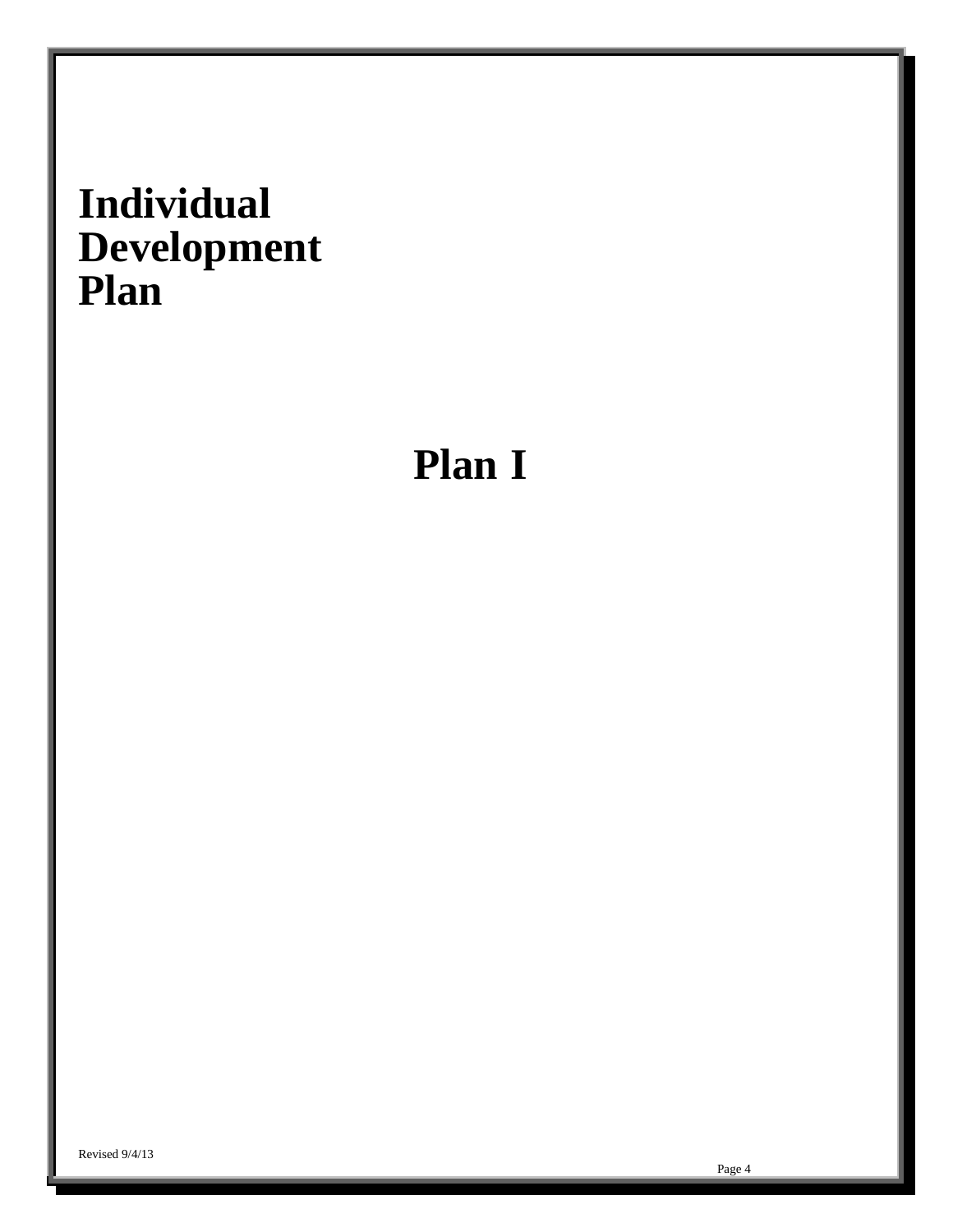## **Plan I Individual Development Plan**

## <span id="page-6-0"></span>**Purpose**

The Individual Development Plan is designed for all newly hired teachers. Teachers previously tenured in the State of Michigan will complete years one and two of the Individual Development Plan. Teachers hired prior to July 19, 2011 will complete four years of the plan for tenure. Teachers hired after July 19, 2011 will complete five years of the plan for tenure unless they are rated highly effective on three year-end evaluations, then the length of tenure would be four years. In order to continue in the Individual Development Plan, teachers must have successful evaluations.

The purpose of the Individual Development Plan is to:

- 1. introduce beginning staff to programs, procedures, policies, and expectations.
- 2. educate beginning staff on the Dearborn Public Schools' Standards for Effective Teaching.
- 3. provide training and support for new staff.
- 4. provide ongoing professional development experiences.
- 5. promote professional self-reflection.
- 6. evaluate performance for continuing employment.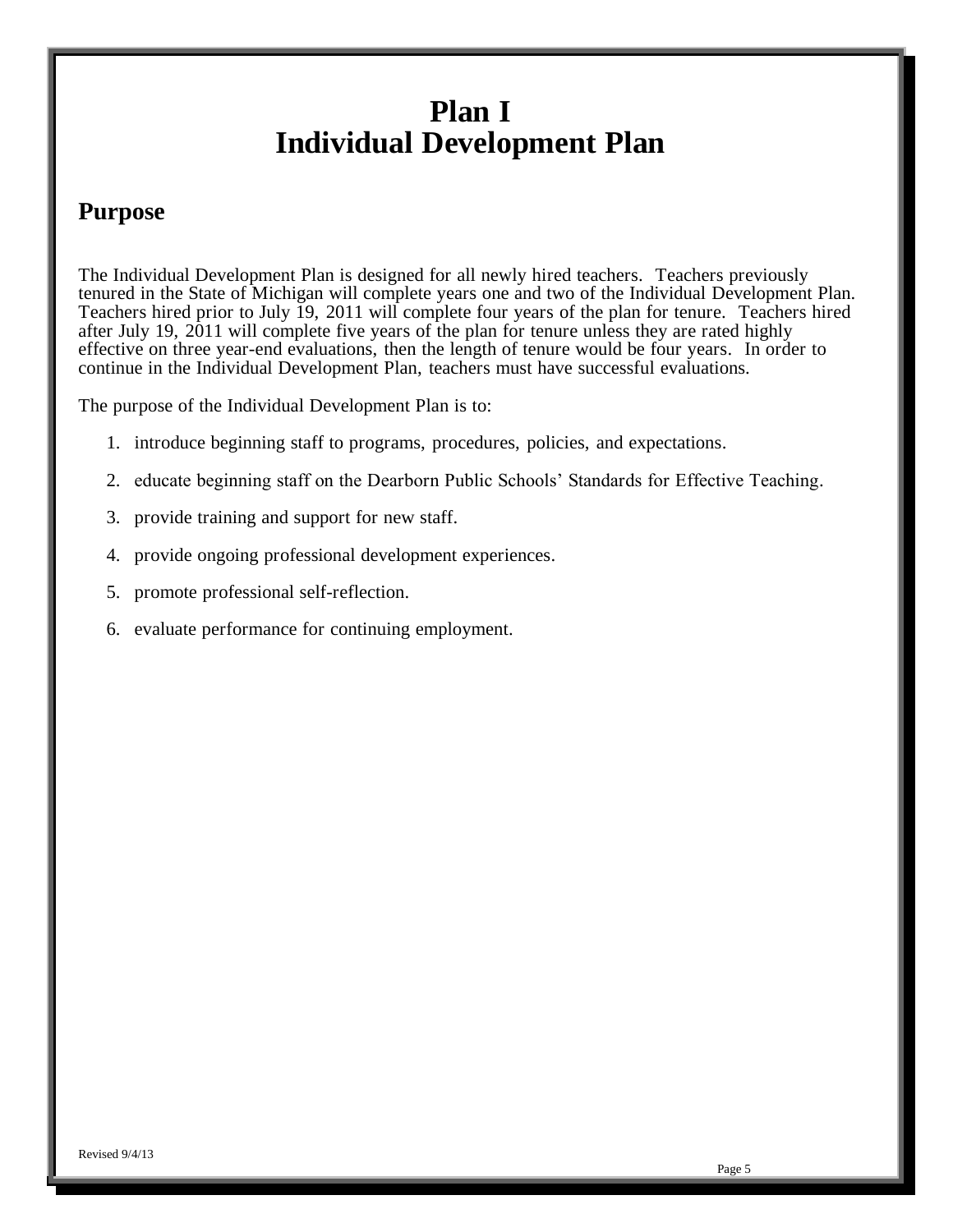## **Outline of Plan I - Individual Development**

<span id="page-7-0"></span>Teachers hired prior to July 19, 2011 will complete four years of the plan. All other teachers, regardless of experience, will complete five years of the plan unless they are rated highly effective on three consecutive Year End Evaluations, then it becomes four years. In order to continue in the plan, teachers must have successful evaluations.

#### **Years One and Two**

*Multiple Formal Observations (minimum of two) each year (recommended prior to March 15).*

Each formal observation must have a:

- Pre-observation conference
- Post-observation conference within a reasonable amount of time, preferably within ten working days, if not sooner.

Additional formal observations may be scheduled at the discretion of the administrator. Informal observations will be made throughout the year.

#### *Recommended timelines for Formal Observations*

- **Prior to 9/30** Administrator distributes forms and reviews expectations, portfolio collections, and evaluation timelines with all probationary teachers. Teachers formulate their IDP and the Administrator meets with each teacher individually. The IDP should be submitted to HR by October 7<sup>th</sup>. All first year probationary teachers must have an IDP in **place by the first week of school or ASAP at the beginning of the school year.** Teachers will conduct an informal self-evaluation according to the performance rubric.
- **Prior to 12/15** First required formal observation to be completed.
- **Prior to 3/15** Second formal observation to be completed.
- **Prior to 4/30** Year End Evaluation to be completed. The Year End Evaluation must include student growth as a significant factor.

#### *Observation Requirements*

Elementary – Multiple (minimum of two) formal observations, of sufficient duration that are no less than 40 minutes, to include classroom management and transition procedures.

Secondary – Multiple (minimum of two) formal observations of the same class period.

*Portfolio* - A cumulative professional portfolio will be created and maintained by the probationary teacher for years one and two. The administrator and mentor will review and discuss the portfolio with the teacher.

*Mentor* - The administrator will team the probationary teacher with an appropriate experienced teacher. This relationship will continue through year three for new teachers and year two for tenured teachers new to the district. They will follow district mentor procedures.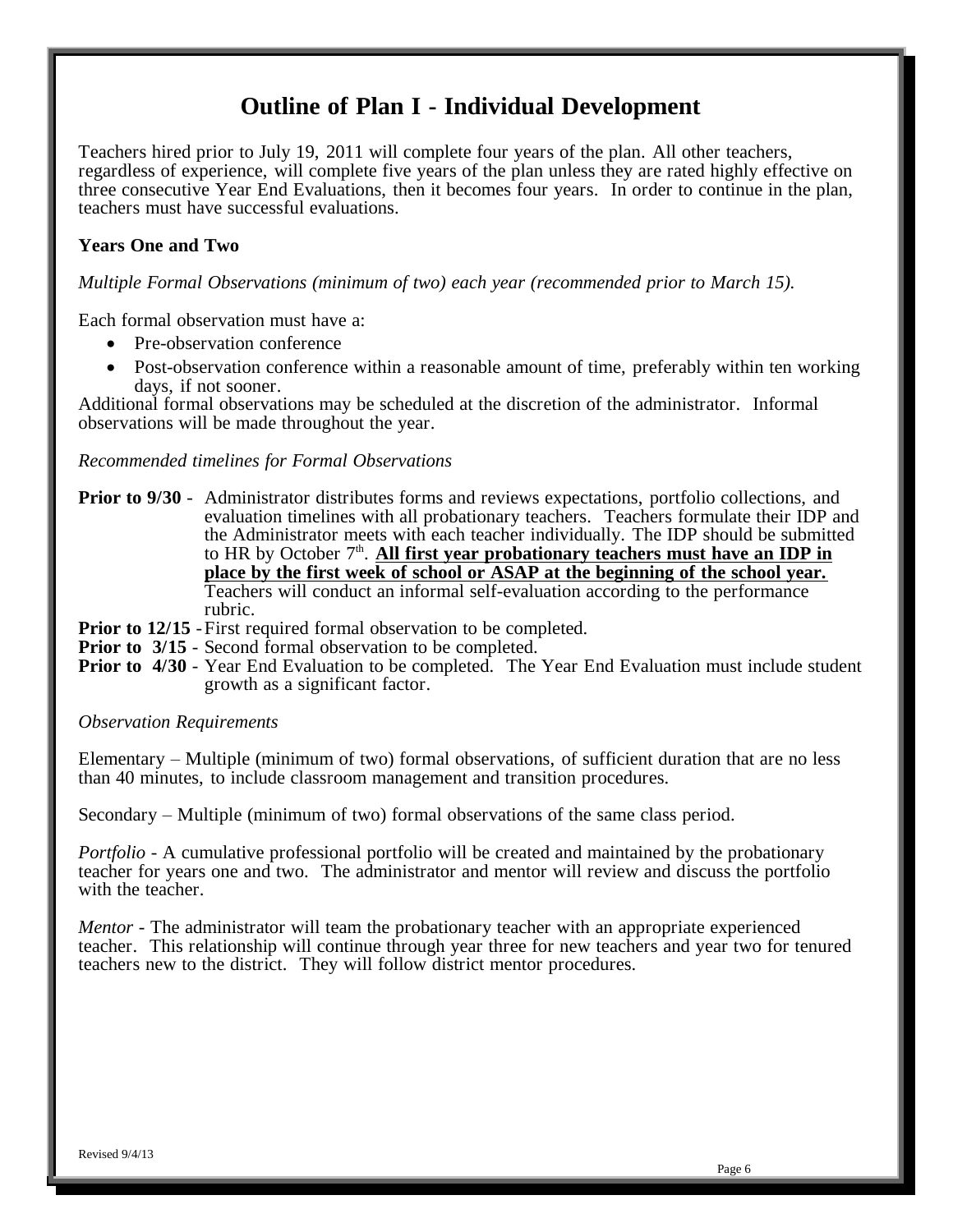### **Outline of Plan I - Individual Development (continued)**

#### **Years Three, Four and Five**

#### *Individual Development Plan*

The teacher and administrator will review and revise the Individual Development Plan in the areas of instruction, content, management, and professional development.

*Multiple Formal Observations* – (Minimum of two) prior to March 15

Each formal observation must have a:

- Pre-observation conference
- Post-observation conference

#### *Recommended timelines for Formal Observations*

**9/30 –** Formulate IDP **12/15** - The first formal observation to be completed. **Prior to 3/15** - The second formal observation to be completed. **Prior to 4/30** - The Year End Evaluation to be completed. The Year End Evaluation must include student growth as a significant factor.

Additional formal observations may be scheduled at the discretion of the administrator. Informal observations may be scheduled at the discretion of the administrator. Informal observations will be made throughout the year.

*Mentor* - The mentor/mentee relationship will continue throughout year three.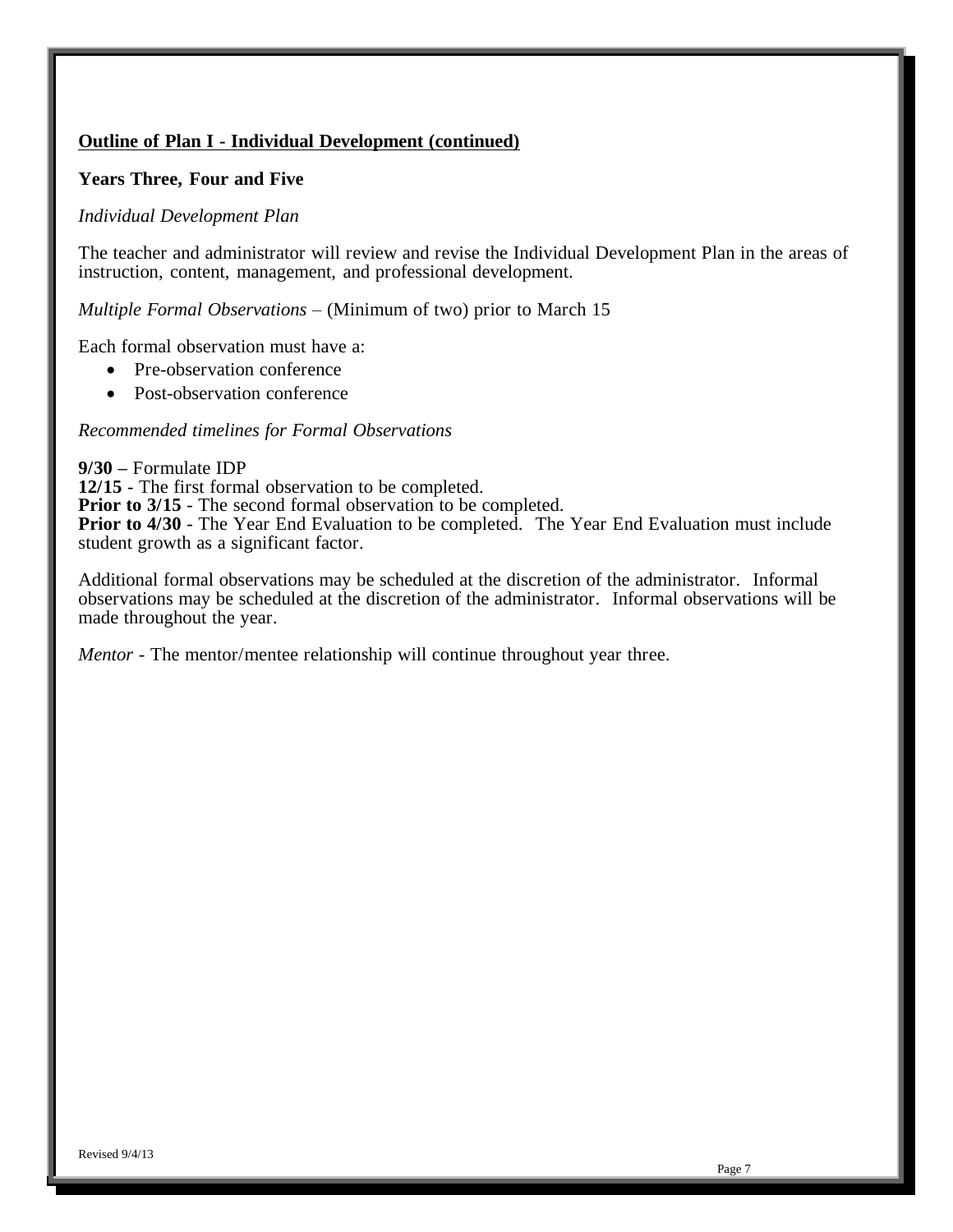## **Plan I -- Individual Development Plan**

## **Years One and Two**

### <span id="page-9-0"></span>**Required activities and recommended timeline for probationary teachers include:**

#### **An Individual Development Plan Meeting**

Prior to September 30, a building administrator will meet with all probationary teachers as a group to review the Individual Development Plan expectations, professional portfolio collections, and evaluation timelines. The goals must include student growth data and Standards for Effective Teacher best practice professional growth. At this time, the administrator will provide teachers with copies of all evaluation forms. IDPs should be submitted to Human Resources by October  $7<sup>th</sup>$ , 2013.

2013-14 Teacher Evaluation Weights to Comply with State Legislation

75% will be based on Observation Protocol and the 5 Standards for Effective Teaching.

This includes observations (formal and not formal), walkthroughs, other performance measures that are related to the teacher evaluation rubric which includes all 5 standards. Professional Responsibilities are included as one of the standards.

Student Growth Data (25%). The administrator and teacher will meet to determine growth measures that follow the weighted formula listed below.

- A. 5% District growth based on state accountability measures
- B. 10% Building Growth based on state or building or district common assessments (See Below)

**Elementary** -SRI, DRA & DRA task analysis, Star Math, 6 plus 1 traits, Building/District Common Assessments, NWEA, MEAP, Art, Music and & PE common Assessments.

**Middle School -**SRI, DRA, Star Math, 6 plus 1 traits, Building/District Common Assessments, NWEA, MEAP, Art, Music and & PE common Assessments, and Explore.

**High School-** Explore, Plan, MME, MEAP, SRI, Star Math, Common Assessments, AP exams, and Departmental Assessments.

C. 10% Classroom Growth based on State Assessments, District Common Assessments or Classroom Assessments (ex. Performance or product measures or other formative assessments, pre and post tests are required).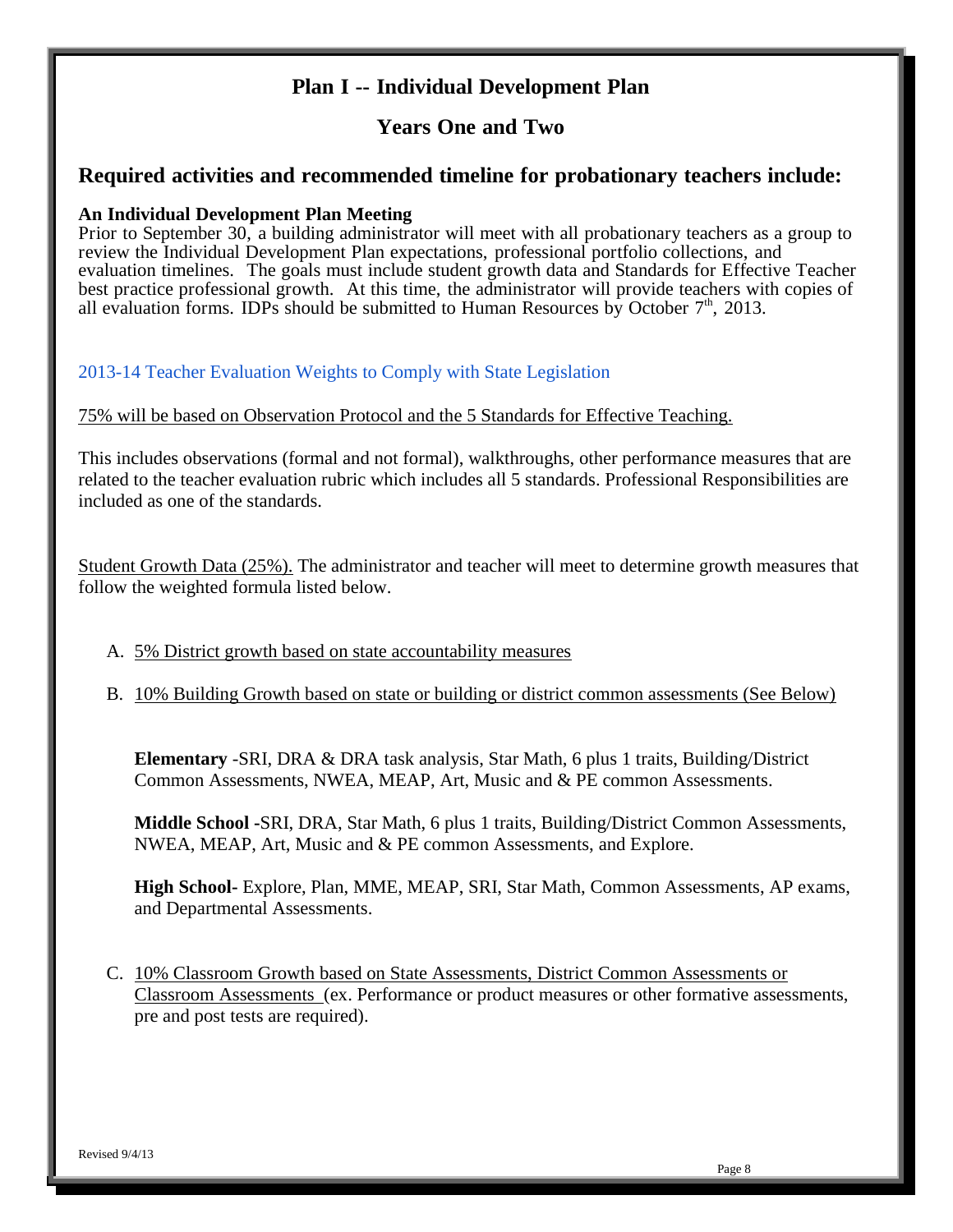#### Dearborn Teacher Evaluation Weights



*\*The goals must include student growth data and standards for effective teacher best practice professional growth. This means that Standard IV and specifically Element 5 Student Growth and Assessment must be addressed on the Year End Evaluation and it must be weighted at 25% of the evaluation ranking.*

#### **An Individual Development Plan**

A building administrator will meet with each teacher to develop an Individual Development Plan based on the Standards for Effective Teaching (Individual Development Plan Form, page 12). The teacher may have multiple (minimum of two) goals, one sheet per goal.

#### **Formal Observations**

Multiple (minimum of two) observations will be conducted prior to March 15. The Year End Evaluation should be completed by April 30. Each of these observations will have a pre-observation conference. The teacher must complete and be ready to discuss the Pre-Observation Form with the administrator at these conferences (Pre-Observation Conference Form, page 13). At least one of the formal observations will be conducted before the end of the first semester.

Multiple (minimum of two) observations will be at least 40 minutes in duration. At the elementary level, two will include an observation of classroom management and transition procedures. At the secondary level, multiple (minimum of two) observations of the same class period. (Classroom Observation Form, page 15).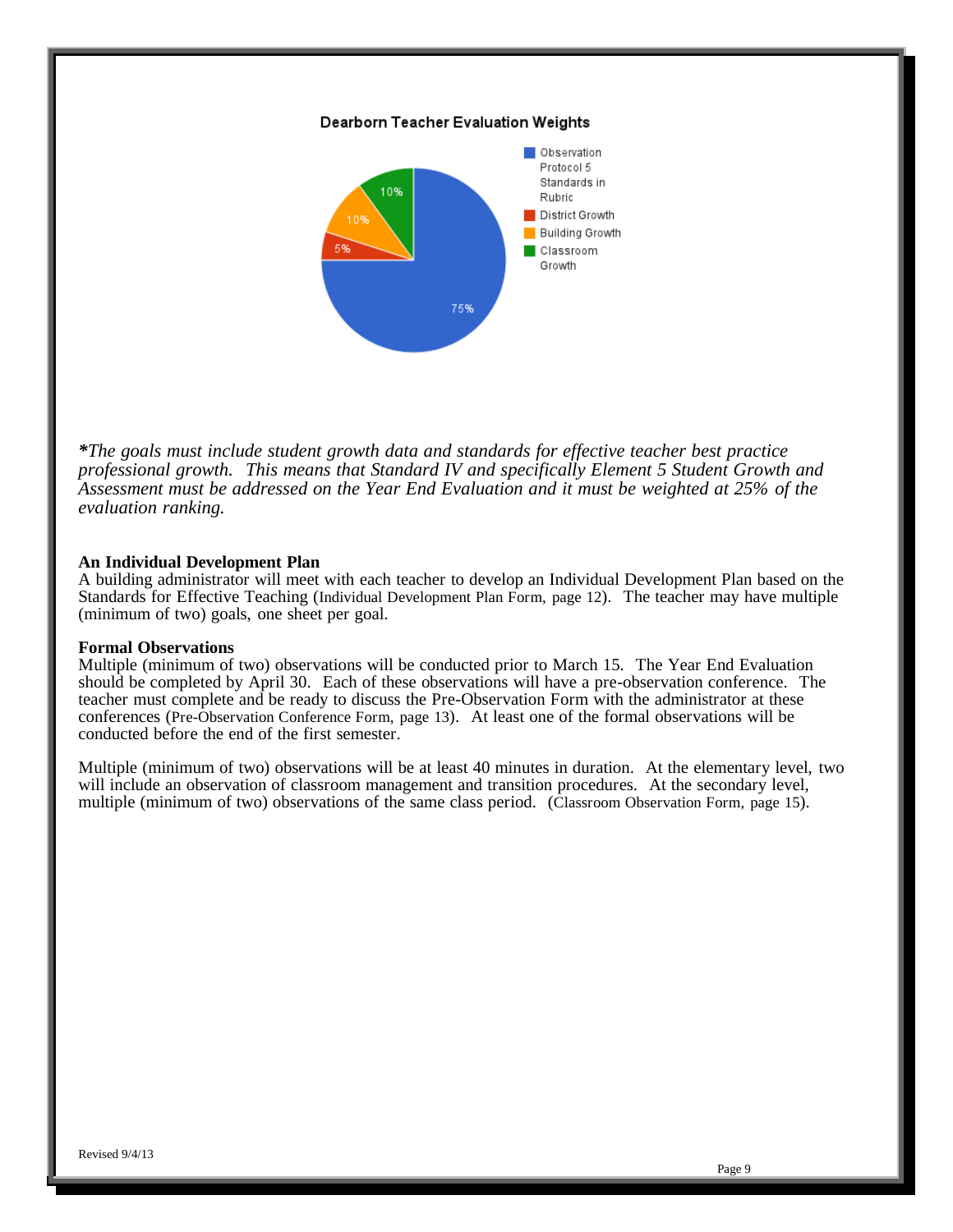#### **Plan I --- Individual Development Plan Years One and Two (continued)**

Additional formal observations may be scheduled at the discretion of the administrator (Classroom Observation Form, page 14).

A post-observation conference must be conducted within a reasonable amount of time following each of the observations, preferably within 10 working days, or sooner. The purpose for the postobservation conferences is to:

- 1. review the lesson(s) with a focus on student learning.
- 2. reinforce the strengths of the teaching performance.
- 3. identify areas for improvement.
- 4. offer specific feedback on classroom management.
- 5. review the professional development portfolio.
- 6. direct the probationary teacher toward relevant professional development opportunities.
- 7. provide opportunities for self-reflection.

Evaluation forms will be completed by the administrator, with the teacher, following the conference (Post-Observation Conference Form and Year End Evaluation, Pages 15-17).

The administrator will make informal observations during the year, which will be used as sources of information for the Year End Evaluation.

#### **A Professional Portfolio**

A cumulative professional portfolio will be created and maintained by the probationary teacher for the probationary period. The probationary teacher will benefit from a teaching portfolio in that it can serve as a catalyst for substantive growth in one's teaching philosophy, methods, and goals. Also, the portfolio will provide administrators with concise, selective, evidence-based information from a wide variety of sources. This gives the novice instructor a highly individualized, credible, and factual document for the purpose of evaluation. The administrator, probationary teacher, and mentor will review and discuss the portfolio at each scheduled evaluative conference. (See page 18 for suggested portfolio components). The portfolio will be used as a source of data for the performance evaluation. Two portfolio reviews are to be completed prior to April  $30<sup>th</sup>$ .

#### **A Mentor**

The administrator will team the probationary teacher with an appropriate experienced teacher for the mentoring process. The mentor/mentee relationship will continue through year three for new teachers and through year two for tenured teachers new to the district. The role of the teacher mentor is to guide and support the new teacher through the probationary period. (See page 20 for further information). Mentors and mentees must participate in a prescribed district mentor program experience.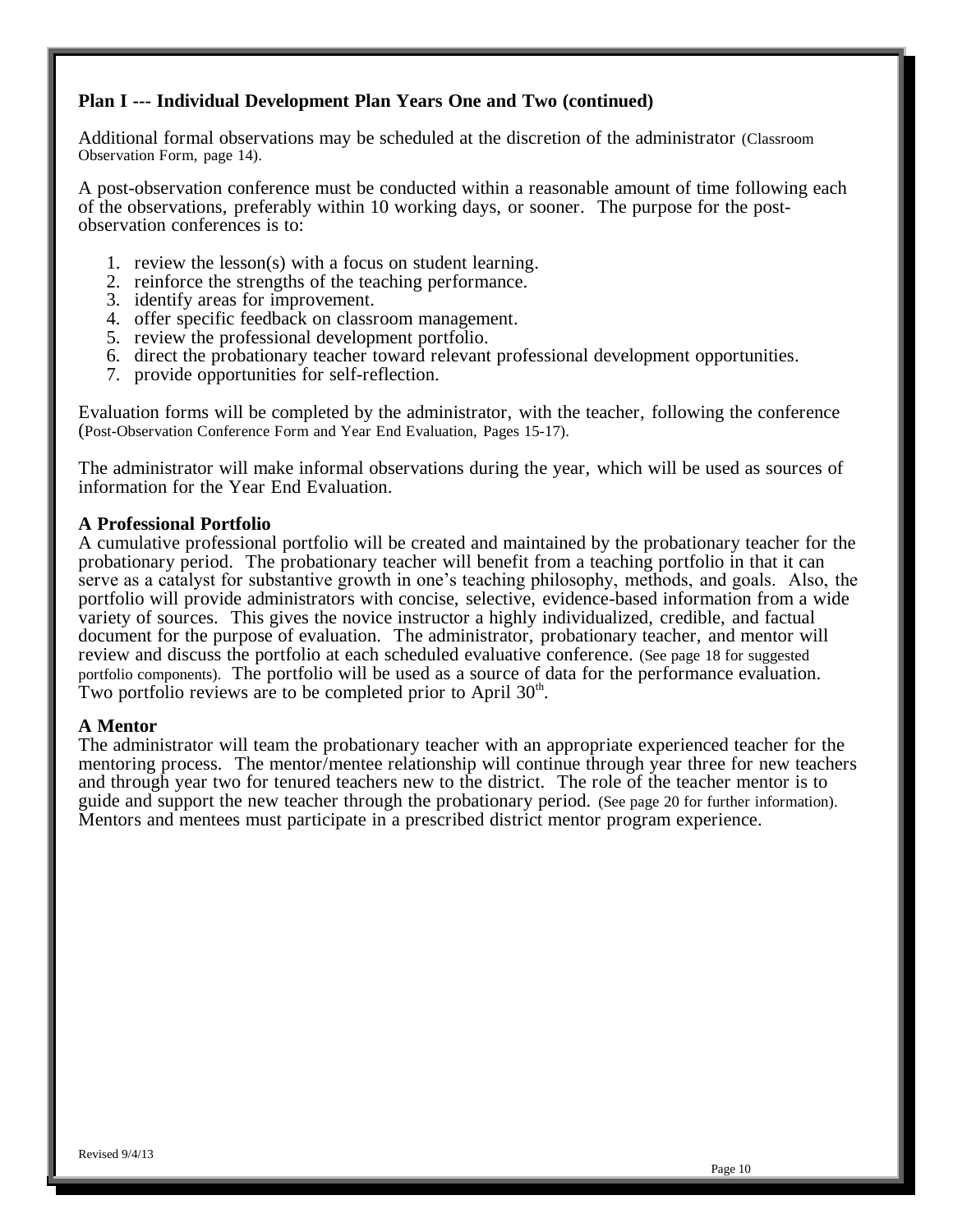## **Plan I --- Individual Development**

## **Years Three, Four and Five**

#### <span id="page-12-0"></span>**The required activities for probationary teachers after the initial two years will include:**

#### **An Individual Development Plan**

For years three, four and five, the teacher and administrator will review and revise the Individual Development Plan. The focus of this plan will be in the areas of instruction, content, management, and professional development. The goals must include student growth data and Standards for Effective Teacher best practice professional growth. At this time, the administrator will provide teachers with copies of all evaluation forms.

#### **Formal Observations**

Multiple (minimum of two) formal observations will be conducted prior to March 15. The Year End Evaluation to be completed by April 30. Each of these observations will have a pre-observation conference. The teacher must complete and be ready to discuss the Pre-Observation Form with the administrator at these conferences. (Pre-Observation Conference Form, page. 13). At least one of the formal observations will be conducted before December 15. Additional formal observations may be scheduled at the discretion of the administrator (Classroom Observation Form, page 14).

A post-observation conference must be scheduled within a reasonable amount of time, preferably within ten working days, if not sooner. The purpose for the post-observation conferences is to:

- 1. review the lesson(s) with a focus on student learning.
- 2. reinforce the strengths of the teaching performance.
- 3. identify areas for improvement.
- 4. offer specific feedback on classroom management.
- 5. review the professional development portfolio, if appropriate.
- 6. direct the probationary teacher toward relevant professional development opportunities.
- 7. provide opportunities for self-reflection.

Evaluation forms will be completed by the administrator, with the teacher, following the conference (Post-Observation Conference Form and Year End Evaluation Form, see pages 15-17).

The administrator will make informal observations during the year, which will be used as sources of information for the Year End Evaluation.

#### **Mentor**

Throughout year three, the mentor-mentee relationship will continue. The mentor's role will be to guide and support the teacher as needed. (See page 20 for further information).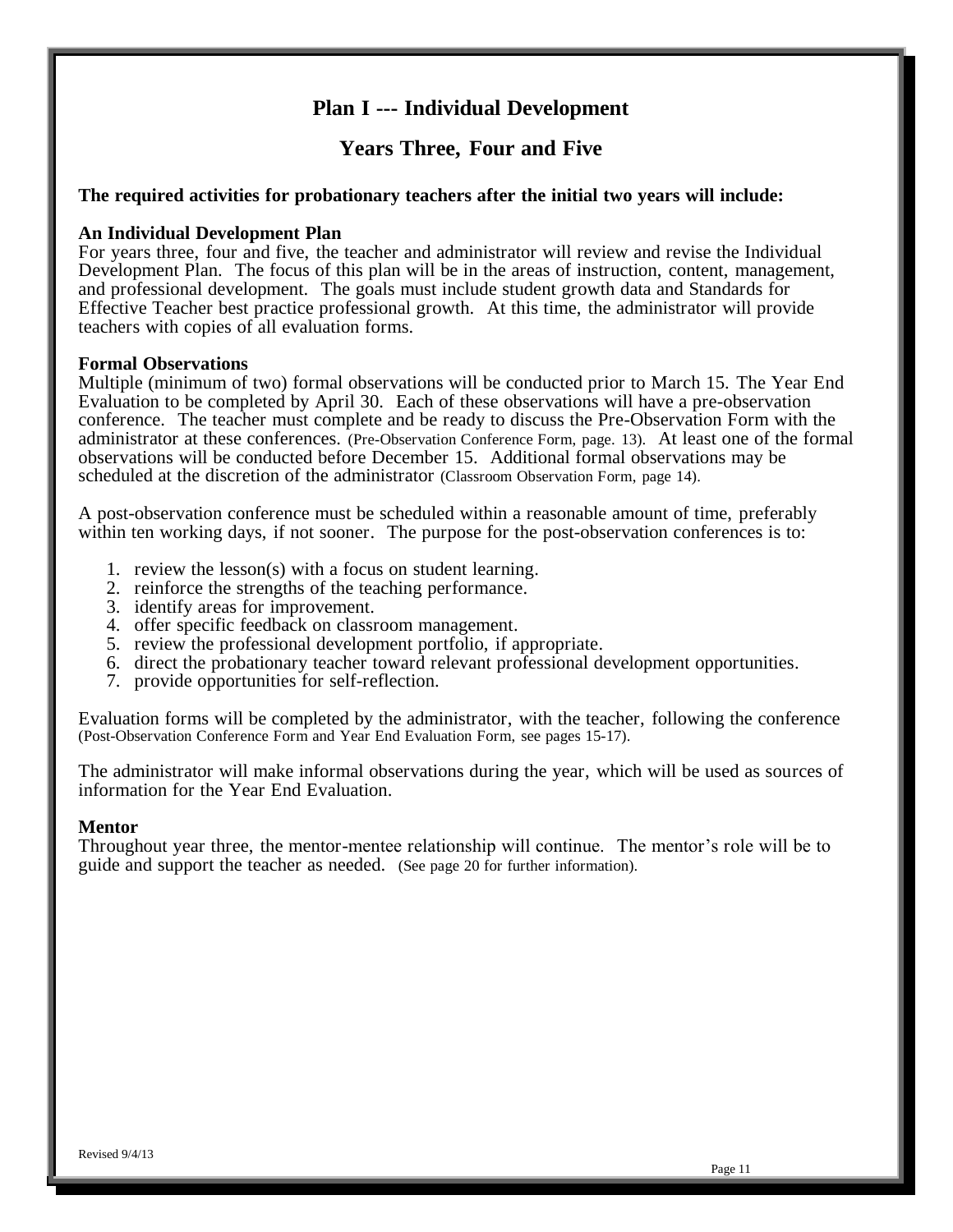<span id="page-13-0"></span>

|                                                                                              | <b>Plan I</b>                                                                                 |
|----------------------------------------------------------------------------------------------|-----------------------------------------------------------------------------------------------|
|                                                                                              |                                                                                               |
|                                                                                              | <b>Individual Development Plan Form</b>                                                       |
| Individual Development Plan for:                                                             |                                                                                               |
| Teacher Status: $\Box$ Probationary $\Box$ 1 $\Box$ 2 $\Box$ 3 $\Box$ 4 $\Box$ 5 (Check One) |                                                                                               |
|                                                                                              | $\Box$ Tenured in Michigan $\Box$ 1 $\Box$ 2 (Check One)                                      |
| <b>Standard(s) Related to Goal (Check all that apply):</b>                                   |                                                                                               |
| <b>T. Classroom Environment</b>                                                              | IV. Assessment                                                                                |
| $\Box$ II. Preparation and Planning                                                          | V. Communication and Professional<br>Responsibilities                                         |
| III. Instruction                                                                             |                                                                                               |
| **Goal: $\_\_$                                                                               |                                                                                               |
| Purpose of Goal: ______                                                                      |                                                                                               |
| Teacher's Plan:                                                                              |                                                                                               |
| Indicators of Progress including student growth data:                                        |                                                                                               |
| <b>Administrative Support:</b>                                                               |                                                                                               |
|                                                                                              |                                                                                               |
|                                                                                              |                                                                                               |
|                                                                                              | *The goals must include student growth data and standards for effective teacher best practice |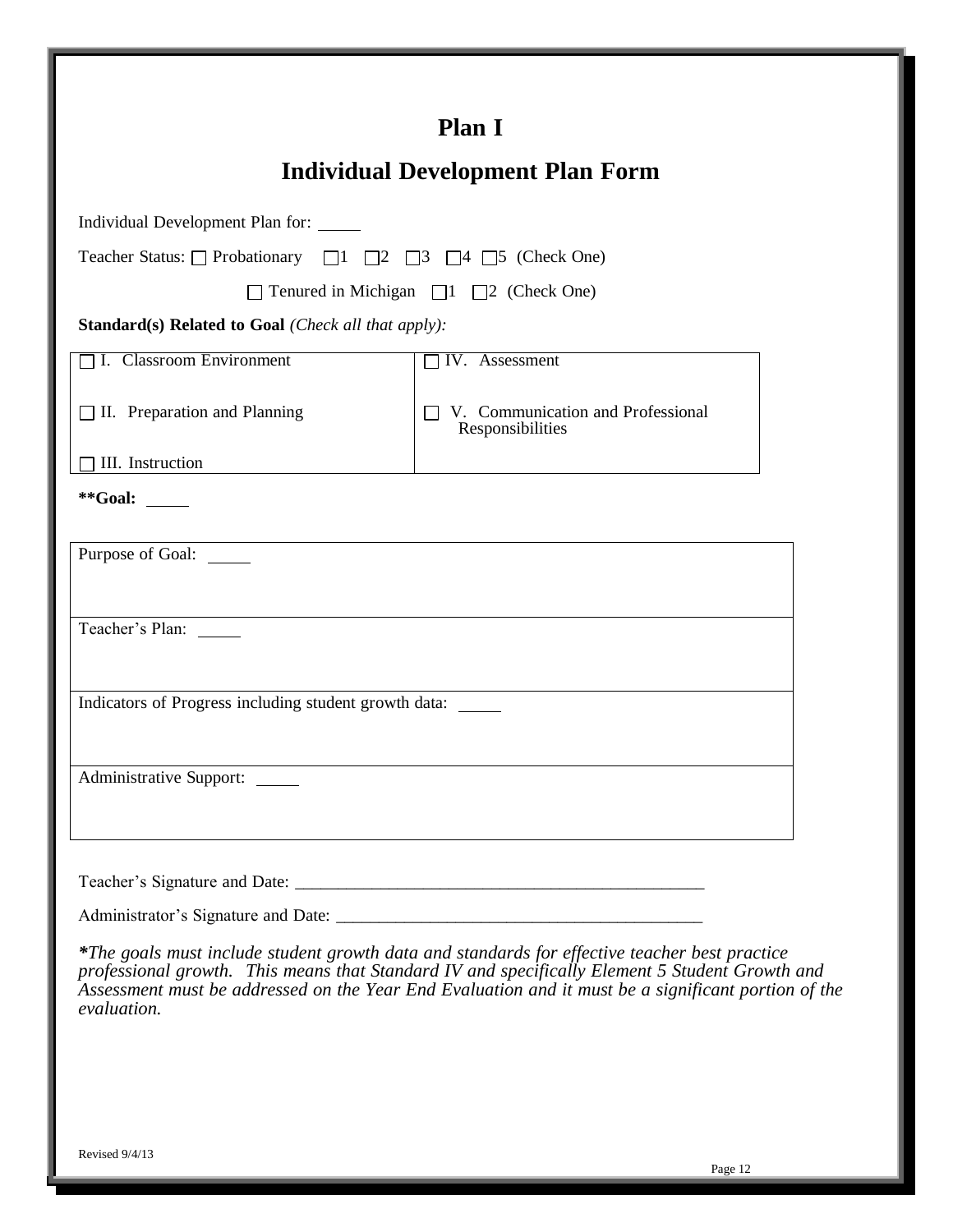## <span id="page-14-0"></span>**Plan I --- Individual Development Plan Pre-Observation Conference Form**

*(Completed by the teacher and discussed with the administrator at the Pre-Observation Conference)*

| Teacher:                                           | Subject:                                                                                             |
|----------------------------------------------------|------------------------------------------------------------------------------------------------------|
| Grade Level:                                       | Period/Time and Date of Lesson:                                                                      |
| Administrator:                                     |                                                                                                      |
|                                                    | 1. Identify the general characteristics of the class. (Standard I: Classroom Environment)            |
|                                                    |                                                                                                      |
|                                                    | 2. List the objectives for the lesson(s). (Standard II: Preparation and Planning)                    |
|                                                    |                                                                                                      |
| objectives. (Standard III: Instruction)            | 3. Briefly describe the content and methods of the lesson(s) progress toward achieving the           |
|                                                    |                                                                                                      |
| 4.<br>(Standard IV: Assessment)                    | State how you will measure the students' progress toward achieving the objectives.                   |
|                                                    |                                                                                                      |
| Communication and Professional Responsibilities)   | 5. Briefly describe your communication and record keeping for the class. (Standard V:                |
|                                                    |                                                                                                      |
| administrator:<br><b>Classroom Environment</b>     | 6. Please check the areas below in which you would like specific feedback from the<br>IV. Assessment |
| Preparation and Planning<br>П.<br>III. Instruction | V. Communication and<br>Professional Responsibilities<br>VI. Other                                   |
|                                                    |                                                                                                      |
|                                                    |                                                                                                      |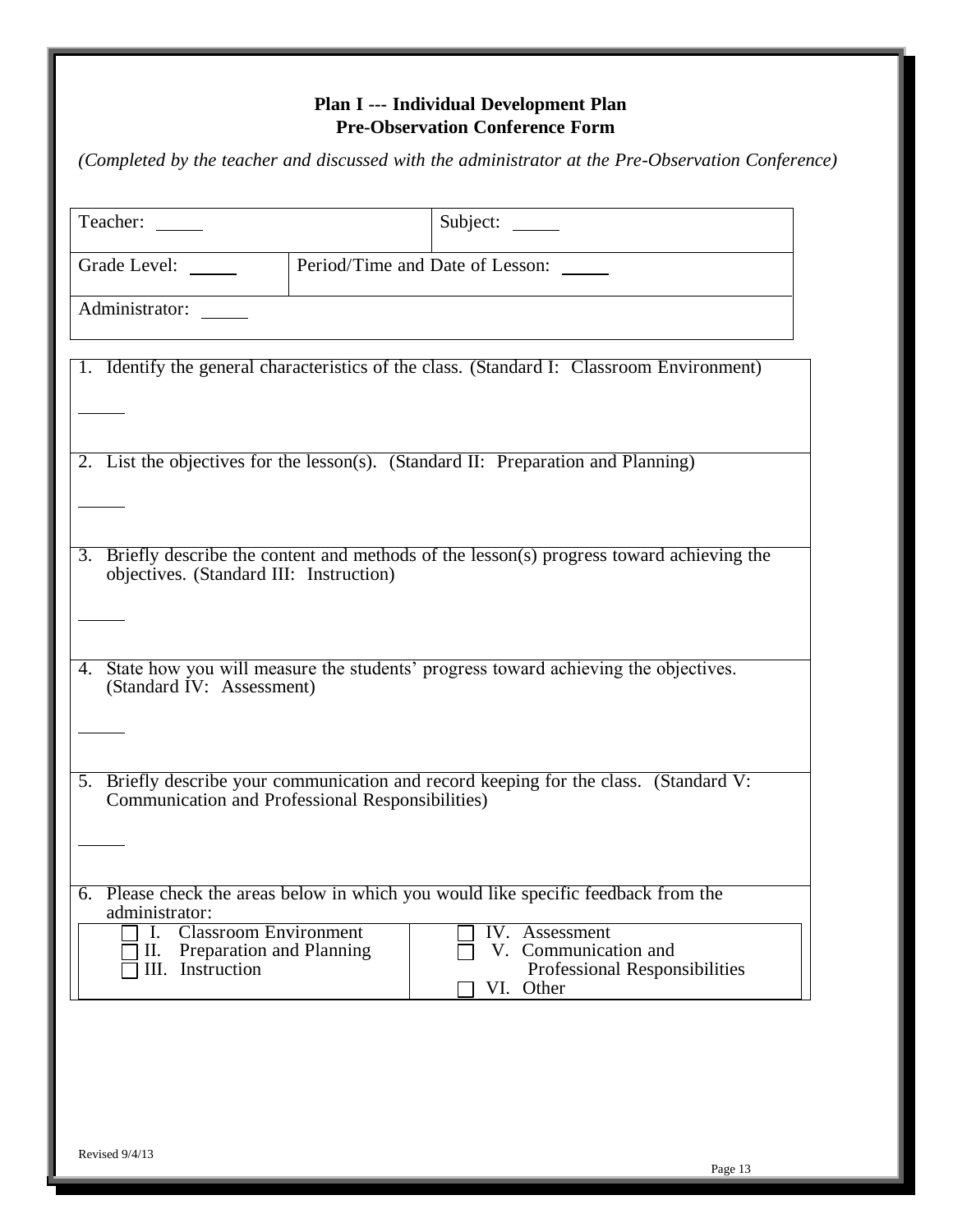## **Plan I --- Individual Development Plan**

## **Classroom Observation Form**

*(For administrator use during classroom observation)*

<span id="page-15-0"></span>

| Teacher                                                | School <u>Communication</u>                                                    |  |
|--------------------------------------------------------|--------------------------------------------------------------------------------|--|
| Date(s) ______   Area/Grade _____                      | Probation $\Box$ 1 $\Box$ 2 $\Box$ 3 $\Box$ 4 $\Box$ 5 (Check year)            |  |
|                                                        |                                                                                |  |
| Duration of Visit(s) $\frac{1}{\sqrt{1-\frac{1}{2}}}\$ | Number of Students                                                             |  |
| Lesson(s) Observed                                     |                                                                                |  |
|                                                        | The Standards for Effective Teaching are the basis for the following comments: |  |
| I. Classroom Environment:                              |                                                                                |  |
|                                                        |                                                                                |  |
|                                                        |                                                                                |  |
|                                                        |                                                                                |  |
| II. Preparation and Planning:                          |                                                                                |  |
|                                                        |                                                                                |  |
|                                                        |                                                                                |  |
| III. Instruction:                                      |                                                                                |  |
|                                                        |                                                                                |  |
|                                                        |                                                                                |  |
|                                                        |                                                                                |  |
| IV. Assessment:                                        |                                                                                |  |
|                                                        |                                                                                |  |
|                                                        |                                                                                |  |
|                                                        |                                                                                |  |
| V. Communication and Professional Responsibilities:    |                                                                                |  |
|                                                        |                                                                                |  |
|                                                        |                                                                                |  |

*\*\*The goals must include student growth data and standards for effective teacher best practice professional growth. This means that Standard IV and specifically Element 5 Student Growth and Assessment must be addressed on the Year End Evaluation and it must be weighted as 25% of the evaluation.*

Revised 9/4/13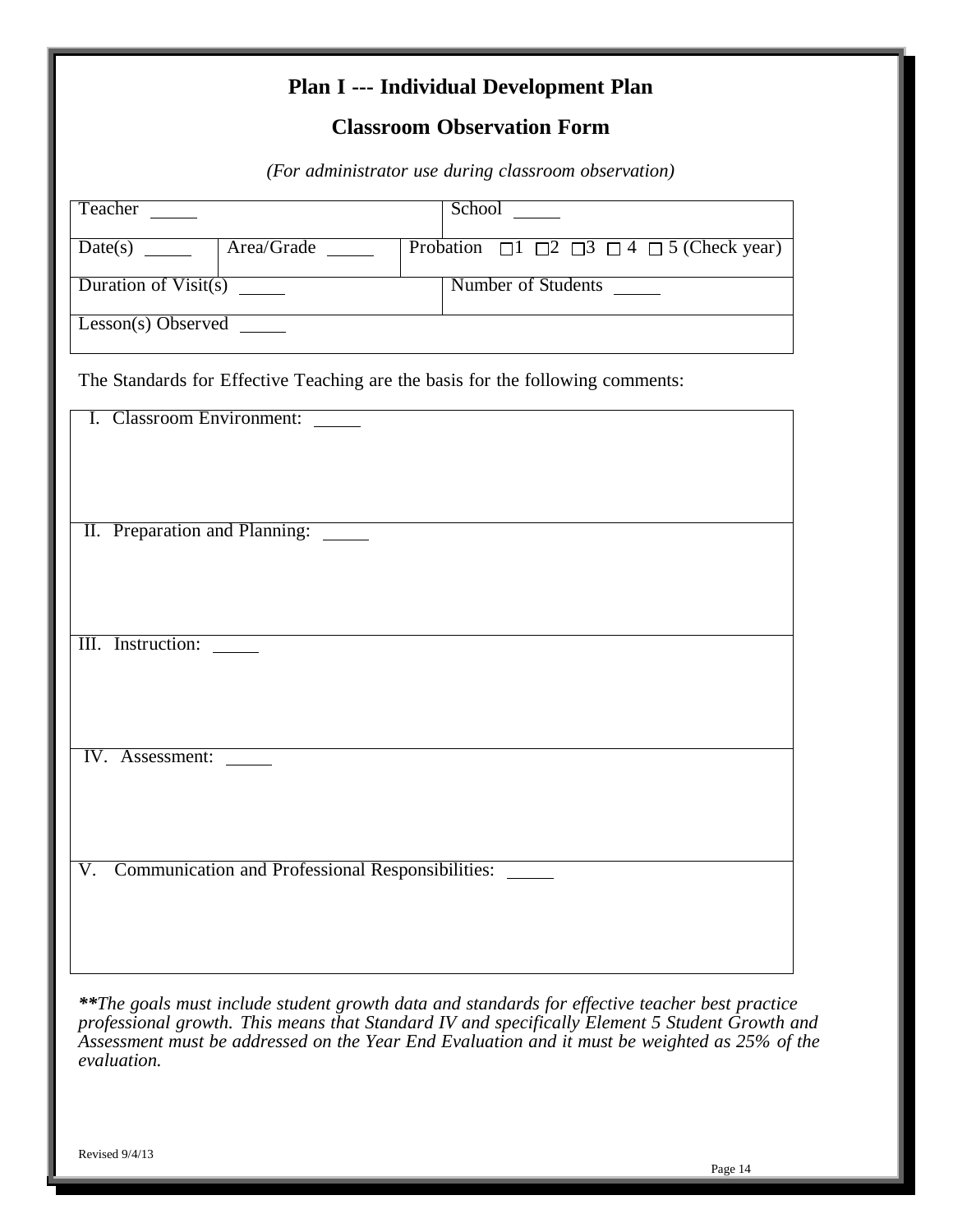## <span id="page-16-0"></span>**Plan I --- Individual Development Plan**

## **Post-Observation Conference Form**

| (Completed by the administrator and discussed with the teacher at the Post-Observation Conference.<br>This document serves as a mid-year evaluation document in compliance with state legislation for first<br>year employees with an IDP.) |  |
|---------------------------------------------------------------------------------------------------------------------------------------------------------------------------------------------------------------------------------------------|--|
| Teacher:                                                                                                                                                                                                                                    |  |
|                                                                                                                                                                                                                                             |  |
| Summarize the following areas from the Individual Development Plan:<br>Standards of Effective Teaching:                                                                                                                                     |  |
| I. Classroom Environment:                                                                                                                                                                                                                   |  |
| II. Preparation and Planning: _____                                                                                                                                                                                                         |  |
| III. Instruction:                                                                                                                                                                                                                           |  |
| IV. Assessment:                                                                                                                                                                                                                             |  |
| V. Communication and Professional Responsibilities:                                                                                                                                                                                         |  |
|                                                                                                                                                                                                                                             |  |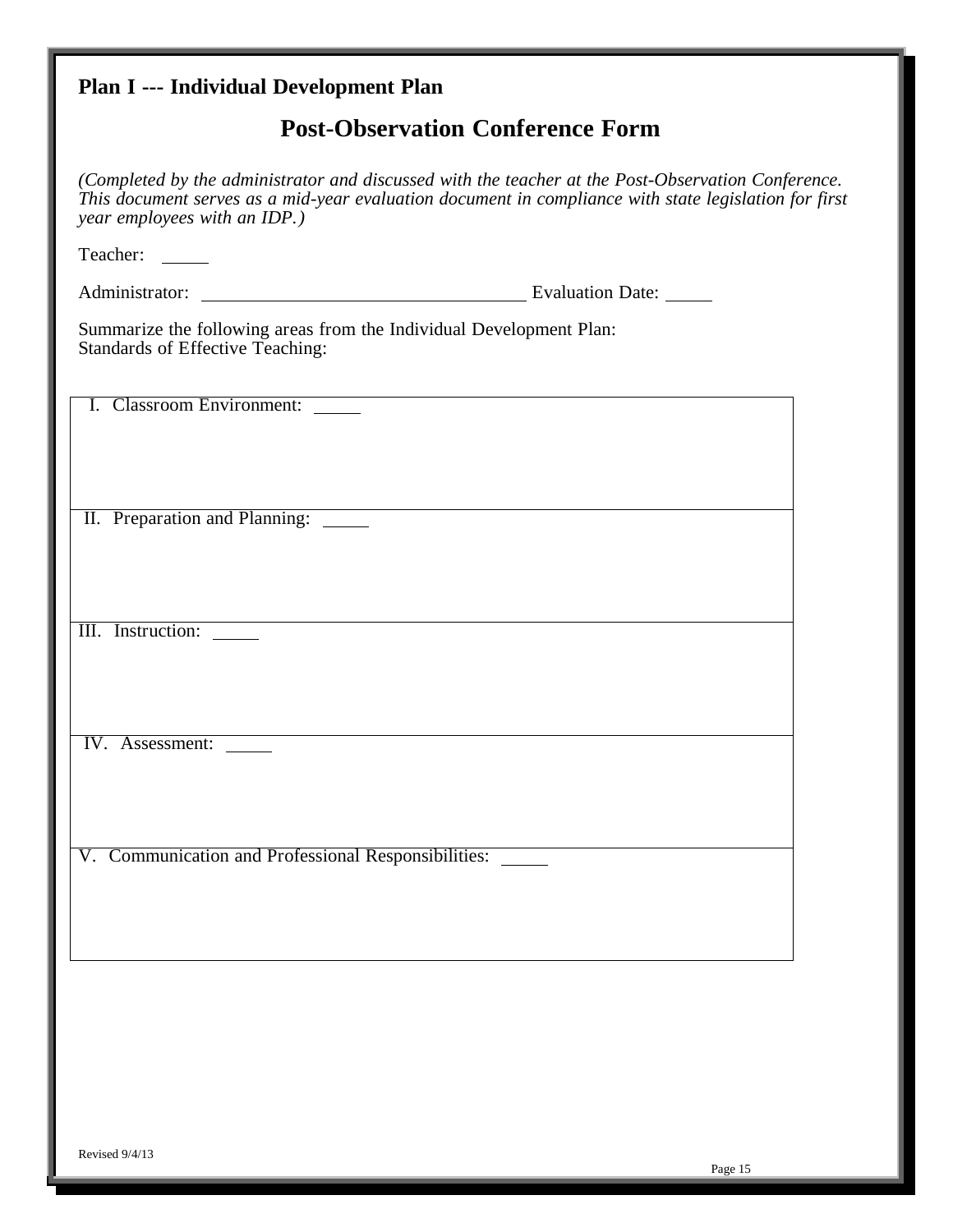| <b>Post-Observation Conference Form (continued)</b>                                                                                                                                                                                                                                                             |  |
|-----------------------------------------------------------------------------------------------------------------------------------------------------------------------------------------------------------------------------------------------------------------------------------------------------------------|--|
| The Professional Portfolio Review Dates:                                                                                                                                                                                                                                                                        |  |
| Date reviewed                                                                                                                                                                                                                                                                                                   |  |
| Date reviewed                                                                                                                                                                                                                                                                                                   |  |
| <b>Teacher Comments:</b>                                                                                                                                                                                                                                                                                        |  |
|                                                                                                                                                                                                                                                                                                                 |  |
|                                                                                                                                                                                                                                                                                                                 |  |
|                                                                                                                                                                                                                                                                                                                 |  |
|                                                                                                                                                                                                                                                                                                                 |  |
| <b>Administrator Comments:</b>                                                                                                                                                                                                                                                                                  |  |
|                                                                                                                                                                                                                                                                                                                 |  |
|                                                                                                                                                                                                                                                                                                                 |  |
|                                                                                                                                                                                                                                                                                                                 |  |
|                                                                                                                                                                                                                                                                                                                 |  |
| Observed/Reviewed: □ Lesson Plan □ Student Engagement □ State Curriculum                                                                                                                                                                                                                                        |  |
| <b>Illness</b><br>Care of Family<br><b>Total Days Absent (School year to date):</b><br>Personal                                                                                                                                                                                                                 |  |
| Business Conferences District Related                                                                                                                                                                                                                                                                           |  |
|                                                                                                                                                                                                                                                                                                                 |  |
|                                                                                                                                                                                                                                                                                                                 |  |
|                                                                                                                                                                                                                                                                                                                 |  |
|                                                                                                                                                                                                                                                                                                                 |  |
|                                                                                                                                                                                                                                                                                                                 |  |
| cc: Personnel file                                                                                                                                                                                                                                                                                              |  |
| *The goals must include student growth data and standards for effective teacher best practice<br>professional growth. This means that Standard IV and specifically Element 5 Student Growth and<br>Assessment must be addressed on the Year End Evaluation and it must be weighted as 25% of the<br>evaluation. |  |
|                                                                                                                                                                                                                                                                                                                 |  |

Revised 9/4/13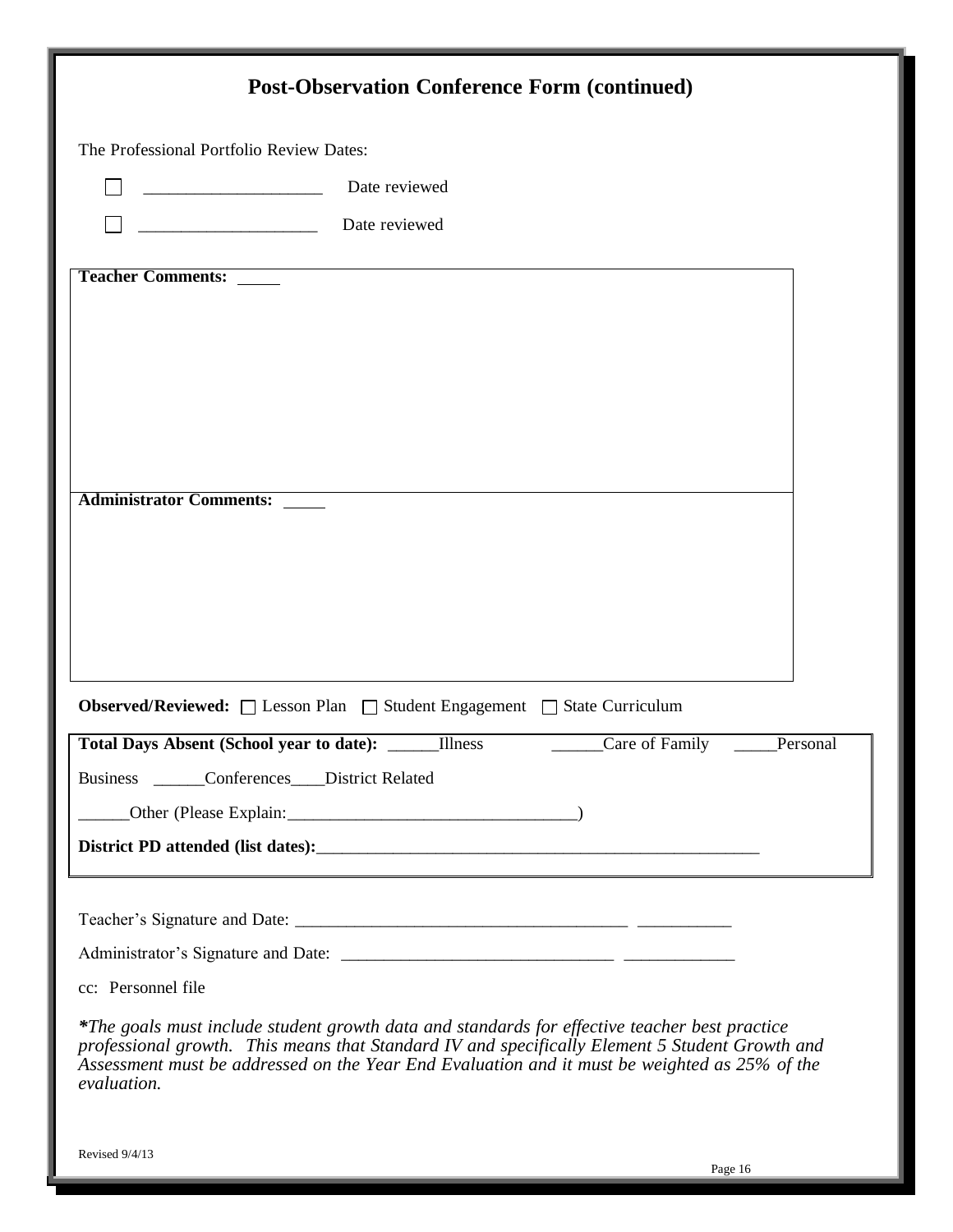<span id="page-18-0"></span>

|                                                     | <b>Year End Evaluation Form</b>                                     |  |
|-----------------------------------------------------|---------------------------------------------------------------------|--|
| Teacher                                             |                                                                     |  |
| Administrator                                       | Evaluation Date                                                     |  |
| <b>Standards for Effective Teaching:</b>            | Summarize the following areas from the Individual Development Plan: |  |
| I. Classroom Environment:                           | <u> 1989 - Johann Stoff, amerikansk politiker (d. 1989)</u>         |  |
|                                                     |                                                                     |  |
|                                                     |                                                                     |  |
| II. Preparation and Planning:                       |                                                                     |  |
|                                                     |                                                                     |  |
|                                                     |                                                                     |  |
| III. Instruction:                                   |                                                                     |  |
|                                                     |                                                                     |  |
|                                                     |                                                                     |  |
| IV. Assessment:                                     |                                                                     |  |
|                                                     |                                                                     |  |
|                                                     |                                                                     |  |
| V. Communication and Professional Responsibilities: |                                                                     |  |
|                                                     |                                                                     |  |
|                                                     |                                                                     |  |
|                                                     |                                                                     |  |
| VI. Student Growth Data included in evaluation*:    |                                                                     |  |
|                                                     |                                                                     |  |
|                                                     |                                                                     |  |

*professional growth. This means that Standard IV and specifically Element 5 Student Growth and Assessment must be addressed on the Year End Evaluation and it must be weighted as 25% of the evaluation.*

Revised 9/4/13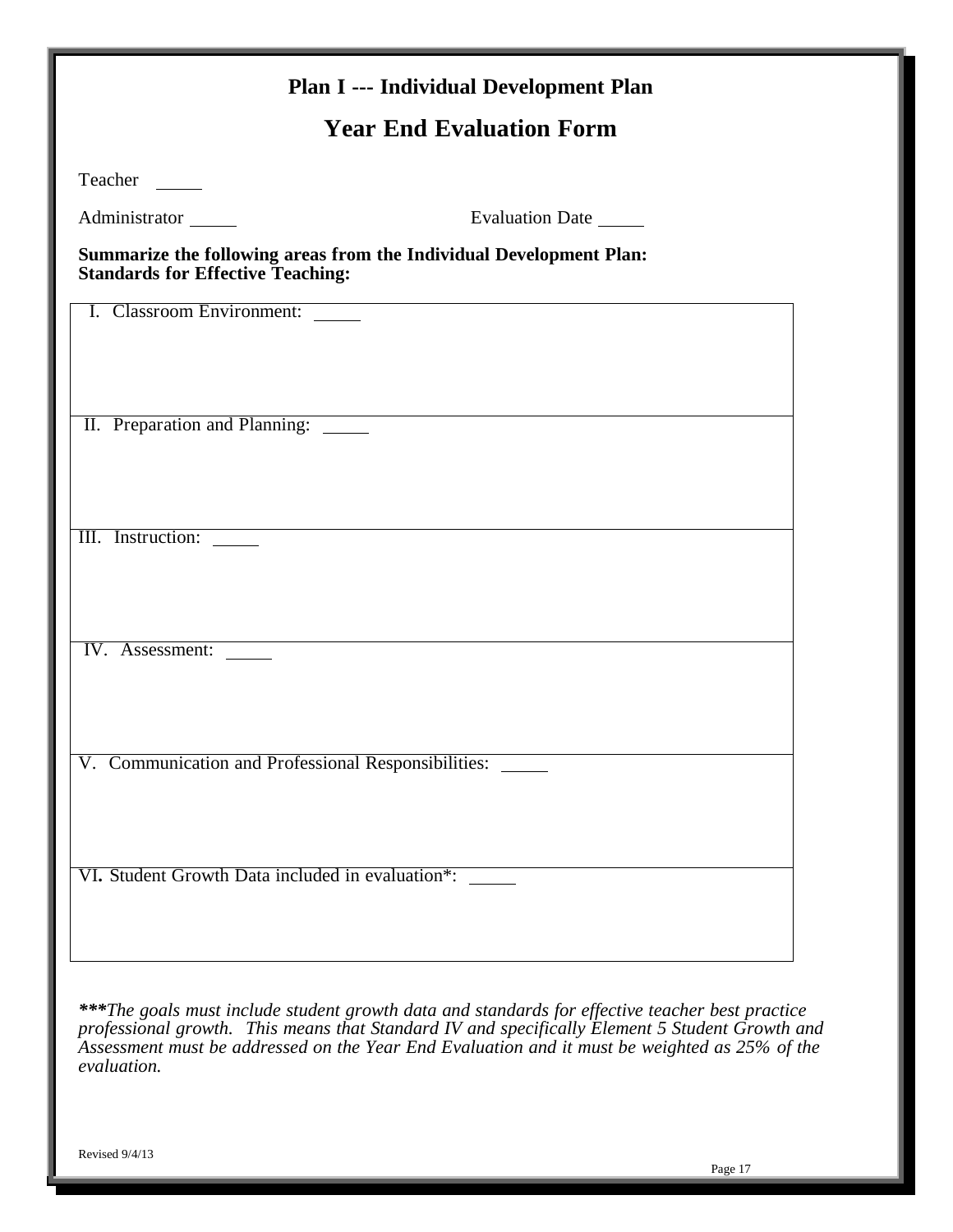<span id="page-19-0"></span>

| <b>Year End Evaluation Form (continued)</b>                                                                                                                                                     |  |
|-------------------------------------------------------------------------------------------------------------------------------------------------------------------------------------------------|--|
| <b>The Professional Portfolio Review Dates</b>                                                                                                                                                  |  |
| Date reviewed                                                                                                                                                                                   |  |
| Date reviewed                                                                                                                                                                                   |  |
| <b>Portfolio Comments/Recommendations:</b>                                                                                                                                                      |  |
|                                                                                                                                                                                                 |  |
|                                                                                                                                                                                                 |  |
|                                                                                                                                                                                                 |  |
| <b>Teacher Comments:</b>                                                                                                                                                                        |  |
|                                                                                                                                                                                                 |  |
|                                                                                                                                                                                                 |  |
|                                                                                                                                                                                                 |  |
| Administrator comments on Student Growth Data (Must be weighted at 25% of the                                                                                                                   |  |
| overall evaluation). ______                                                                                                                                                                     |  |
|                                                                                                                                                                                                 |  |
| Recommendation:                                                                                                                                                                                 |  |
|                                                                                                                                                                                                 |  |
| <b>Ineffective</b> $\Box$ Minimally Effective $\Box$ Effective $\Box$ Highly Effective (Check one)                                                                                              |  |
| <b>Recommended for Continued Employment?</b>                                                                                                                                                    |  |
| No<br>$\Box$ See Attachment(s)<br>Recommended for tenure (if applicable)<br>Yes                                                                                                                 |  |
| <b>Total Days Absent (Current School year to date):</b>                                                                                                                                         |  |
| Care of Family _____Personal Business ______Conferences<br>Illness                                                                                                                              |  |
| District Related _______Other (Please Explain: __________________________________                                                                                                               |  |
|                                                                                                                                                                                                 |  |
|                                                                                                                                                                                                 |  |
|                                                                                                                                                                                                 |  |
| cc: Personnel file                                                                                                                                                                              |  |
| *The goals must include student growth data and standards for effective teacher best practice<br>professional growth. This means that Standard IV and specifically Element 5 Student Growth and |  |
| Assessment must be addressed on the Year End Evaluation and it must be weighted as 25% of the                                                                                                   |  |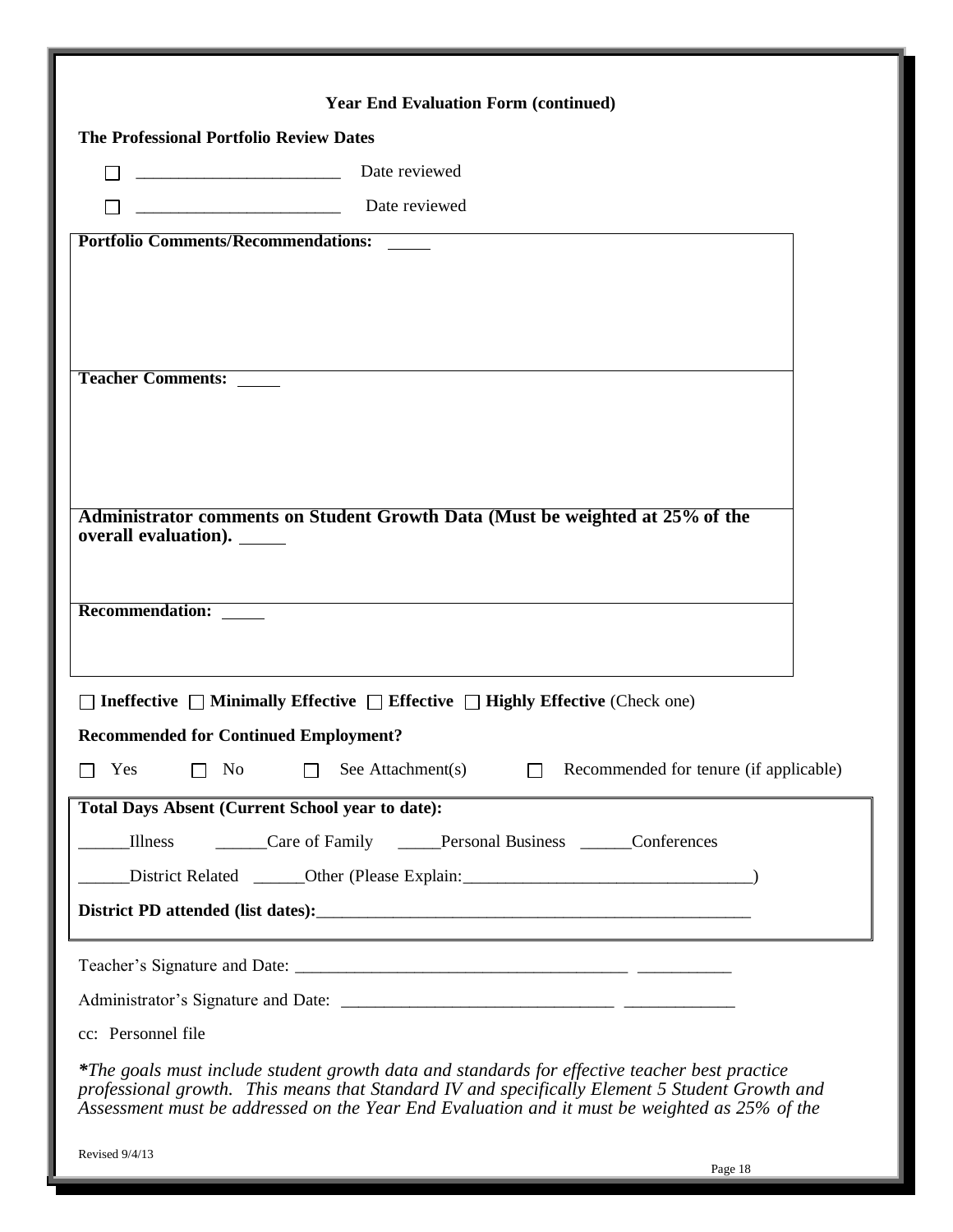*evaluation. Goals should be discussed at the year-end evaluation meeting for the subsequent school year. The teacher should draft goals for the subsequent year.*

## *Professional Development Portfolio Suggestions*

Each portfolio contains items intended to provide a unique profile of an individual teacher. Therefore, each portfolio will be different.

A representative sampling might include some of the following:

- products: evidence of student learning
- description of course materials: syllabi, assignments, and handouts
- lesson plans and designs
- photos, pictures, tapes, disks
- parent connections: newsletters, notes, communication
- journal for self-reflection
- teacher and student accomplishments
- sample of teacher-generated tests/assessments
- anecdotal observations or comments
- a self-designed unit and related materials
- a one week sample of all printed materials distributed to student and parents
- parent feedback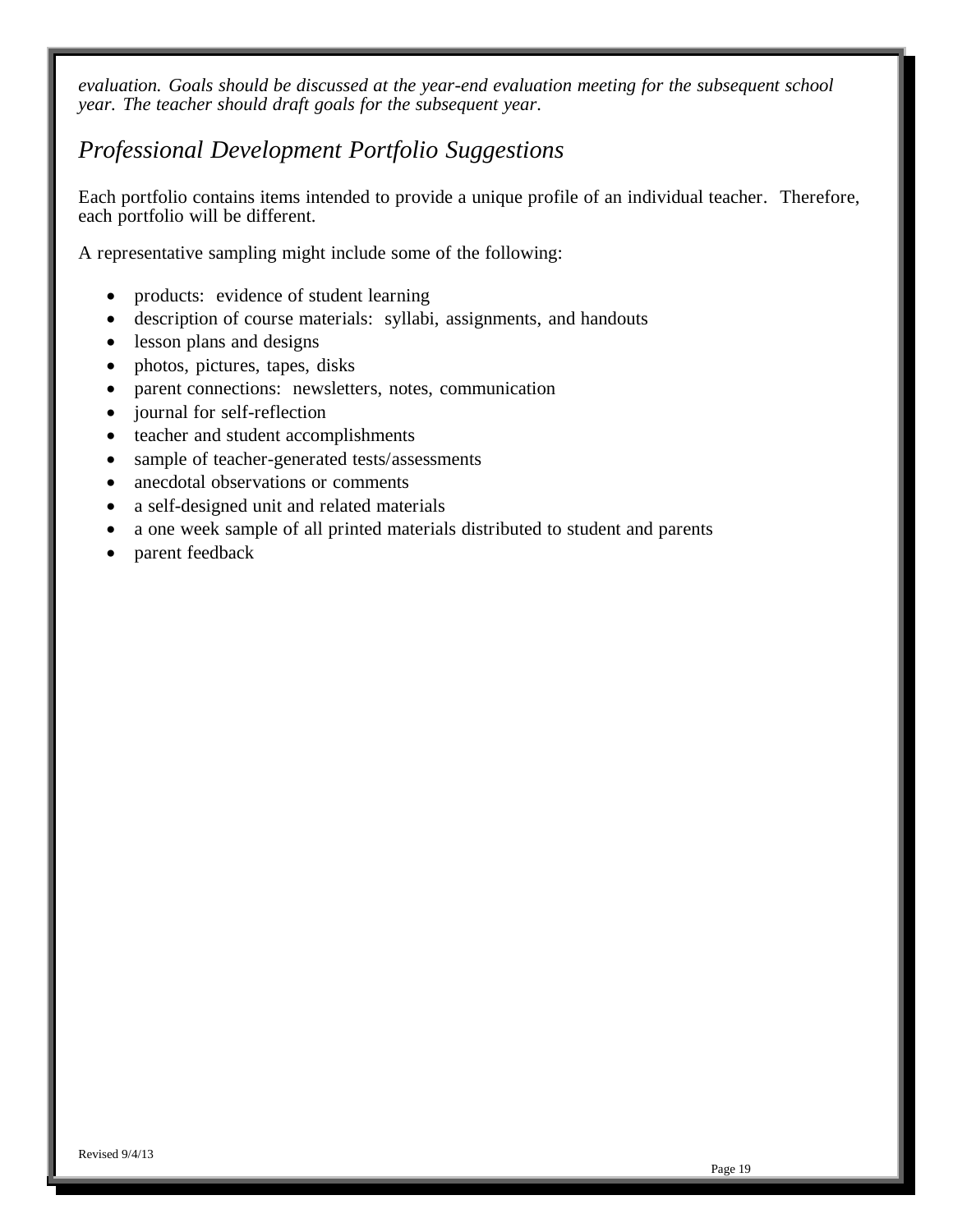### Plan I – Individual Development Plan

#### **The Mentor/Mentee Program**

- <span id="page-21-0"></span>1. Leadership of the Mentor/Mentee Program is the responsibility of the Instructional Services.
- 2. A mentor will be an experienced professional with Dearborn Public Schools.
- 3. The use of experienced, successful teachers to mentor new teachers is mandated in the State of Michigan. It is an effective way to improve the induction of new teachers, promote best practices in teaching and encourage teachers to remain in the profession.
- 4. A pool of DFT members will be sought in each building to serve as mentors. Mentor assignments will be appointed by the building administrator.
- 5. Mentors and mentees will be required to attend two after school training sessions during the school year. The agenda and dates for the sessions will be determined by the leadership in Instructional Services.
- 6. Mentors and mentees are expected to attend a professional development session together, which supports the needs of new teachers and the specific classroom assignments.
- 7. Coaching new teachers to become reflective about their own teaching is a responsibility of the mentor teacher. Mentors and mentees are expected to complete a communication log to document contact time.
- 8. The critical and specialized role of teacher mentors should be acknowledged.
	- $\triangleright$  Mentors can commit to a new teacher for the three year term as required by the state.
	- $\triangleright$  Mentors will receive a \$300 stipend for the school year, provided all conditions of mentoring have been met.

.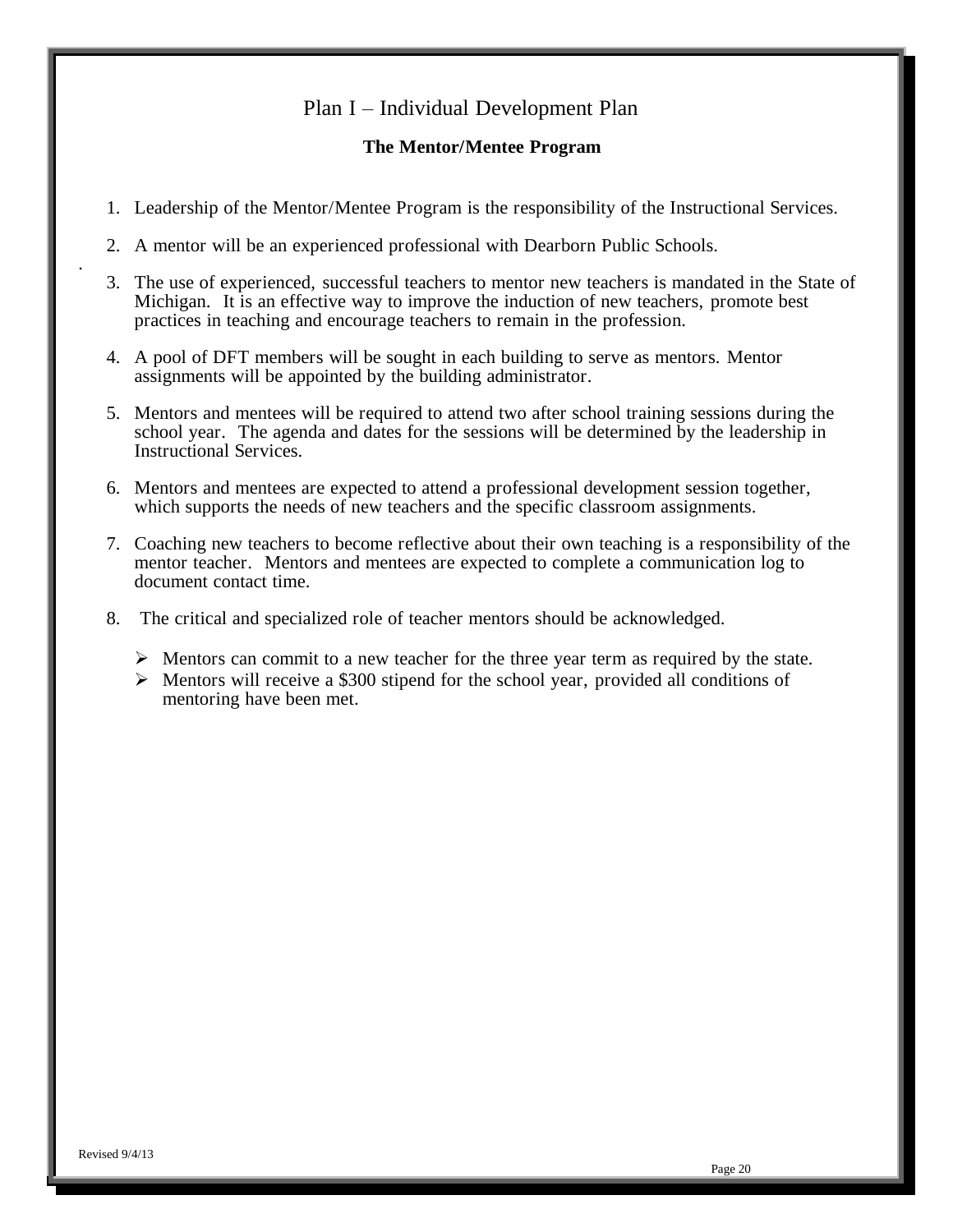# <span id="page-22-0"></span>**Professional Growth Plan**

# **Plan II**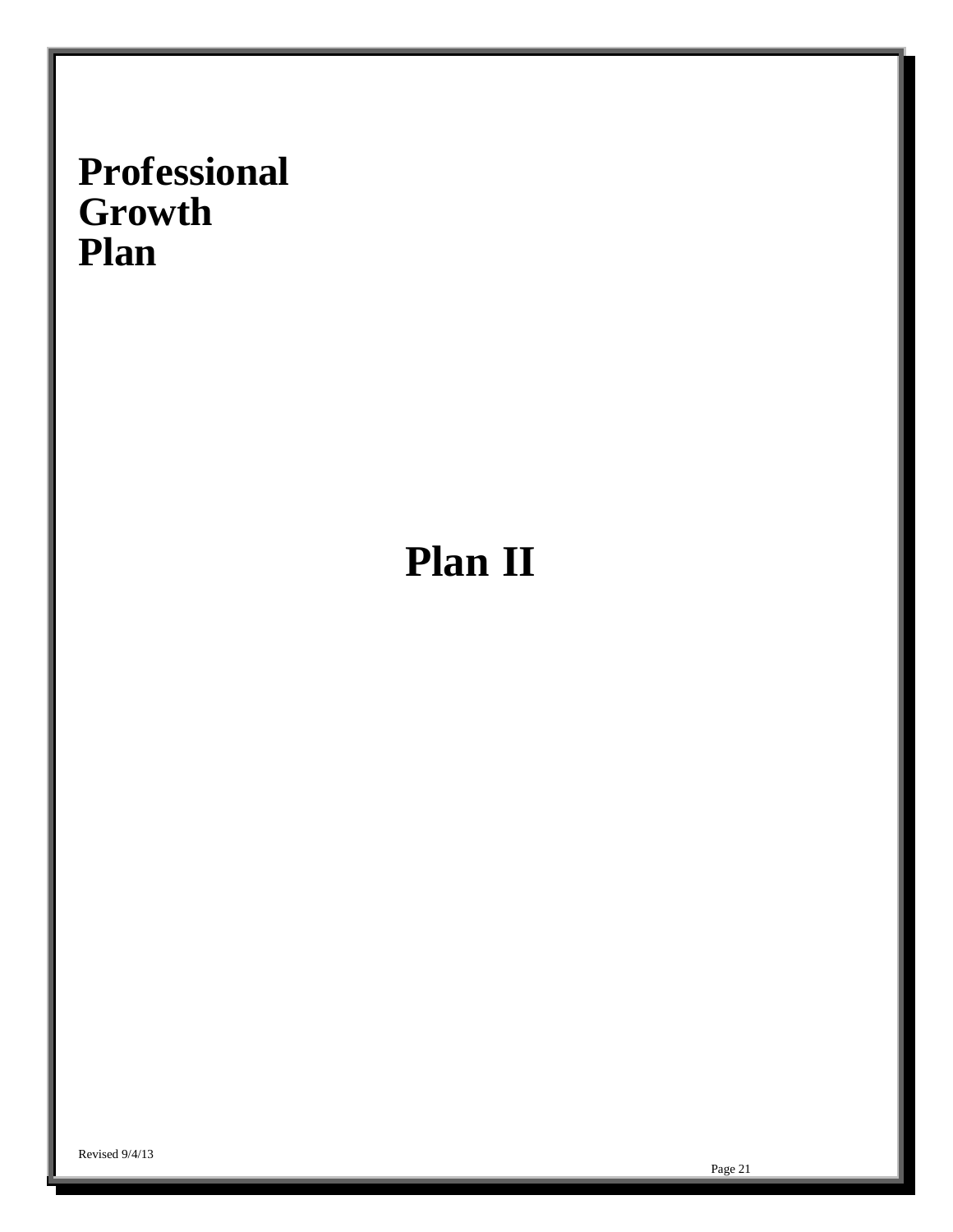## **Plan II -- Teacher Evaluation**

## <span id="page-23-0"></span>**Purpose:**

Throughout a teacher's professional career, the teacher and administrator must work collaboratively each year to ensure the strengthening of the Standards for Effective Teaching. The purpose and benefit of yearly evaluation are threefold:

1. Demonstration of Standards for Effective Teaching

Demonstration of the Standards is an ongoing process and is assessed by the administrator through informal classroom observations and other school settings, i.e., faculty meetings, committee work, in-service training, parent conferences, parent communications, and/or co-curricular activities.

#### 2. Continued Professional Growth Plan

Planning for Professional Growth is the second component. It is both proactive and collaborative. The teacher and the administrator collaborate to identify goals and develop a plan to attain the identified goals. Goals should be developed using the Standards for Effective Teaching and must also work toward building school improvement goals and District goals. While achieving the identified goals is the objective, it is the process of working toward those goals that demonstrates the individual's professional growth. Goals may be renewed from one year to the next if appropriate.

3. Continued focus on student achievement data is a critical way to inform instructional practice. Current legislation now obligates schools to utilize student growth and achievement data as one component of teacher evaluation. As a result, our discussions will be data-informed and datadriven. Student growth and achievement data is a part of this evaluation.

This Teacher Evaluation program combines both Professional Growth components and the examination of student achievement/growth data, in addition to other considerations required of public schools as a result of recent legislative adjustments.

Teacher evaluation is a complex process and one that requires commitment from all parties. The Dearborn Public Schools' model is one that promotes collegiality, collaboration, personal and professional growth. Determining a teacher's effectiveness requires an examination of a multitude of factors. Many of these are defined by the Standards for Effective Teaching, but there are variables in addition to the Standards that may be utilized to determine effectiveness, such as artifacts collected throughout the year like parent emails, phone call logs, administrative walkthrough data, student communications, etc.

*The Teacher Evaluation Committee will gather input and meet periodically to examine this evaluation process in order to safeguard the integrity of our model framework.* 

#### *Recommended timelines for Formal Observations*

**Prior to 10/1** - Administrator distributes forms and reviews expectations.

- **Prior to 10/25** Initial Meeting to set goals
- **Prior to 4/30** Multiple Formal Observations (Minimum of two)
- **Prior to 5-7** Year End Evaluation to be completed.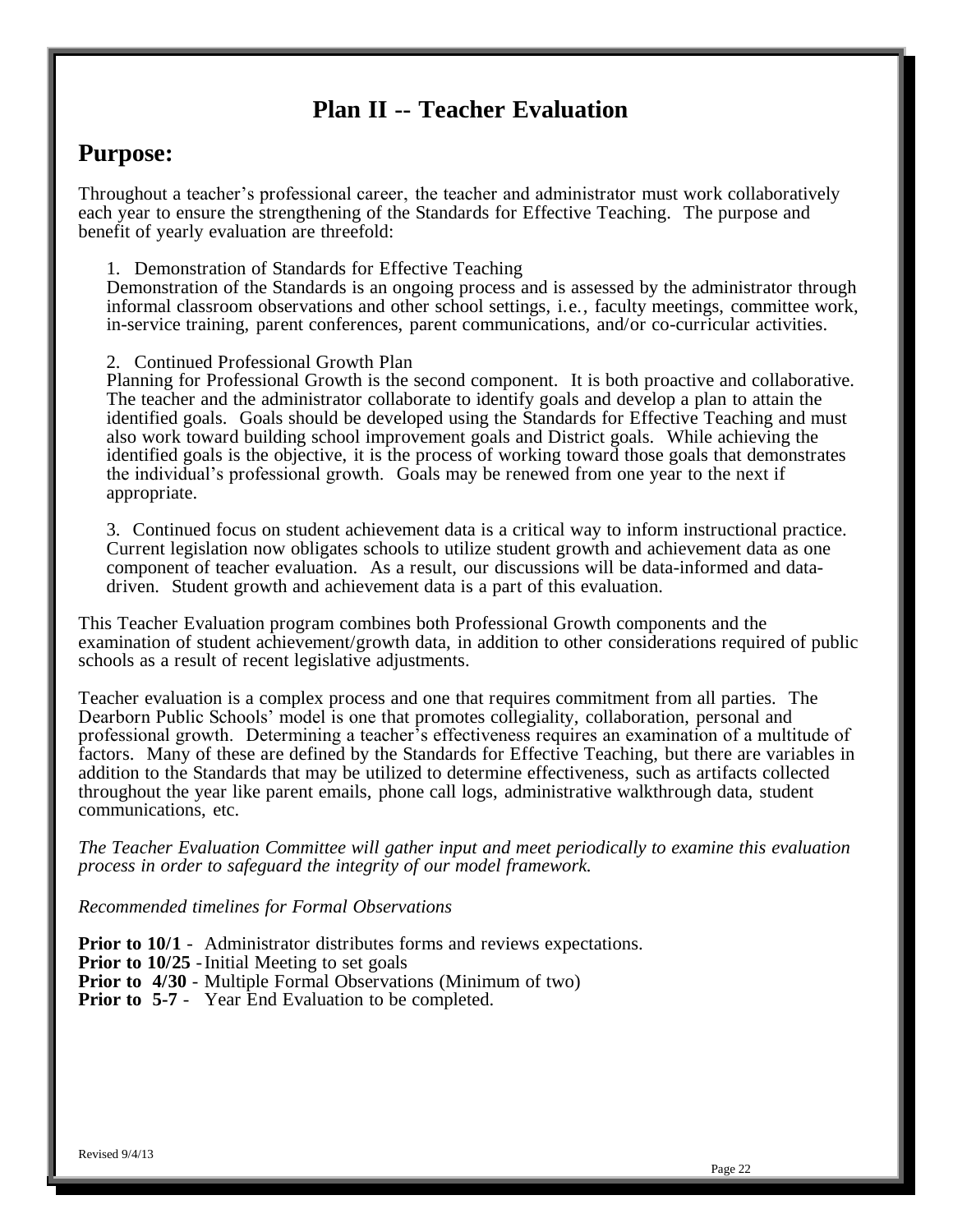### **Plan II --- Teacher Evaluation** *(Components of the evaluation process)*

Yearly teacher evaluation will include the following:

- At least two meetings between an administrator and teacher, referred to in this document as the *Initial Meeting* and the *Evaluation Meeting*.
- A teacher self-evaluation using the Standards for Effective Teaching.
- An administrator's completion of a teacher evaluation using the Standards for Effective Teaching.
- Student Growth/Achievement Goal(s) related to the School Improvement Plan, *(see examples below).*
- Best Practice Professional Growth Goal(s), *(see examples below).*
- The Year End Evaluation must be based on multiple (minimum of two) classroom observations and must include a review of lesson plans, state curriculum and student engagement. The Year End Evaluation must include student growth as a significant factor.

### 2013-14 Teacher Evaluation Weights to Comply with State Legislation

#### 75% will be based on Observation Protocol and the 5 Standards for Effective Teaching.

This includes observations (formal and not formal), walkthroughs, other performance measures that are related to the teacher evaluation rubric which includes all 5 standards. Professional Responsibilities are included as one of the standards.

Student Growth Data/Goals (25%). The administrator and teacher will meet to determine growth measures that following the weighted formula listed below.

- D. 5% District growth based on state accountability measures
- E. 10% Building Growth based on state or building or district common assessments (See Below)

**Elementary** -SRI, DRA & DRA task analysis, Star Math, 6 plus 1 traits, Building/District Common Assessments, NWEA, MEAP, Art, Music and & PE common Assessments.

**Middle School -**SRI, DRA, Star Math, 6 plus 1 traits, Building/District Common Assessments, NWEA, MEAP, Art, Music and & PE common Assessments, and Explore.

**High School-** Explore, Plan, MME, MEAP, SRI, Star Math, Common Assessments, AP exams, and Departmental Assessments.

F. 10% Classroom Growth based on State Assessments, District Common Assessments or Classroom Assessments (ex. Performance or product measures or other formative assessments, pre and post tests are required).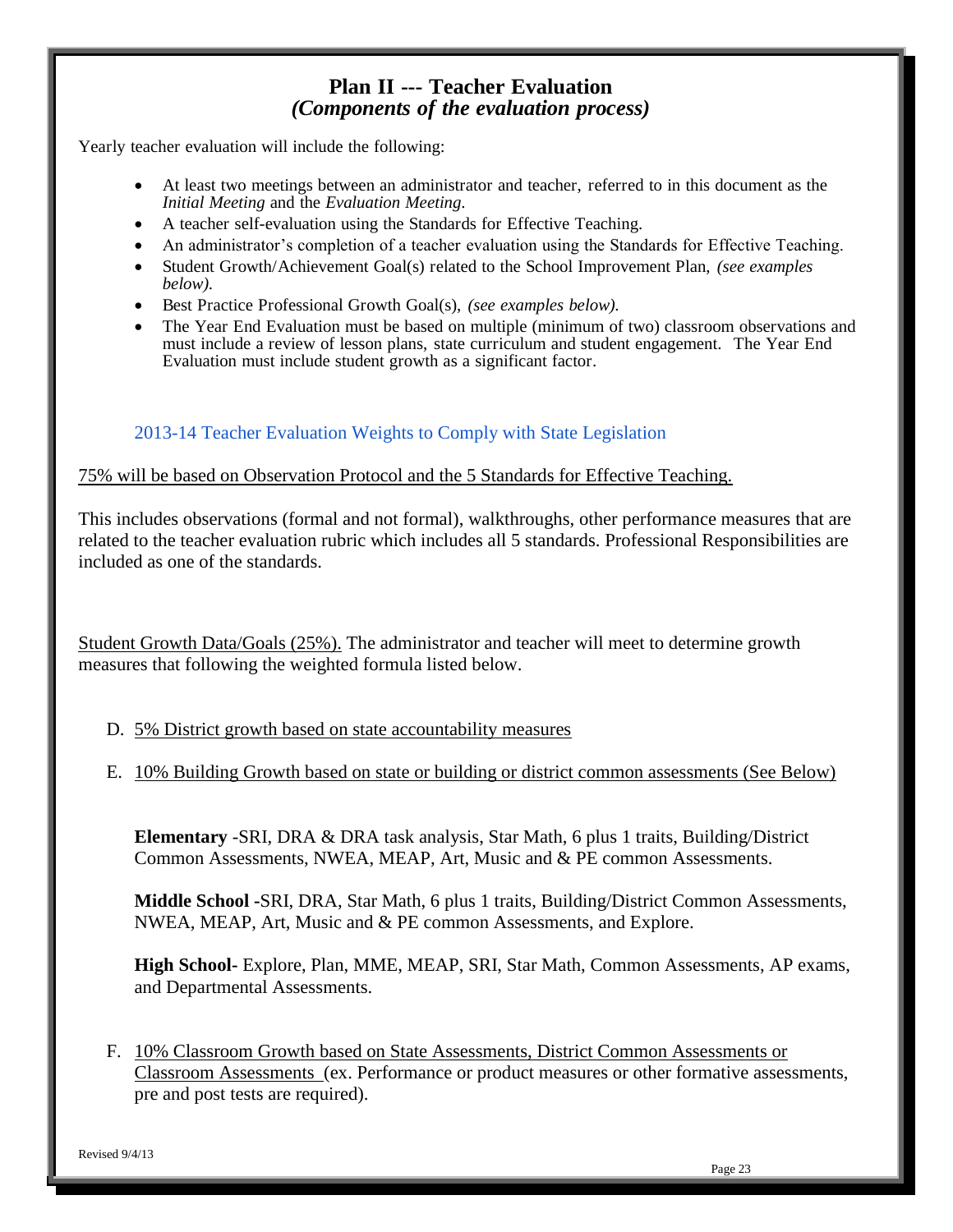#### Dearborn Teacher Evaluation Weights



*\*The goals must include student growth data and standards for effective teacher best practice professional growth. This means that Standard IV and specifically Element 5 Student Growth and Assessment must be addressed on the Year End Evaluation and it must be weighted at 25% of the evaluation ranking.*

Best Practice Professional Growth – Goal(s) that articulate a willingness to enhance skills typically demonstrated by master teachers.

*Examples may include, but are not limited to:*

- 1. Learn and use Class A to inform instructional practice
- 2. Learn and use differentiated instruction in Algebra classes
- 3. Utilize technology to enhance instructional delivery
- 4. Integrate cross curricular initiatives

*The goals must be directly linked to the Standards for Effective Teaching as published in this document, and agreed upon by both administrator and teacher.*

*\*If a teacher is rated ineffective on the Year End Evaluation, a Plan III awareness phase document must have occurred prior to April 30.*

*\*\*If a teacher is rated minimally effective at the Year End Evaluation they will enter an awareness phase for the upcoming year. The Year End Evaluation evaluator will complete the awareness phase documents to begin at the start of the upcoming school year.*

*\*\*\*If a teacher is rated minimally effective or ineffective on the Year End Evaluation. An IDP must be initiated.*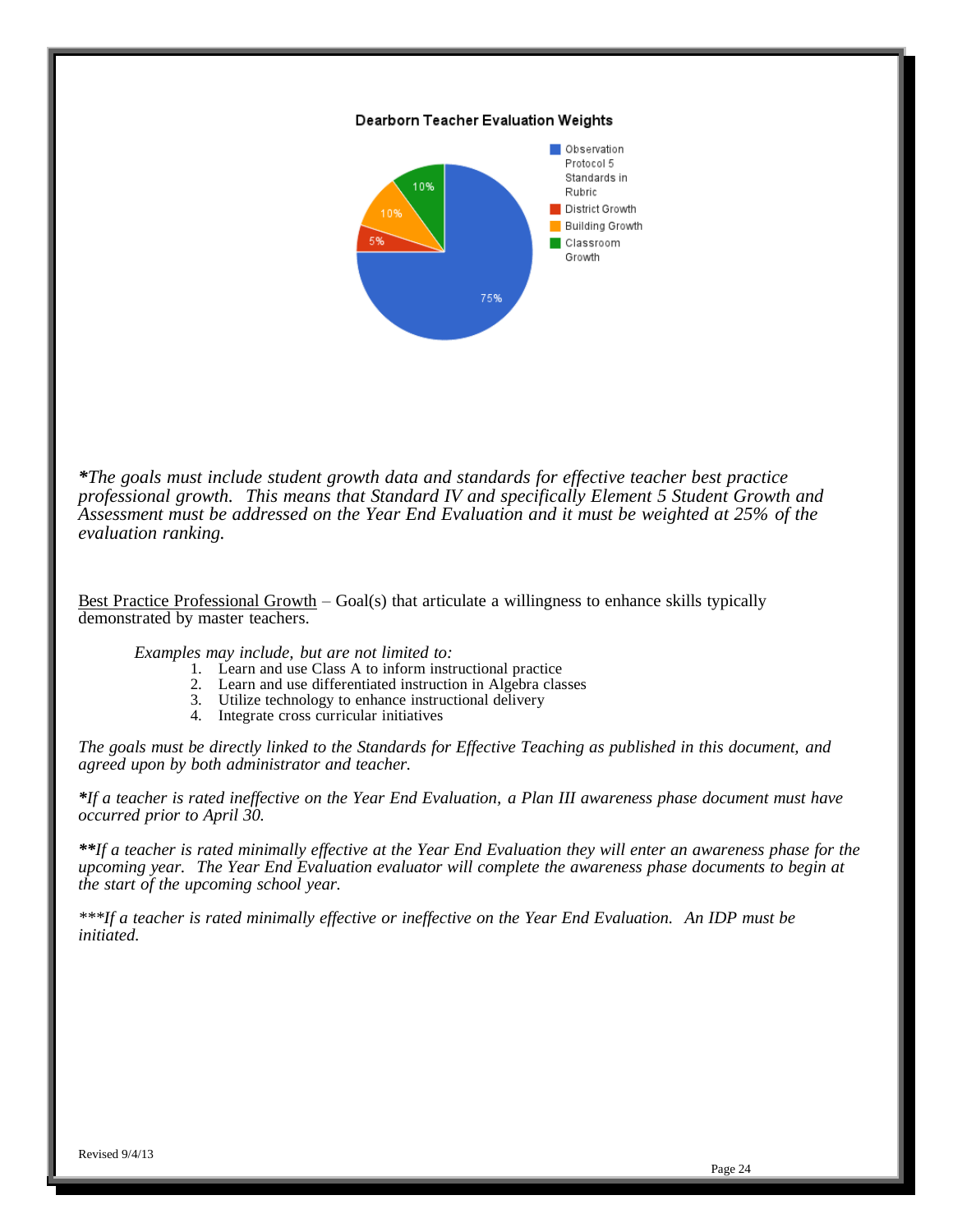### **Activities/Methods**

Methods/Strategies to reach goals may include at least one of the following:

- Action research
- Peer-coaching
- Video taping
- Self-assessment
- Mentoring
- College courses
- Simulations
- Workshops
- Visitation days
- Conferences
- Classroom observations
- Teacher academies
- Development of teaching materials/instructional units/discussion groups
- Other

#### **Indicators of Progress:**

- Student work portfolios • Professional portfolios
- Videotapes of classes
- Peer observation
- Administrator observation
- Parent responses
- Written curriculum
- Student responses
- Performance assessment
- Reflective journal entries
- Case study analysis
- Benchmarks
- Anecdotal records
- Statistical measures
- Other

*The collected materials are the property of teachers.*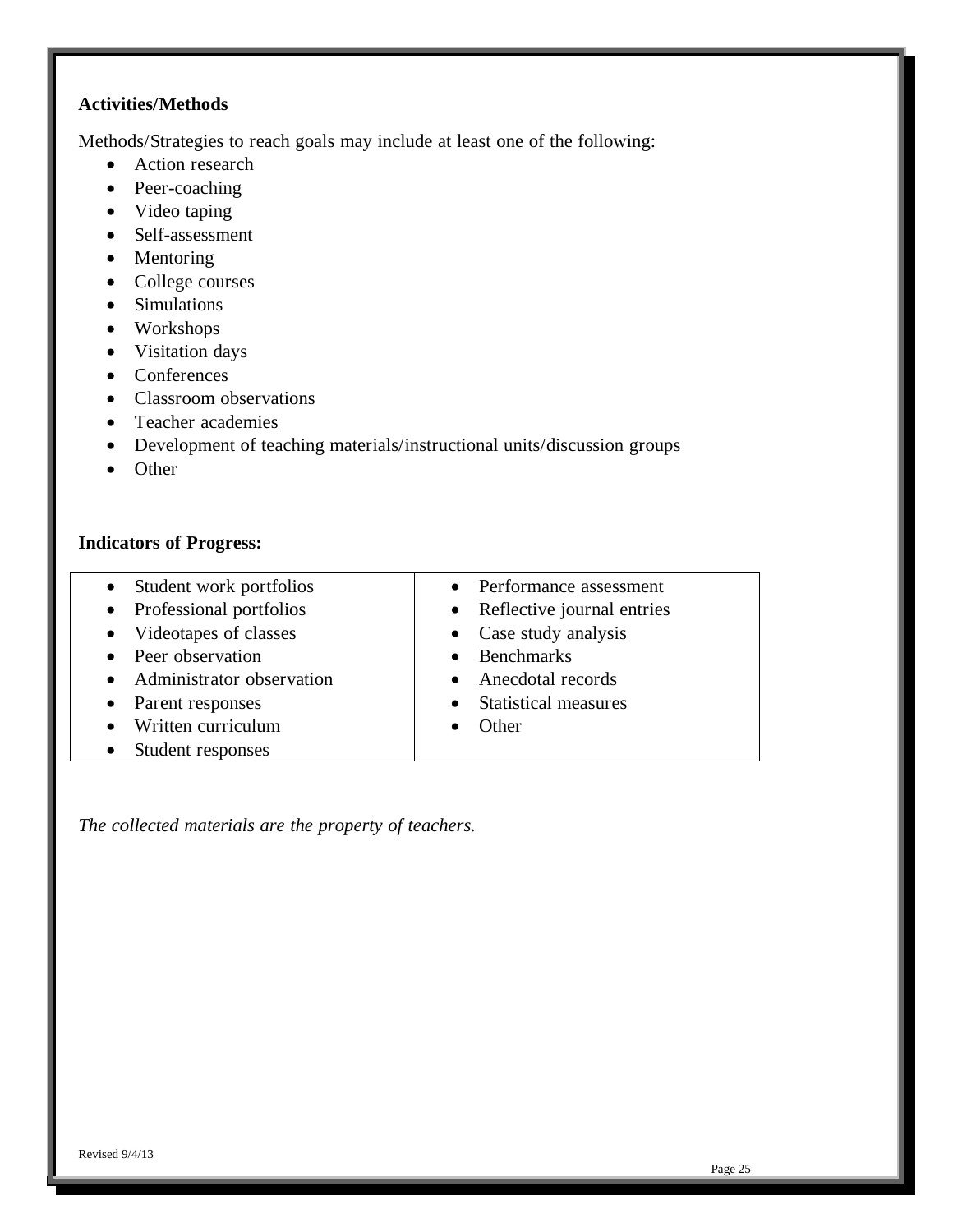## **Teacher Evaluation Components (continued)**

#### **Resources**

- Resources will be formally approved as part of the teacher's Professional Growth Plan and may include:
	- Classroom materials
	- $\triangleright$  Student materials
	- $\triangleright$  Journals
	- Workshops
	- Resources
	- Books
	- $\triangleright$  Collegial time
	- $\triangleright$  Appropriate technology
	- $\triangleright$  Mentoring
	- $\triangleright$  Collegial support
	- $\triangleright$  Release time
	- $\triangleright$  Administrative support
	- $\triangleright$  Other

### **Revisions**

In the event a Professional Growth Plan needs to be revised, all revisions must be reviewed with the administrator.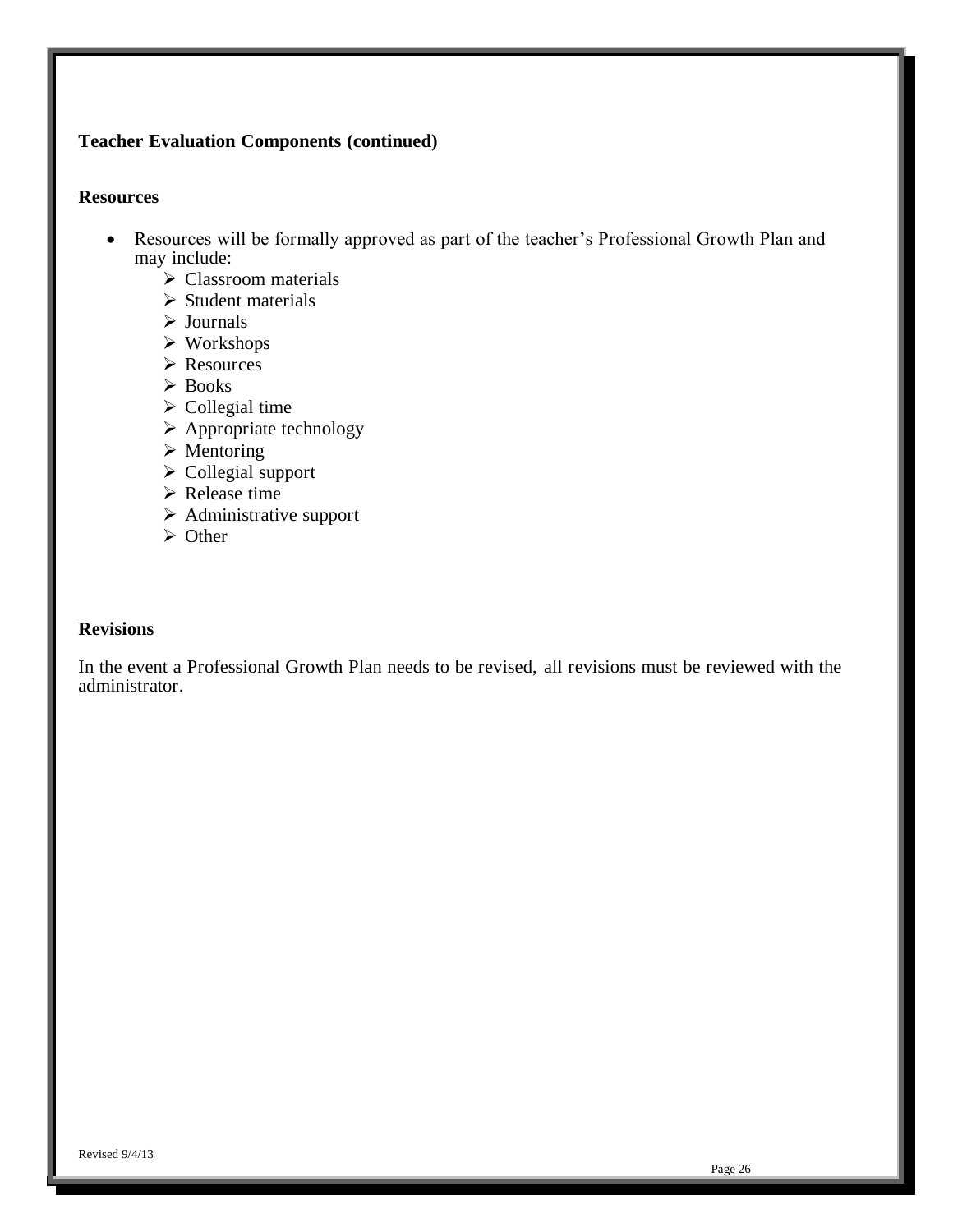| Teacher                                                                                  | School                | Grade/Dept./Team                                                                                                                                                                                                                                                                                   |
|------------------------------------------------------------------------------------------|-----------------------|----------------------------------------------------------------------------------------------------------------------------------------------------------------------------------------------------------------------------------------------------------------------------------------------------|
| Initial Meeting Date _______                                                             |                       | Evaluation Meeting Date                                                                                                                                                                                                                                                                            |
| Standards for Effective Teaching addressed in this plan (Check all that apply)           |                       |                                                                                                                                                                                                                                                                                                    |
| <b>Classroom Environment</b><br>Ι.<br>Preparation and Planning<br>П.<br>III. Instruction | $\Box$ IV. Assessment | $\Box$ V. Communication and Professional Responsibilities                                                                                                                                                                                                                                          |
|                                                                                          |                       |                                                                                                                                                                                                                                                                                                    |
| Student Achievement/Growth Goal(s): _____                                                |                       |                                                                                                                                                                                                                                                                                                    |
|                                                                                          |                       |                                                                                                                                                                                                                                                                                                    |
|                                                                                          |                       |                                                                                                                                                                                                                                                                                                    |
|                                                                                          |                       |                                                                                                                                                                                                                                                                                                    |
| Best Practice Professional Growth Goal(s):                                               |                       |                                                                                                                                                                                                                                                                                                    |
|                                                                                          |                       |                                                                                                                                                                                                                                                                                                    |
|                                                                                          |                       |                                                                                                                                                                                                                                                                                                    |
|                                                                                          |                       |                                                                                                                                                                                                                                                                                                    |
|                                                                                          |                       |                                                                                                                                                                                                                                                                                                    |
| evaluation ranking.                                                                      |                       | ***The goals must include student growth data and standards for effective teacher best practice<br>professional growth. This means that Standard IV and specifically Element 5 Student Growth and<br>Assessment must be addressed on the Year End Evaluation and it must be weighted at 25% of the |
|                                                                                          |                       |                                                                                                                                                                                                                                                                                                    |
|                                                                                          |                       |                                                                                                                                                                                                                                                                                                    |
|                                                                                          |                       |                                                                                                                                                                                                                                                                                                    |
|                                                                                          |                       |                                                                                                                                                                                                                                                                                                    |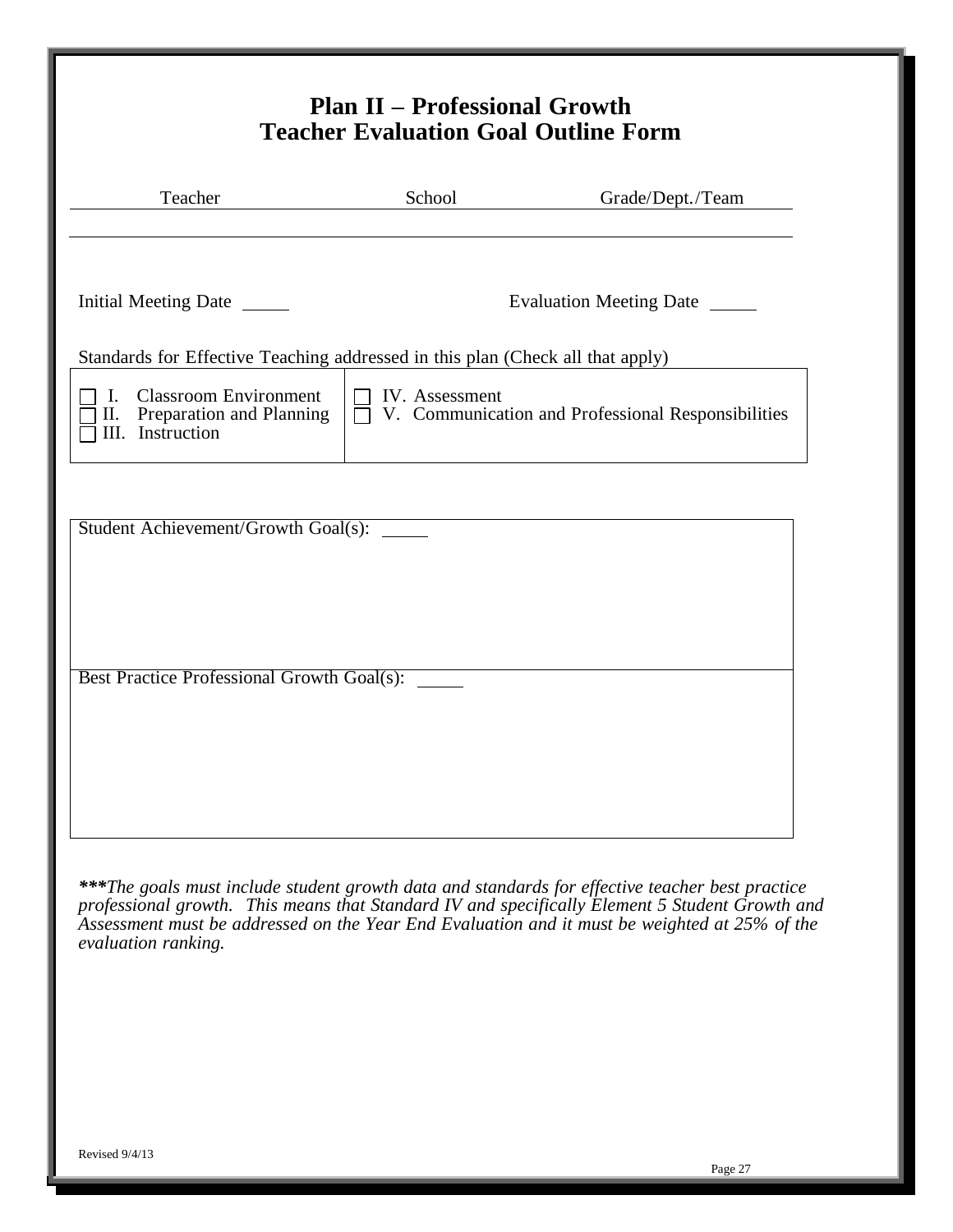| Indicators of progress to be collected: ______                                                                                                                                                                                                                                                                  |  |
|-----------------------------------------------------------------------------------------------------------------------------------------------------------------------------------------------------------------------------------------------------------------------------------------------------------------|--|
|                                                                                                                                                                                                                                                                                                                 |  |
|                                                                                                                                                                                                                                                                                                                 |  |
| Resources needed for plan activities:                                                                                                                                                                                                                                                                           |  |
|                                                                                                                                                                                                                                                                                                                 |  |
|                                                                                                                                                                                                                                                                                                                 |  |
|                                                                                                                                                                                                                                                                                                                 |  |
| See attachments:                                                                                                                                                                                                                                                                                                |  |
| Teacher's Signature and Date:                                                                                                                                                                                                                                                                                   |  |
|                                                                                                                                                                                                                                                                                                                 |  |
| Administrator's Signature and Date:                                                                                                                                                                                                                                                                             |  |
| *The goals must include student growth data and standards for effective teacher best practice<br>professional growth. This means that Standard IV and specifically Element 5 Student Growth and<br>Assessment must be addressed on the Year End Evaluation and it must be weighted as 25% of the<br>evaluation. |  |
|                                                                                                                                                                                                                                                                                                                 |  |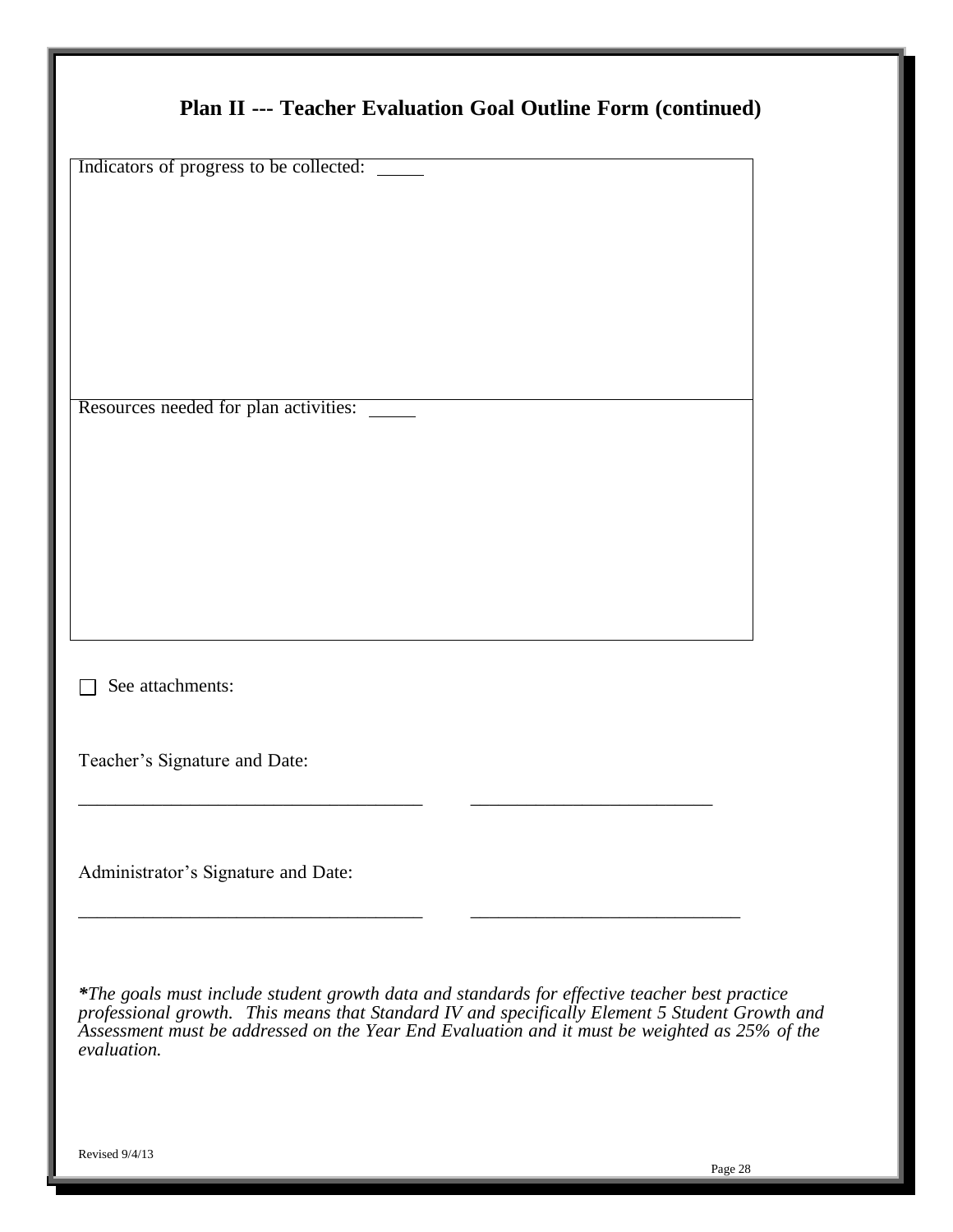|                                                            | <b>Plan II – Professional Growth</b><br><b>Conference Observation Form</b>                          |
|------------------------------------------------------------|-----------------------------------------------------------------------------------------------------|
|                                                            |                                                                                                     |
|                                                            |                                                                                                     |
|                                                            | $\Box$ 1 <sup>st</sup> Observation $\Box$ 2 <sup>nd</sup> Observation $\Box$ Additional Observation |
| <b>Standard(s) Related to Goal (Check all that apply):</b> |                                                                                                     |
| <b>I.</b> Classroom Environment                            | <b>TV.</b> Assessment                                                                               |
| $\Box$ II. Preparation and Planning                        | V. Communication and Professional<br>Responsibilities                                               |
| III. Instruction                                           |                                                                                                     |
| <b>Administrator Comments:</b>                             |                                                                                                     |
|                                                            | Observed/Reviewed: □ Lesson Plan □ Student Engagement □ State Curriculum                            |
|                                                            |                                                                                                     |
|                                                            |                                                                                                     |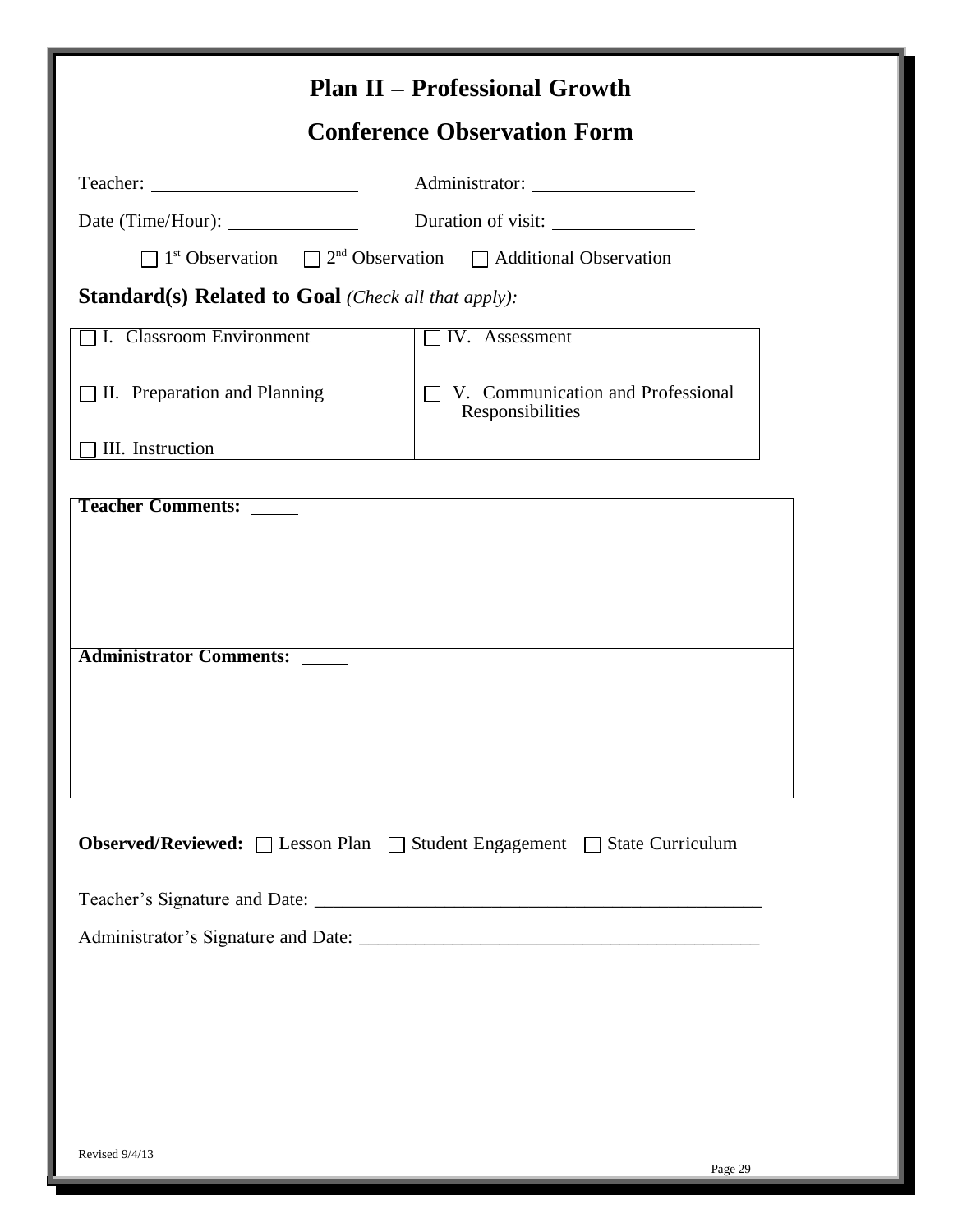<span id="page-31-0"></span>

| <b>Plan II - Professional Growth</b><br><b>Year End Evaluation Form</b><br>(Completed by teacher and administrator and discussed at the final meeting) |        |                                |  |  |
|--------------------------------------------------------------------------------------------------------------------------------------------------------|--------|--------------------------------|--|--|
| Teacher                                                                                                                                                | School | Grade/Dept./Team               |  |  |
| Initial Meeting Date ______                                                                                                                            |        | Evaluation Meeting Date ______ |  |  |
| Student Achievement/Growth Goal(s) Data: _____                                                                                                         |        |                                |  |  |
|                                                                                                                                                        |        |                                |  |  |
|                                                                                                                                                        |        |                                |  |  |
| Best Practice Professional Growth Goal(s) Indicators of Progress: _____                                                                                |        |                                |  |  |
|                                                                                                                                                        |        |                                |  |  |
|                                                                                                                                                        |        |                                |  |  |
|                                                                                                                                                        |        |                                |  |  |
| Other Indicators of Progress:                                                                                                                          |        |                                |  |  |
|                                                                                                                                                        |        |                                |  |  |
|                                                                                                                                                        |        |                                |  |  |
|                                                                                                                                                        |        |                                |  |  |

*\*The goals must include student growth data and standards for effective teacher best practice professional growth. This means that Standard IV and specifically Element 5 Student Growth and Assessment must be addressed on the Year End Evaluation and it must be weighted as 25% of the evaluation.*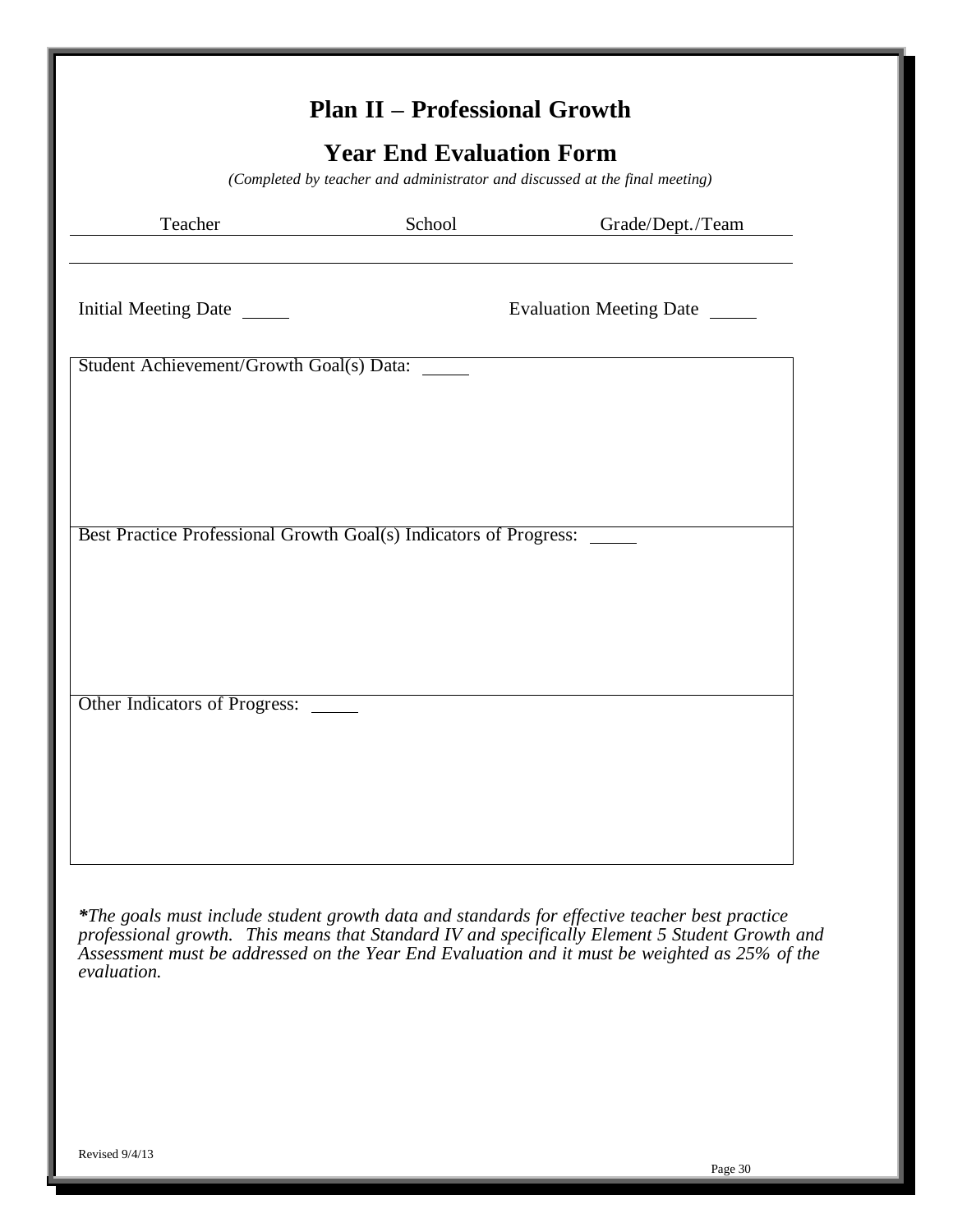| Teacher's comments:                                                                                                                         |  |
|---------------------------------------------------------------------------------------------------------------------------------------------|--|
|                                                                                                                                             |  |
|                                                                                                                                             |  |
|                                                                                                                                             |  |
| Administrator comments on Student Growth Data (Must be weighted at 25% of the overall<br>evaluation): _____                                 |  |
|                                                                                                                                             |  |
| Administrator's comments:                                                                                                                   |  |
|                                                                                                                                             |  |
|                                                                                                                                             |  |
|                                                                                                                                             |  |
|                                                                                                                                             |  |
| Ineffective* $\Box$ Minimally Effective** $\Box$ Effective $\Box$ Highly Effective (Check one)                                              |  |
| <b>Total Days Absent (Current School year to date)</b>                                                                                      |  |
| Care of Family _____Personal Business ______Conferences<br>Illness                                                                          |  |
| District Related _______Other (Please Explain: _________________________________                                                            |  |
| District PD attended (list dates):                                                                                                          |  |
|                                                                                                                                             |  |
| Teacher's Signature and Date:                                                                                                               |  |
|                                                                                                                                             |  |
| Administrator's Signature and Date:                                                                                                         |  |
|                                                                                                                                             |  |
| Personnel File<br>C.                                                                                                                        |  |
|                                                                                                                                             |  |
| *If a teacher is rated ineffective on the Year End Evaluation, a Plan III awareness phase document<br>must have occurred prior to April 30. |  |

Revised 9/4/13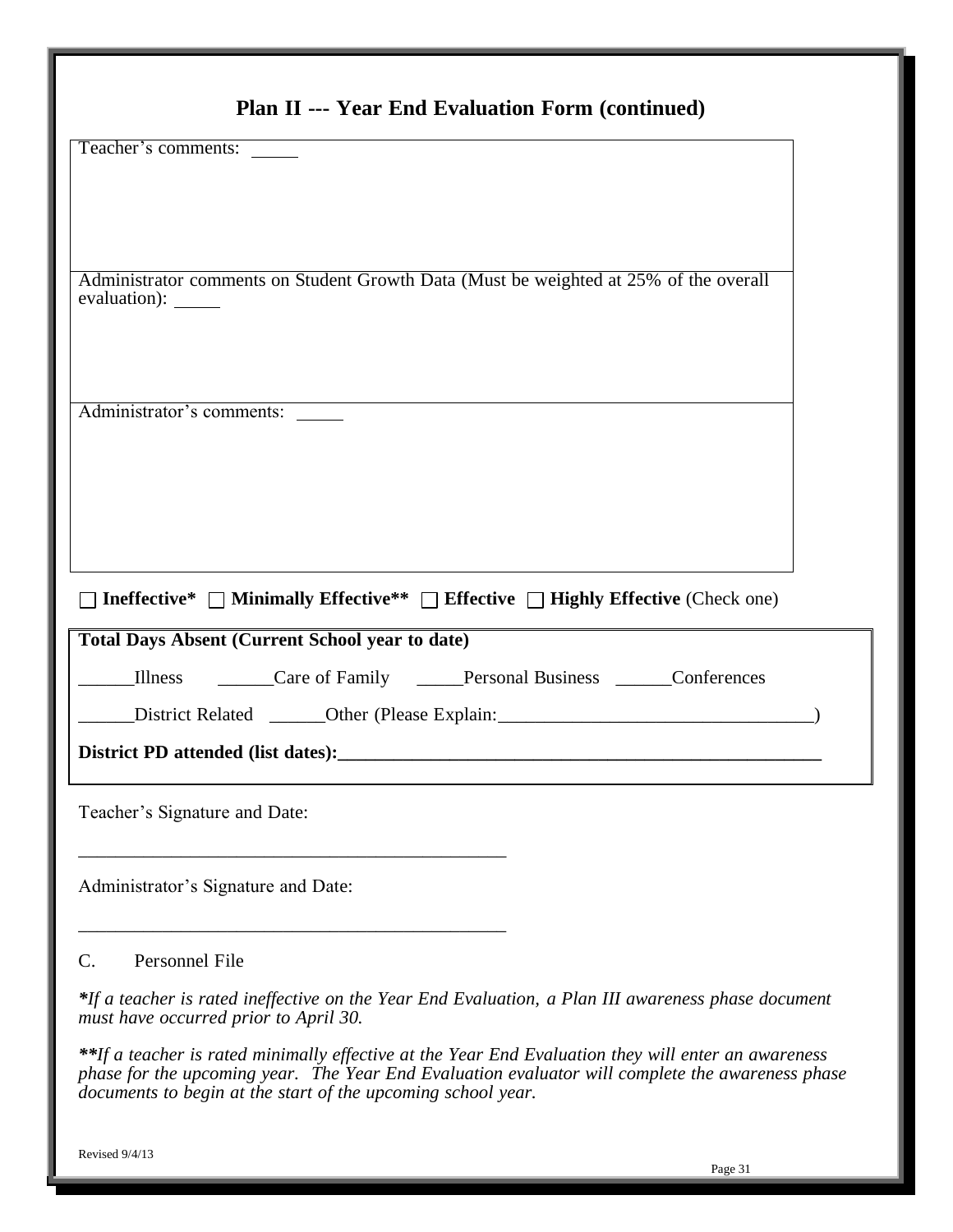*\*\*\* If a teacher is rated minimally effective or ineffective on the Year End Evaluation, then an IDP must be initiated.*

*\*\*\*\*The goals must include student growth data and standards for effective teacher best practice professional growth. This means that Standard IV and specifically Element 5 Student Growth and Assessment must be addressed on the Year End Evaluation and it must be weighted as 25% of the evaluation.*

*\*\*\*\* Goals should be discussed at the year-end evaluation meeting for the subsequent school year. The teacher should draft goals for the subsequent year.*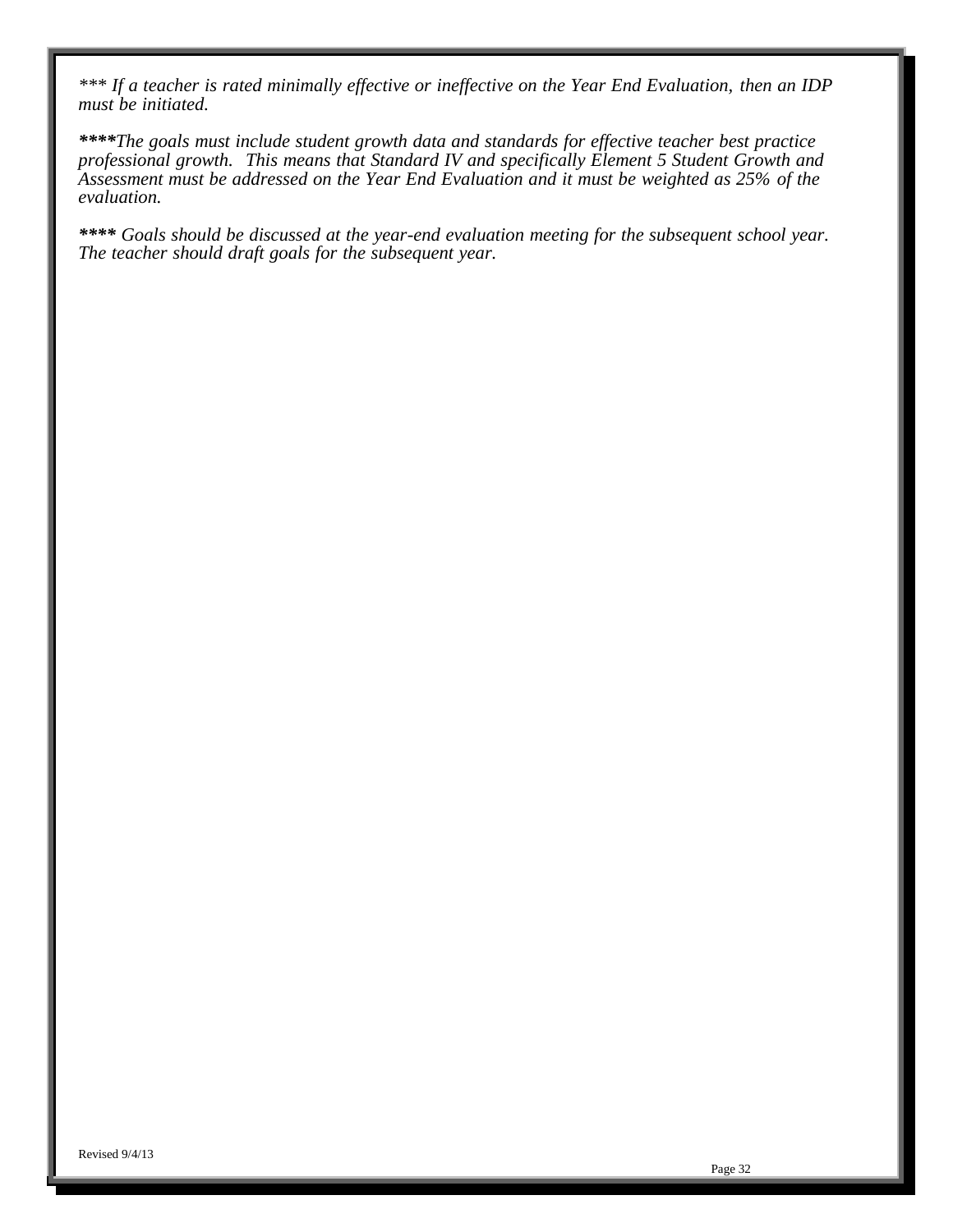# **Specific Staff Development Plan**

# <span id="page-34-0"></span>**Plan III**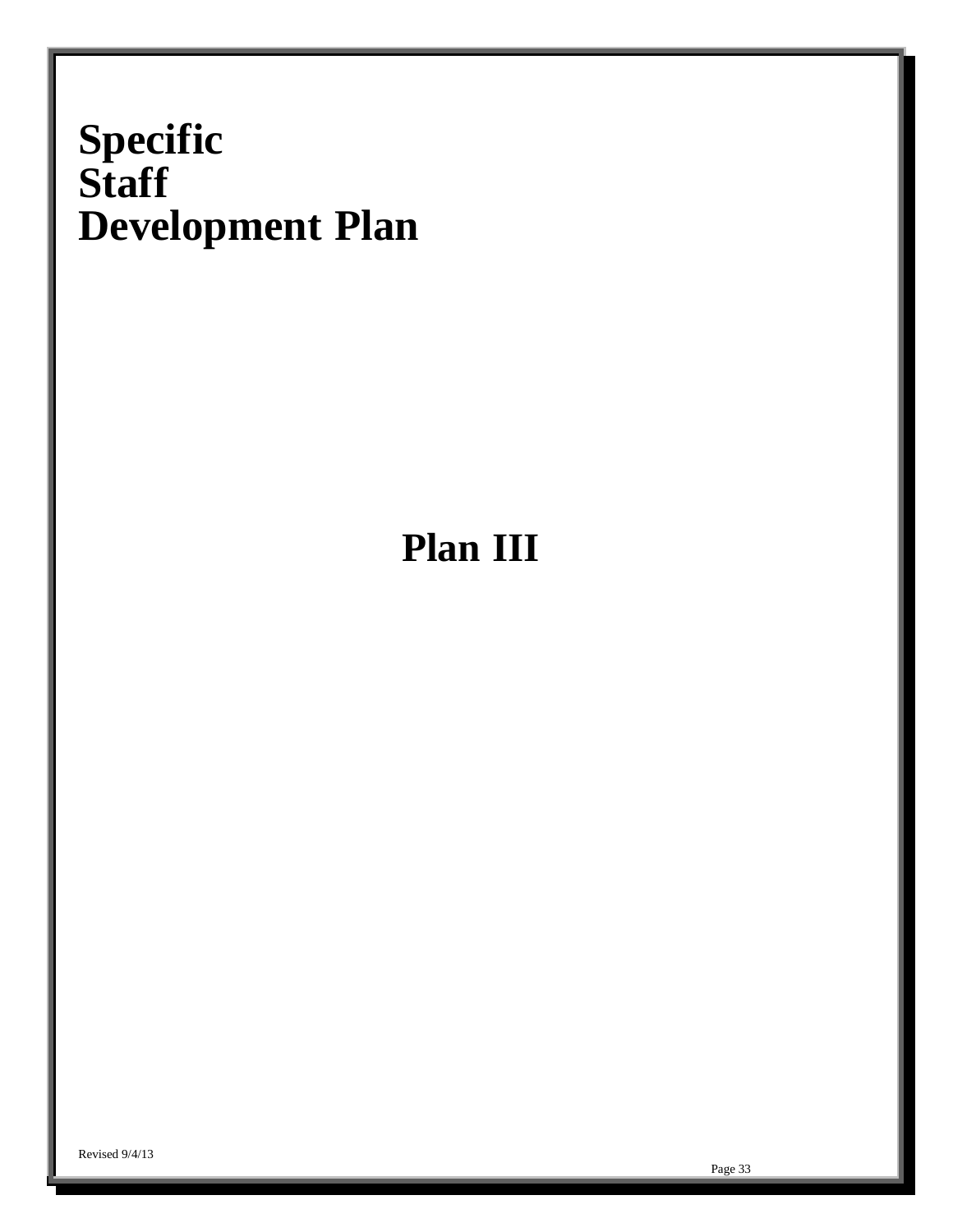## **Plan III**

## **Specific Staff Development**

## <span id="page-35-0"></span>**Purpose**

The specific Staff Development Plan will provide a good faith effort to support and guide the teacher to meet the expectations set forth in the Dearborn Standards for Effective Teaching. The Specific Staff Development Plan has three purposes:

- 1. to enable a tenured teacher the opportunity to seek assistance in any of the district's Standards for Effective Teaching.
- 2. to provide a more structured process for a tenured teacher, who by the determination of the administrative supervisor, may benefit from more support, and/or
- 3. to provide due process for disciplinary action.

This more structured supervision is characterized by recognition on the part of the teacher and the administrator that the teacher needs assistance with one or more of the Dearborn Standards for Effective Teaching. This process may begin at any time.

The decision regarding implementation should be collaborative, but may be directive. Plan III, Specific Staff Development, is intended to provide the best possible likelihood for professional improvement. Because of the personal nature of this Plan, confidentiality is expected of all participants. Plan III consists of three phases:

### **1. Awareness Phase**

### **2. Assistance Phase**

### **3. Disciplinary Phase**

The distinct differences between the Awareness Phase and the Assistance Phase are the length of time and the intensity of each phase.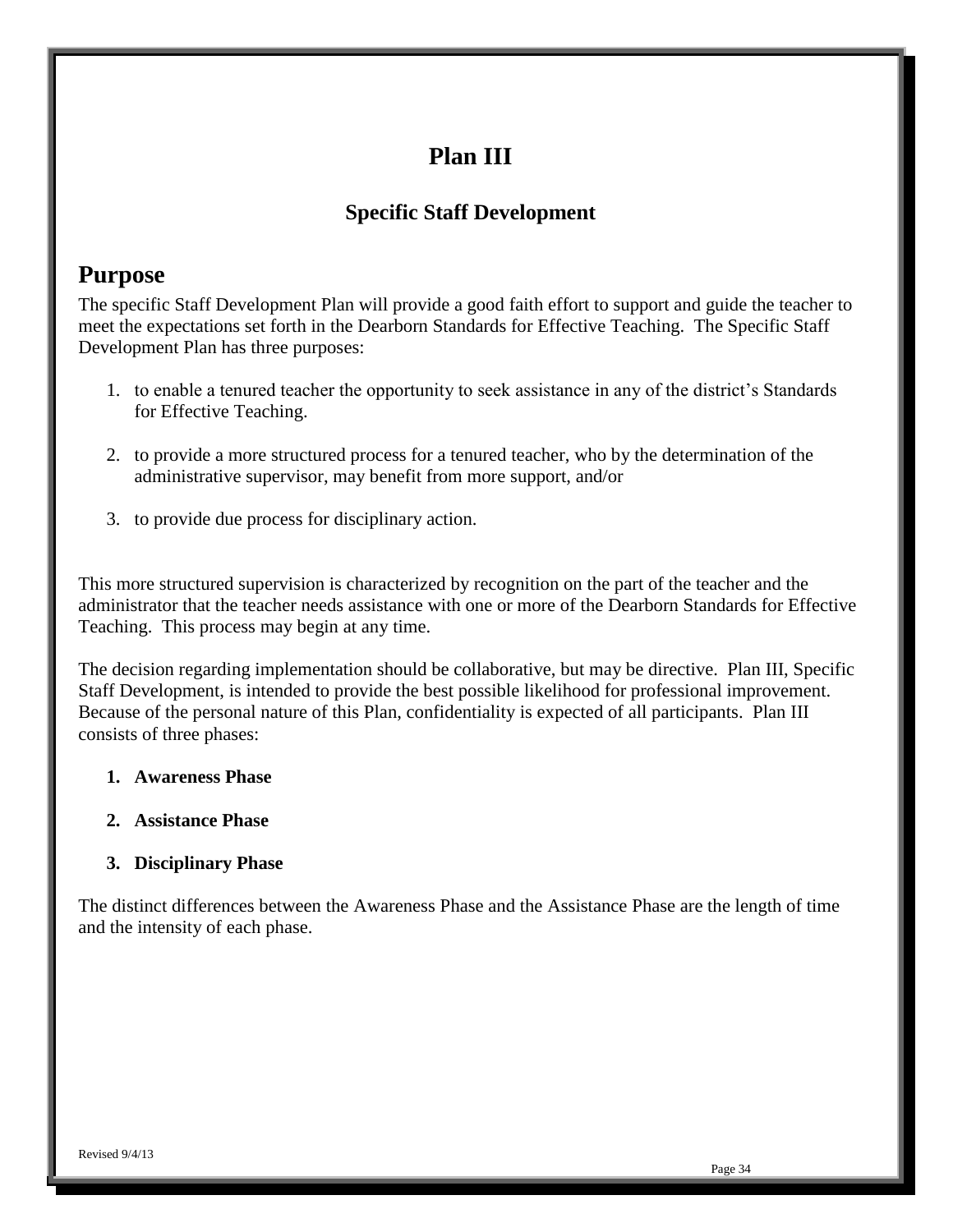## **Outline of Plan III - Specific Staff Development**

<span id="page-36-0"></span>Plan III is intended to provide the best possible likelihood for professional improvement. The decision to implement Plan III should be collaborative, but may be directive. This process may begin at any time. Confidentiality is expected of all participants.

#### **Purposes**

- 1. To enable a tenured teacher the opportunity to seek assistance in any of the district's Standards for Effective Teaching
- 2. To provide a more structured process for a tenured teacher who by the determination of the administrative supervisor, may benefit from more support
- 3. To provide due process for disciplinary action

#### **Three Phases of Plan III**

#### *Awareness Phase*

- 1. The concern is identified in writing
- 2. The administrator and teacher attempt to resolve the concern
- 3. The administrator reviews the progress and makes one of the following recommendations:
	- The teacher remains in Plan II
	- The teacher is placed into the Assistance Phase
	- Prior to placement in the Assistance Phase an additional administrator from central office will observe the teacher.

#### *Assistance Phase*

- 1. The administrator reviews the recommendations from Awareness Phase
- 2. A specific plan is developed and implemented
- 3. One of the following recommendations is made:
	- The concern is resolved and the teacher is returned to Plan II
	- The teacher remains in the Assistance Phase with revised goals and timelines
	- The concern is not resolved and the teacher is moved into the Disciplinary Phase

#### *Disciplinary Phase*

- 1. The administrator, teacher, and Dearborn Federation of Teachers' president or designated representative meet
- 2. The specific Standard(s), rule, or policy is identified in writing by the administrator, and the teacher is given an opportunity to respond. After discussion, the administrator indicates the next steps to be taken.

*\*The goals must include student growth data and standards for effective teacher best practice professional growth. This means that Standard IV and specifically Element 5 Student Growth and Assessment must be addressed on the Year End Evaluation and it must be weighted as 25% of the evaluation.*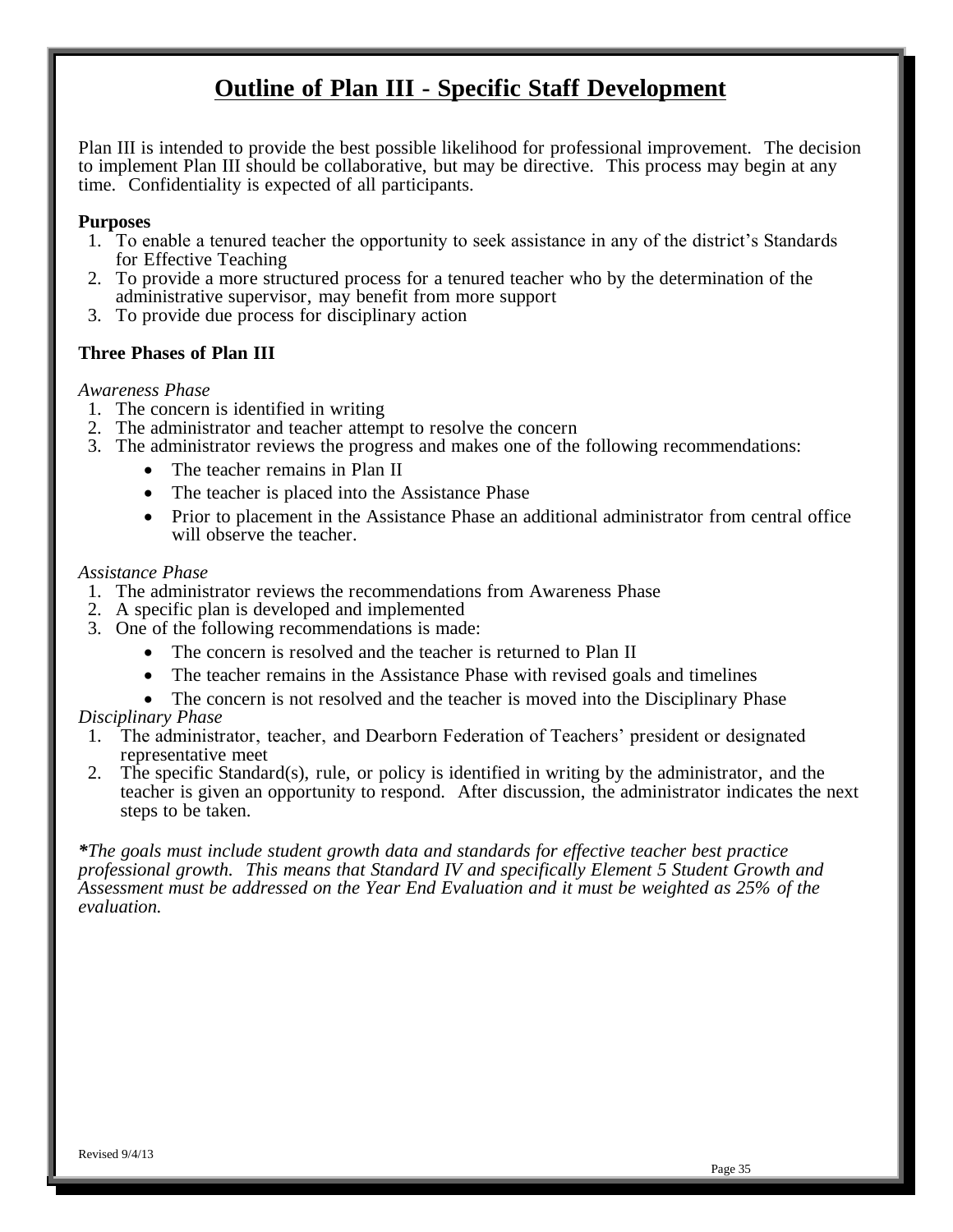## **Plan III --- Specific Staff Development**

## **Awareness Phase**

- <span id="page-37-0"></span>1. The administrator of the teacher identifies a concern in writing. (Identification of Concern Form, page. 38)
- 2. The administrator and the teacher set up a specific time to collaborate and attempt to resolve the concern.
- 3. At the conclusion of the Awareness Phase, the administrator will review the progress and will make one of the following recommendations:
	- The teacher begins an evaluation phase, OR
	- The teacher remains in Plan I or II, OR
	- In the event the concern is not resolved or is a disciplinary issue, the teacher is placed into either the Assistance or Disciplinary Phase. (Final Summary Form, page 38)
- 4. If a teacher is rated ineffective on the Year End Evaluation, an awareness phase document must have occurred by April 30. This is being done to give instructional staff the opportunity to make improvements.
- 5. If a teacher is rated minimally effective at the Year End Evaluation they will enter an awareness phase for the upcoming year. The Year End Evaluation evaluator will complete the awareness phase documents to begin at the start of the upcoming school year. This will give instructional staff enough notice to make improvements for the upcoming school year. It also provides enough opportunity to return to Plan II with improvements to performance.
- 6. The recommended time for the awareness phase should be 30 calendar days.

<span id="page-37-1"></span>At this point, the teacher will be advised by the principal to discuss the situation with the DFT President or designated representative. The teacher or the administrator may request other representation in all subsequent meetings regarding the concern.

#### **Assistance Phase**

- 1. Review the recommendations from the Awareness Phase.
- 2. A specific plan will be developed which includes:
	- (Plan of Assistance Form, page 39)
		- growth-promoting goals that are specific, measurable, action oriented, realistic, and time bound
			- strategies for resolution of the concern
			- timelines
			- indicators of progress
			- resources and support needed
- 3. The administrator and the teacher set up a specific time to review what progress has been made. (Plan of Assistance Progress Form, page 40)
- 4. **One** of the following recommendations will be made upon reviewing the teacher's progress: (Final Summary Form, page 41)
	- The concern is resolved and the teacher is returned to the Professional Growth Plan
	- The teacher remains in the Assistance Phase with revised goals and timelines
	- The concern is not resolved and the teacher is moved into the Disciplinary Phase.
- 5. The recommended timeline between each progress report is 30 calendar days. There are a total of three progress reports. The administrator can, at anytime, move directly to the disciplinary phase if it is determined that there are serious performance deficiencies and/or violations of standards, rules and/or policies.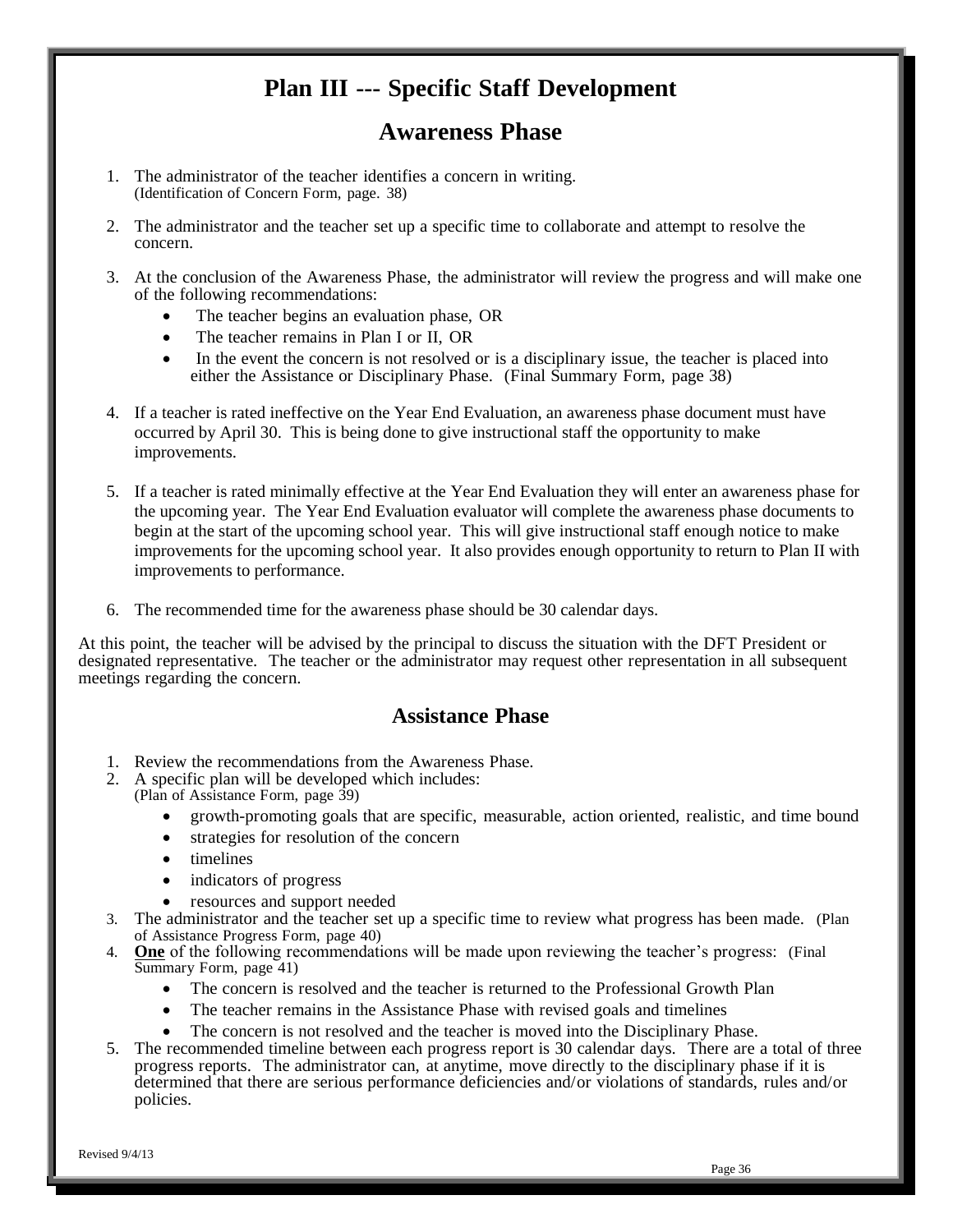## **Plan III --- Specific Staff Development (continued)**

**Note:** Only areas of concern that have been identified in the Awareness Phase can be evaluated or considered in the Assistance or Disciplinary Phase. Collected data to be considered must relate to concerns identified in the Awareness Phase.

### **Disciplinary Phase**

- <span id="page-38-0"></span>1. The Disciplinary Phase begins with a meeting between the administrator, teacher, and DFT President or designated representative. Other resource people may be involved, i.e., central office administrator(s) and/or DFT representative.
- 2. The administrator will identify in writing the specific Standard(s), rule, or policy in violation. (Disciplinary Phase, page 42) The teacher will be given an opportunity to respond. Following the discussion, the administrator will indicate the next steps to be taken, such as:
	- a specific remedial plan with timeline
	- placement of the teacher on paid administrative leave
	- requirement of specific training or evaluation by a professional
	- recommendation for non-renewal of contract
	- recommendation for tenure review by the Superintendent and Board of Education
- 3. The Disciplinary Phase only addresses ongoing performance concerns not corrected by the teacher under either the Awareness Phase or the Assistance Phase. The Disciplinary Phase is not intended as a restriction on the district's right to take appropriate disciplinary action for teacher misconduct without prior resort to either an Awareness Phase or an Assistance Phase.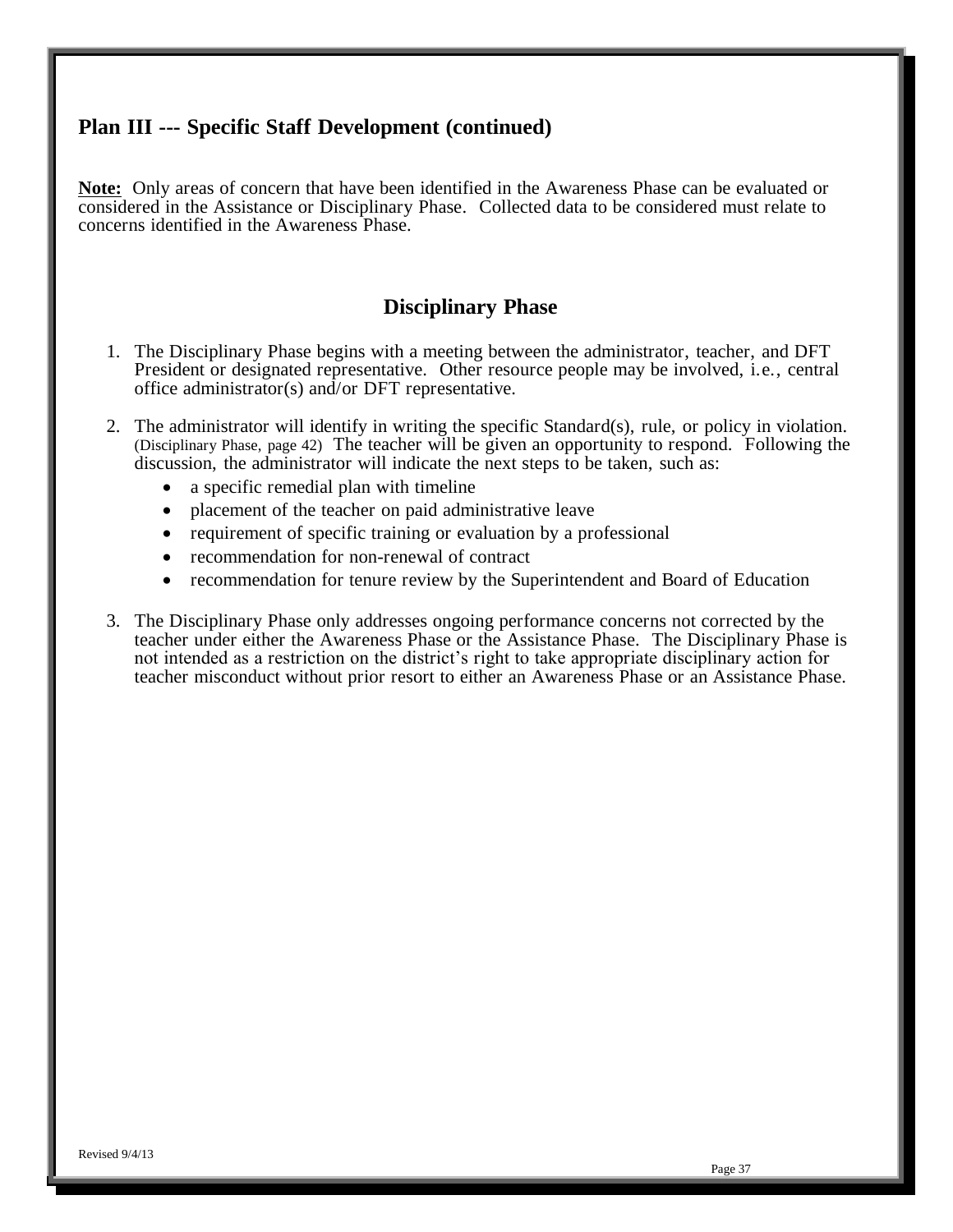<span id="page-39-1"></span><span id="page-39-0"></span>

| <b>Plan III --- Specific Staff Development</b>                                                                                                                             |                                                                                                                  |
|----------------------------------------------------------------------------------------------------------------------------------------------------------------------------|------------------------------------------------------------------------------------------------------------------|
| <b>Awareness Phase --- Identification of Concern Form</b>                                                                                                                  |                                                                                                                  |
| Teacher: _____                                                                                                                                                             | Date: $\_\_$                                                                                                     |
| Check appropriate category(ies):                                                                                                                                           |                                                                                                                  |
| <b>Classroom Environment</b><br>$\overline{\Box}$ IV. Assessment<br>$\mathbf{I}$ .<br>II. Preparation and<br>Planning<br>Responsibilities<br>III. Instruction<br>VI. Other | V. Communication and Professional                                                                                |
| Specific Concerns:                                                                                                                                                         |                                                                                                                  |
|                                                                                                                                                                            |                                                                                                                  |
|                                                                                                                                                                            |                                                                                                                  |
|                                                                                                                                                                            |                                                                                                                  |
|                                                                                                                                                                            |                                                                                                                  |
| Cc: Personnel file                                                                                                                                                         | .<br>An an an antarctor and an antarctor and antarctor and an antarctor and an antarctor and an antarctor and an |
| <b>Plan III --- Specific Staff Development</b>                                                                                                                             |                                                                                                                  |
| <b>Awareness Phase --- Final Summary Form</b>                                                                                                                              |                                                                                                                  |
| Teacher:                                                                                                                                                                   | Date:                                                                                                            |
| Specific Concerns:                                                                                                                                                         |                                                                                                                  |
|                                                                                                                                                                            |                                                                                                                  |
| Administrative Recommendation(s):                                                                                                                                          |                                                                                                                  |
| Plan II<br><b>Assistance Phase</b>                                                                                                                                         |                                                                                                                  |
| <b>Next Meeting Date:</b>                                                                                                                                                  |                                                                                                                  |
|                                                                                                                                                                            |                                                                                                                  |
|                                                                                                                                                                            |                                                                                                                  |
| Cc: Personnel file<br>$\bullet$<br>will observe the teacher.                                                                                                               | Prior to placement in the Assistance Phase an additional administrator from central office                       |
| Revised 9/4/13                                                                                                                                                             |                                                                                                                  |

Page 38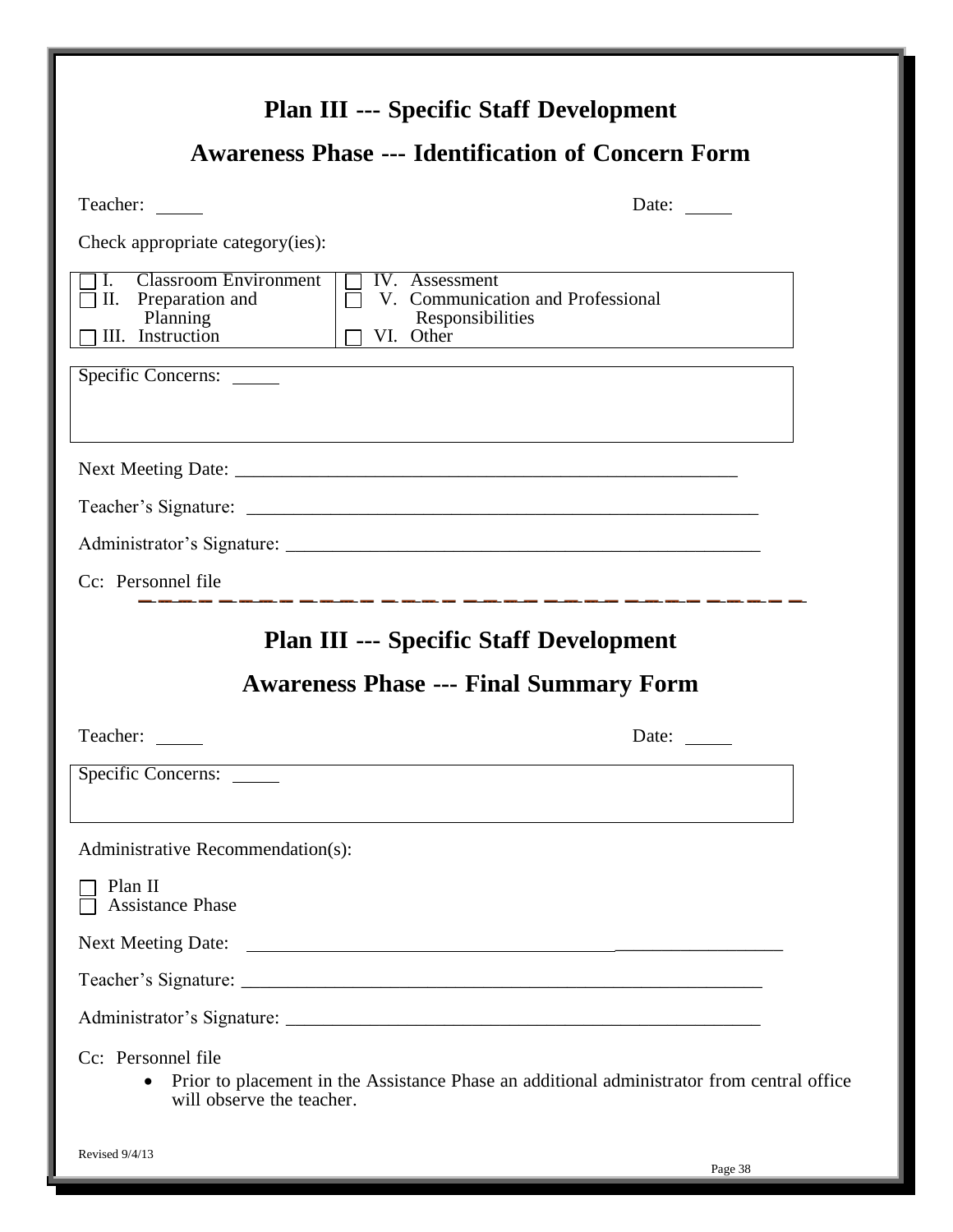<span id="page-40-0"></span>

|                                                                                           | <b>Assistance Phase --- Plan of Assistance Form</b>                                      |
|-------------------------------------------------------------------------------------------|------------------------------------------------------------------------------------------|
| Teacher:                                                                                  | Date:                                                                                    |
| Check appropriate category(ies):                                                          |                                                                                          |
| <b>Classroom Environment</b><br>Ι.<br>II. Preparation and<br>Planning<br>III. Instruction | <b>IV.</b> Assessment<br>V. Communication and Professional Responsibilities<br>VI. Other |
| Specific Concerns:                                                                        | <u> 1989 - Johann Barn, fransk politik (d. 1989)</u>                                     |
|                                                                                           |                                                                                          |
| Plan (Method/Strategies): ______                                                          |                                                                                          |
|                                                                                           |                                                                                          |
|                                                                                           |                                                                                          |
| Proposed Timeline:                                                                        |                                                                                          |
|                                                                                           |                                                                                          |
|                                                                                           |                                                                                          |
| Indicators of Progress including student growth data: _____                               |                                                                                          |
|                                                                                           |                                                                                          |
|                                                                                           |                                                                                          |
| Resources/Support Needed:                                                                 |                                                                                          |
|                                                                                           |                                                                                          |
|                                                                                           |                                                                                          |
|                                                                                           |                                                                                          |
|                                                                                           |                                                                                          |
|                                                                                           |                                                                                          |
| Cc: Personnel file                                                                        |                                                                                          |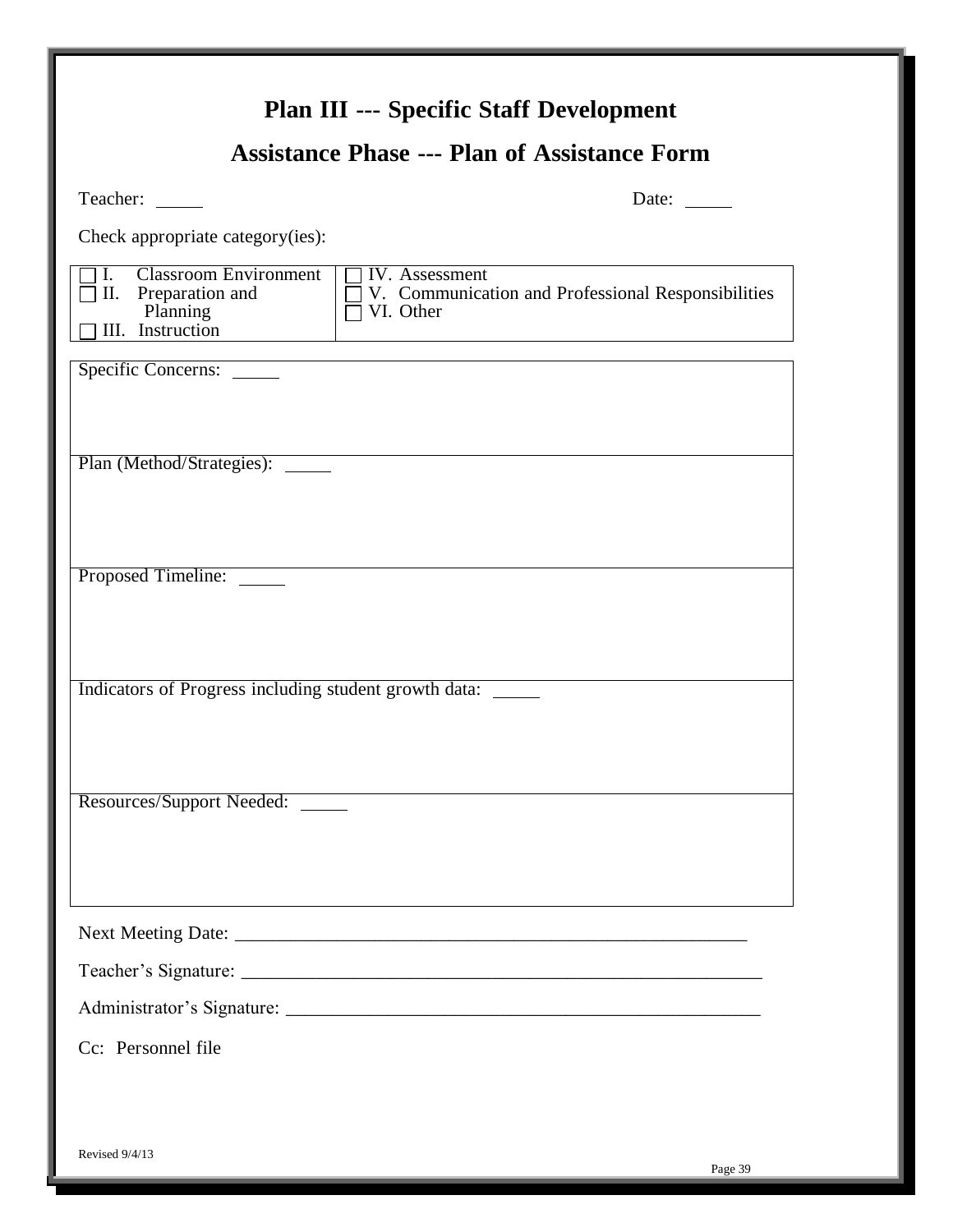<span id="page-41-0"></span>

|                                                              | <b>Plan III --- Specific Staff Development</b>          |                                                                                                |                                                                                                                                                                                                 |  |  |  |
|--------------------------------------------------------------|---------------------------------------------------------|------------------------------------------------------------------------------------------------|-------------------------------------------------------------------------------------------------------------------------------------------------------------------------------------------------|--|--|--|
| <b>Assistance Phase --- Plan of Assistance Progress Form</b> |                                                         |                                                                                                |                                                                                                                                                                                                 |  |  |  |
| Teacher:                                                     |                                                         |                                                                                                | Date: $\frac{1}{\sqrt{1-\frac{1}{2}}\sqrt{1-\frac{1}{2}}\left(\frac{1}{2}-\frac{1}{2}\right)}$                                                                                                  |  |  |  |
|                                                              | <b>First Meeting</b>                                    | $\Box$ Second Meeting                                                                          | $\Box$ Third Meeting                                                                                                                                                                            |  |  |  |
| Plan:                                                        |                                                         |                                                                                                |                                                                                                                                                                                                 |  |  |  |
|                                                              | Resources and Strategies Used to Date:                  |                                                                                                |                                                                                                                                                                                                 |  |  |  |
|                                                              | Indicators of Progress including student growth data:   |                                                                                                |                                                                                                                                                                                                 |  |  |  |
|                                                              | Resources/Support Utilized to Date:                     |                                                                                                |                                                                                                                                                                                                 |  |  |  |
| Concerns:                                                    |                                                         |                                                                                                |                                                                                                                                                                                                 |  |  |  |
| evaluation.                                                  |                                                         | **The goals must include student growth data and standards for effective teacher best practice | professional growth. This means that Standard IV and specifically Element 5 Student Growth and<br>Assessment must be addressed on the Year End Evaluation and it must be weighted as 25% of the |  |  |  |
|                                                              | <b>Total Days Absent (Current School year to date):</b> |                                                                                                |                                                                                                                                                                                                 |  |  |  |
| <b>Illness</b>                                               |                                                         | Care of Family <u>Care of Family</u> Personal Business Conferences                             |                                                                                                                                                                                                 |  |  |  |
|                                                              |                                                         | District Related _______Other (Please Explain: __________________________________              |                                                                                                                                                                                                 |  |  |  |
|                                                              |                                                         |                                                                                                |                                                                                                                                                                                                 |  |  |  |
| (Check one)                                                  |                                                         | Remain on Plan III Return to Plan II                                                           |                                                                                                                                                                                                 |  |  |  |
|                                                              |                                                         |                                                                                                |                                                                                                                                                                                                 |  |  |  |
|                                                              |                                                         |                                                                                                |                                                                                                                                                                                                 |  |  |  |
|                                                              |                                                         |                                                                                                |                                                                                                                                                                                                 |  |  |  |
| Cc: Personnel file                                           |                                                         |                                                                                                |                                                                                                                                                                                                 |  |  |  |
| Revised 9/4/13                                               |                                                         |                                                                                                | Page 40                                                                                                                                                                                         |  |  |  |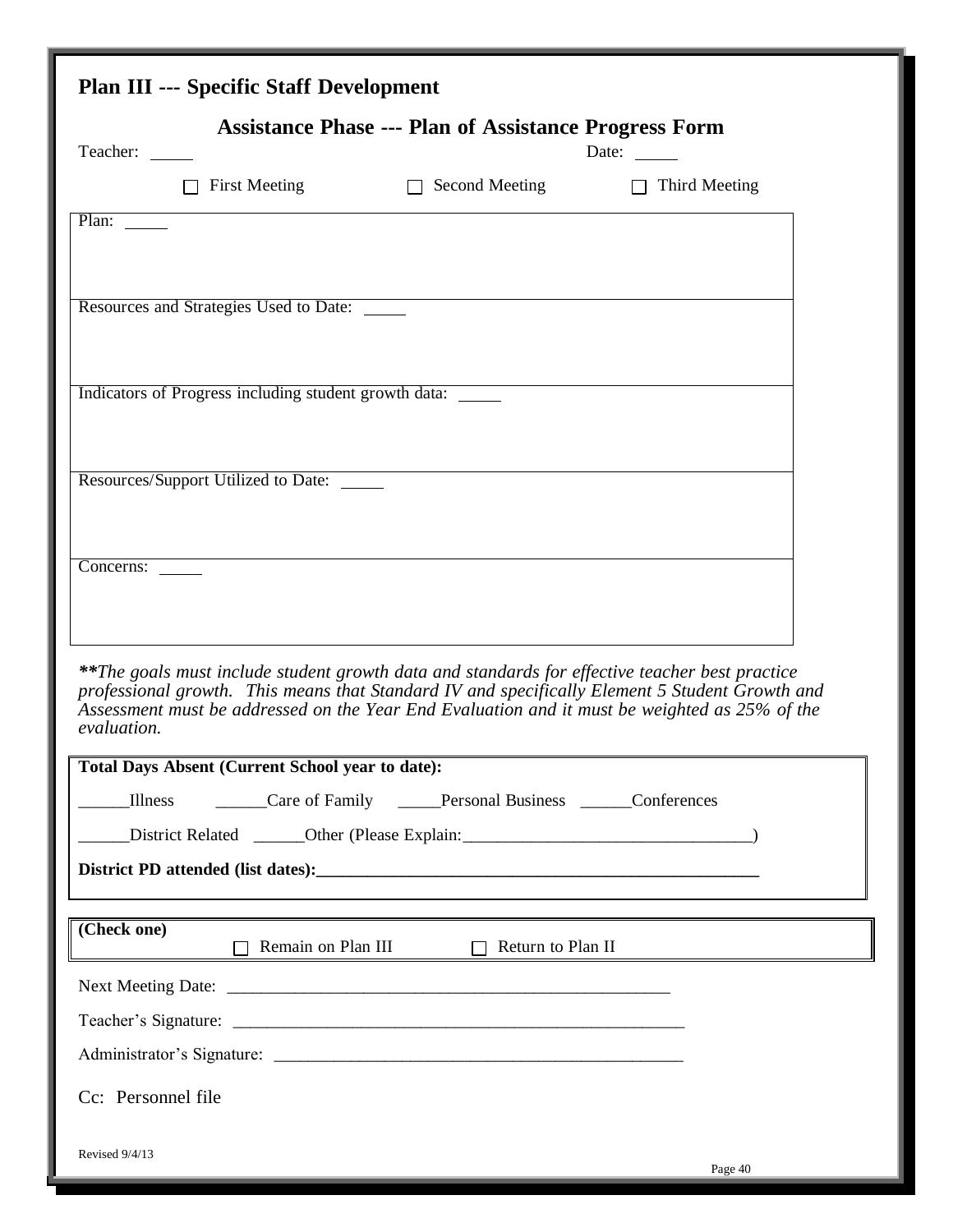## <span id="page-42-0"></span>**Plan III --- Specific Staff Development**

## **Assistance Phase --- Final Summary Form**

| Teacher:                                                    | Date: $\qquad \qquad$                                                                                                                                                                                                                                                                            |
|-------------------------------------------------------------|--------------------------------------------------------------------------------------------------------------------------------------------------------------------------------------------------------------------------------------------------------------------------------------------------|
| Plan:                                                       |                                                                                                                                                                                                                                                                                                  |
|                                                             |                                                                                                                                                                                                                                                                                                  |
| Resources and Strategies Used to Date:                      |                                                                                                                                                                                                                                                                                                  |
|                                                             |                                                                                                                                                                                                                                                                                                  |
| Indicators of Progress including student growth data: _____ |                                                                                                                                                                                                                                                                                                  |
|                                                             |                                                                                                                                                                                                                                                                                                  |
| Resources/Support Utilized to Date:                         |                                                                                                                                                                                                                                                                                                  |
|                                                             |                                                                                                                                                                                                                                                                                                  |
| Concerns:                                                   |                                                                                                                                                                                                                                                                                                  |
|                                                             |                                                                                                                                                                                                                                                                                                  |
| evaluation.                                                 | *The goals must include student growth data and standards for effective teacher best practice<br>professional growth. This means that Standard IV and specifically Element 5 Student Growth and<br>Assessment must be addressed on the Year End Evaluation and it must be weighted as 25% of the |
| Administrative Recommendation(s):                           |                                                                                                                                                                                                                                                                                                  |
| Plan II                                                     | $\Box$ Remain in Assistance Phase<br>Go to Disciplinary Phase<br>$\Box$                                                                                                                                                                                                                          |
| If Year End Evaluation - Check below                        |                                                                                                                                                                                                                                                                                                  |
| Ineffective $\Box$ Minimally Effective                      | $\Box$ Effective<br>$\Box$ Highly Effective                                                                                                                                                                                                                                                      |
| <b>Total Days Absent (Current School year to date):</b>     |                                                                                                                                                                                                                                                                                                  |
| <b>Illness</b>                                              | Care of Family _____Personal Business ______Conferences                                                                                                                                                                                                                                          |
|                                                             | District Related _______Other (Please Explain: __________________________________                                                                                                                                                                                                                |
|                                                             |                                                                                                                                                                                                                                                                                                  |
|                                                             |                                                                                                                                                                                                                                                                                                  |
|                                                             |                                                                                                                                                                                                                                                                                                  |
| Cc: Personnel file                                          |                                                                                                                                                                                                                                                                                                  |
| Revised 9/4/13                                              | Page 41                                                                                                                                                                                                                                                                                          |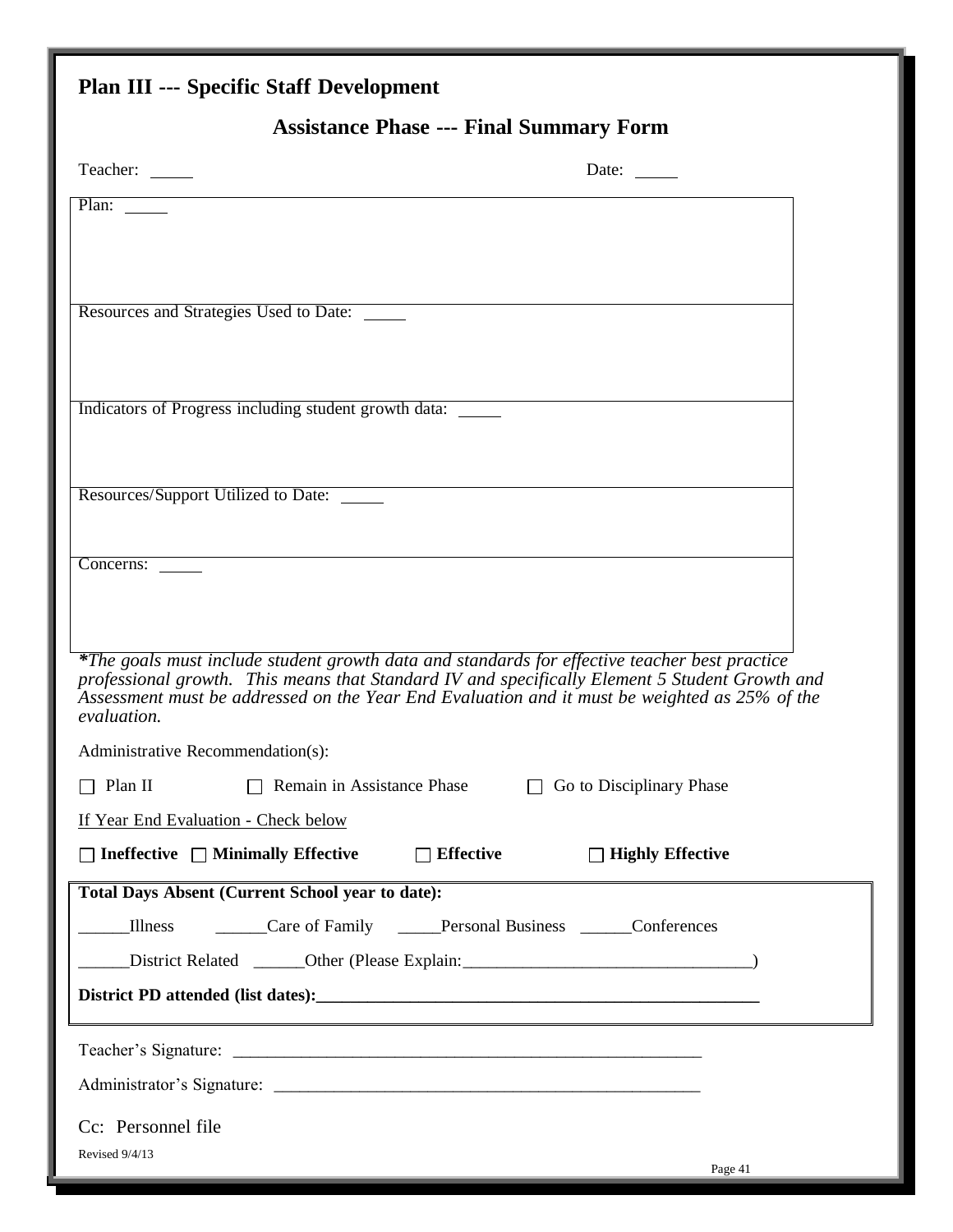<span id="page-43-0"></span>

| <b>Plan III --- Specific Staff Development</b> |         |
|------------------------------------------------|---------|
| <b>Disciplinary Phase</b>                      |         |
|                                                |         |
| Teacher: ______                                | Date:   |
| Comments:                                      |         |
|                                                |         |
|                                                |         |
|                                                |         |
|                                                |         |
|                                                |         |
|                                                |         |
|                                                |         |
|                                                |         |
|                                                |         |
|                                                |         |
|                                                |         |
|                                                |         |
|                                                |         |
|                                                |         |
|                                                |         |
|                                                |         |
| Cc: Personnel file                             |         |
|                                                |         |
|                                                |         |
|                                                |         |
|                                                |         |
| Revised 9/4/13                                 | Page 42 |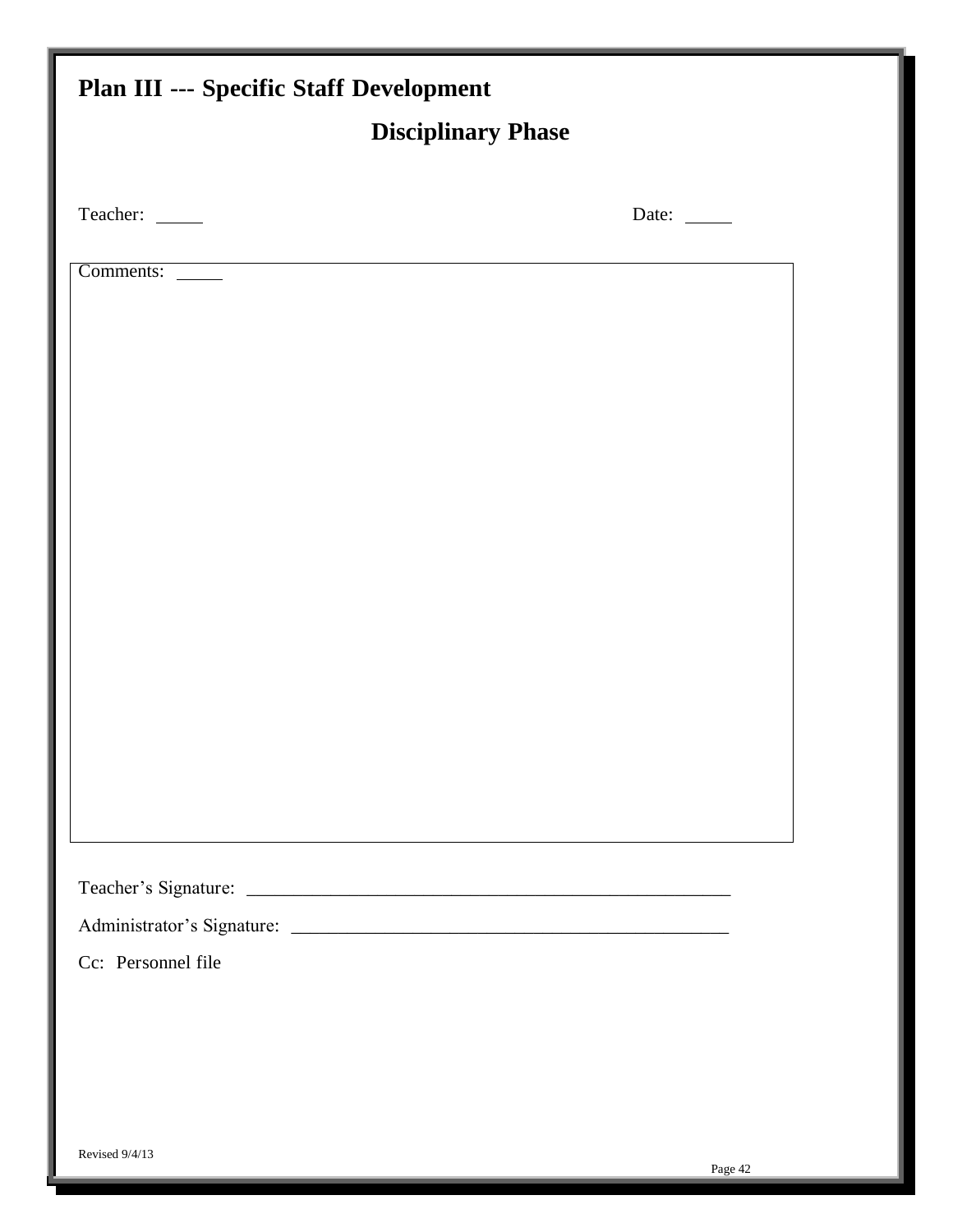# <span id="page-44-0"></span>**Standards for Effective Teaching**

Standard I **Classroom Environment**

Standard II **Preparation and Planning**

Standard III **Instruction**

Standard IV **Assessment**

Standard V **Communication and Professional Responsibilities**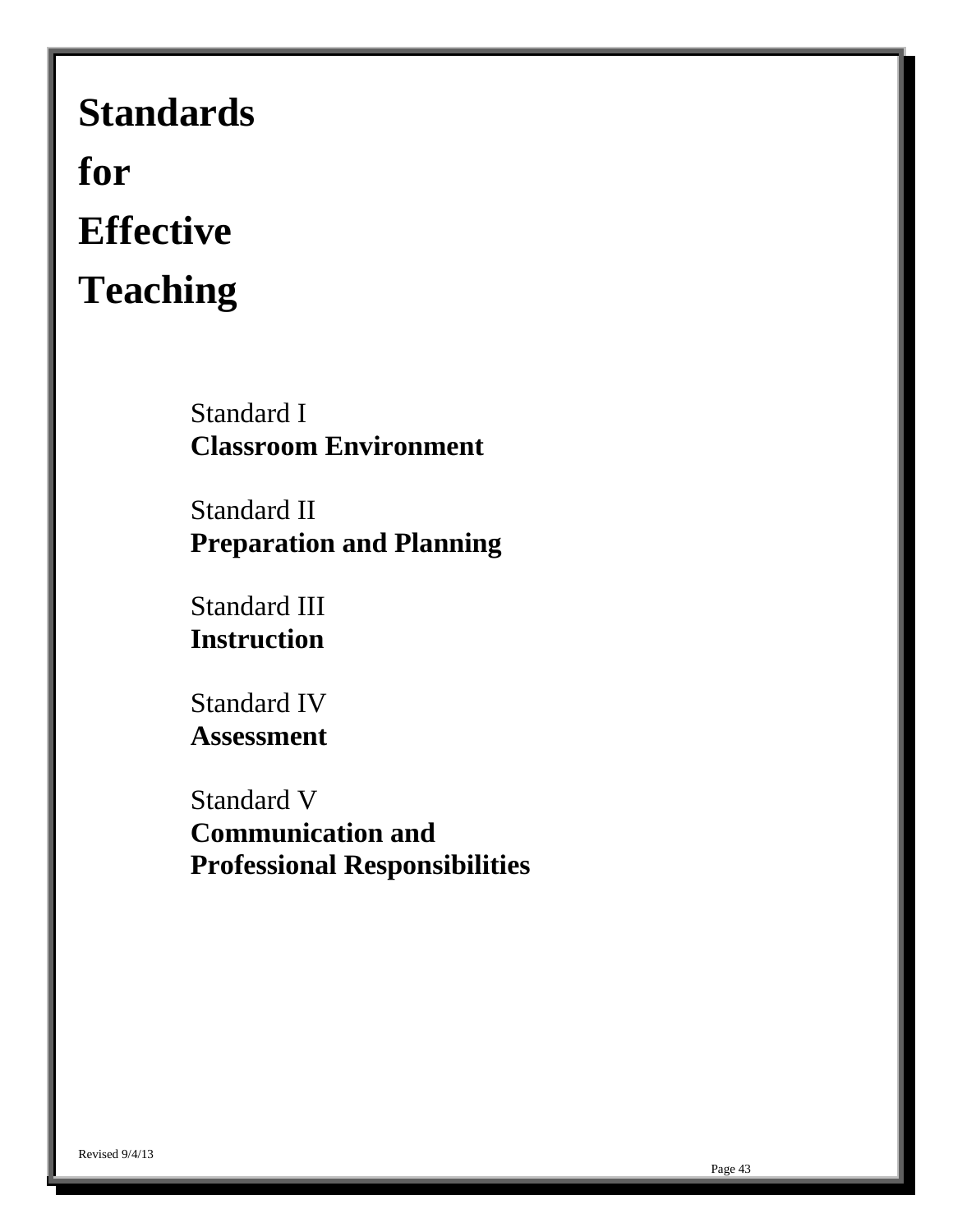## <span id="page-45-0"></span>**Standard I - Classroom Environment.**

**The effective teacher maintains a classroom environment that enhances student learning. Sample indicators appear below. The Highly Effective designation assumes all Effective attributes have been met.**

|                                                    | <b>Level of Performance</b>                                                                                                                                                                            |                                                                                                                                                                                                                            |                                                                                                                                                                   |                                                                                                                                                          |  |
|----------------------------------------------------|--------------------------------------------------------------------------------------------------------------------------------------------------------------------------------------------------------|----------------------------------------------------------------------------------------------------------------------------------------------------------------------------------------------------------------------------|-------------------------------------------------------------------------------------------------------------------------------------------------------------------|----------------------------------------------------------------------------------------------------------------------------------------------------------|--|
| <b>Element</b>                                     | <b>Ineffective</b>                                                                                                                                                                                     | <b>Minimally</b><br><b>Effective</b>                                                                                                                                                                                       | <b>Effective</b>                                                                                                                                                  | <b>Highly Effective</b>                                                                                                                                  |  |
| <b>Teaching</b><br><b>Enthusiasm</b>               | Very little<br>communication of<br>enjoyment and<br>enthusiasm for<br>teaching and<br>students.                                                                                                        | Little<br>communication of<br>enjoyment and<br>enthusiasm for<br>teaching and<br>students.                                                                                                                                 | Teacher maintains a<br>welcoming and<br>positive classroom<br>environment                                                                                         | Teacher contributes to<br>creating a welcoming and<br>positive building culture.                                                                         |  |
| <b>Teacher</b><br>interaction<br>with students     | Teacher interaction<br>with students is<br>negative, sarcastic<br>or inappropriate.<br>Students exhibit<br>disrespect for<br>teacher and one<br>another.                                               | Is fair and respectful<br>toward most students<br>and builds positive<br>relationships with<br>some.                                                                                                                       | Teacher-student<br>interactions<br>demonstrate genuine<br>caring and respect.<br>Students show<br>respect for teacher as<br>an individual.                        | Teacher creates and/or<br>coordinates opportunities<br>for students to demonstrate<br>caring and respect through<br>clubs, service projects, etc.        |  |
| <b>Instructional</b><br>materials and<br>resources | Instructional<br>materials and<br>resources are not<br>used to enhance the<br>classroom<br>environment.                                                                                                | Instructional<br>materials involve a<br>mixture of good and<br>mediocre learning<br>materials.                                                                                                                             | Instructional<br>materials and<br>resources establish a<br>positive environment<br>and engage students<br>mentally. Student<br>contributions enhance<br>displays. | Instructional materials and<br>resources are created and<br>shared. Student displays<br>are coordinated with other<br>classes<br>/departments/buildings. |  |
| <b>Expectations</b><br>for learning                | Modest expectations<br>of student work are<br>conveyed. Students<br>demonstrate little<br>pride in their work.<br>They are expected<br>to complete tasks,<br>not motivated to do<br>high quality work  | Some students<br>demonstrate pride in<br>their work. They are<br>expected to complete<br>tasks, not motivated<br>to do high quality<br>work.                                                                               | Both teacher and<br>students establish a<br>learning environment<br>that reflects high<br>expectations.                                                           | Teacher enables students to<br>define high expectations<br>and initiate improvement of<br>their own work.                                                |  |
| <b>Commitment</b><br>to diversity<br>and equity    | Teacher interaction<br>with students<br>reflects a disregard<br>for diversity with<br>inappropriate or<br>insensitive<br>comments. No<br>allowance for<br>individual<br>viewpoints or<br>perspectives. | Teacher interaction<br>with students<br>occasionally reflects<br>a disregard for<br>diversity with<br>inappropriate or<br>insensitive<br>comments. Little<br>allowance for<br>individual<br>viewpoints or<br>perspectives. | Teacher interactions<br>with students are<br>appropriate and<br>sensitive to diversity.<br>Individual viewpoints<br>and perspectives are<br>encouraged.           | Teacher initiates building<br>and /or district activities to<br>raise sensitivity to diversity.                                                          |  |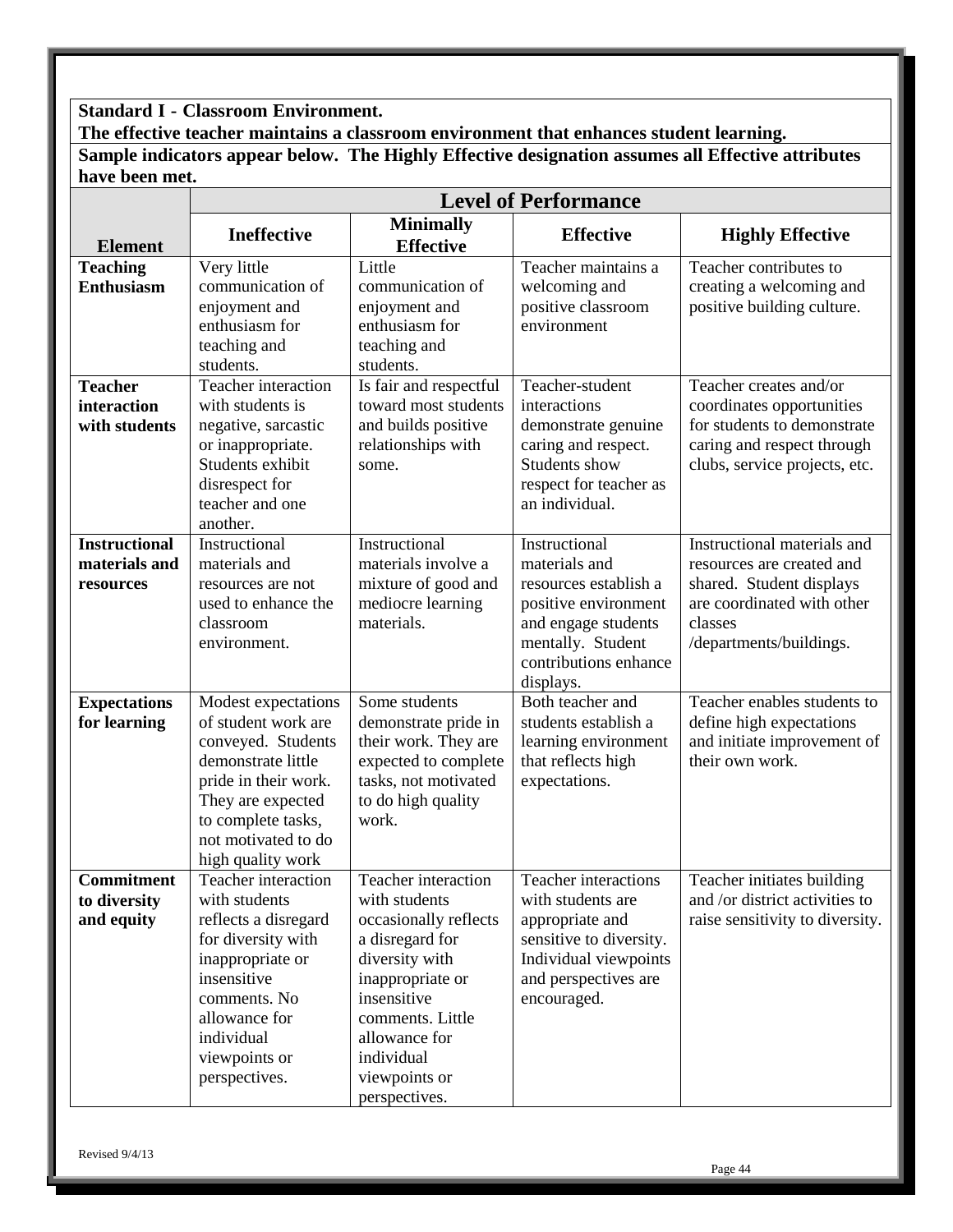## **Standard I - Classroom Environment (continued).**

**The effective teacher maintains a classroom environment that enhances student learning.** 

**Sample indicators appear below. The Highly Effective designation assumes all Effective attributes have been met.**

|                  | <b>Level of Performance</b>        |                                      |                                            |                                                        |  |
|------------------|------------------------------------|--------------------------------------|--------------------------------------------|--------------------------------------------------------|--|
| <b>Element</b>   | <b>Ineffective</b>                 | <b>Minimally</b><br><b>Effective</b> | <b>Effective</b>                           | <b>Highly Effective</b>                                |  |
| <b>Trusting</b>  | Creativity and                     | Creativity and                       | Interactions and                           | Teachers create, model and                             |  |
| environment      | discovery are not<br>considered in | discovery are<br>considered. Teacher | lessons promote<br>exploration, creativity | share interactive lessons<br>that promote exploration, |  |
|                  | lesson planning.                   | attempts to get                      | and discovery.                             | creativity and discovery.                              |  |
|                  | Students are not                   | students actively                    | Frequent regrouping                        |                                                        |  |
|                  | given opportunities                | involved but some                    | of students                                |                                                        |  |
|                  | to participate in                  | students are                         | encourages                                 |                                                        |  |
|                  | learning groups.                   | disengaged.                          | cooperation, respect                       |                                                        |  |
|                  | Students are not                   |                                      | and divergent                              |                                                        |  |
|                  | encouraged to                      |                                      | thinking                                   |                                                        |  |
|                  | explore or consider<br>multiple    |                                      |                                            |                                                        |  |
|                  | solutions/methods/a                |                                      |                                            |                                                        |  |
|                  | ctivities.                         |                                      |                                            |                                                        |  |
| <b>Classroom</b> | Classroom rules                    | Announces and posts                  | Classroom rules have                       | Students participate in the                            |  |
| rules and        | have not been                      | classroom rules and                  | been communicated                          | process of determining                                 |  |
| expectations     | communicated to                    | consequences. Little                 | and standards of                           | classroom rules and                                    |  |
|                  | students. Students                 | or minimal student                   | conduct are clear to                       | procedures.                                            |  |
|                  | are unaware of                     | awareness of                         | all students.                              |                                                        |  |
|                  | classroom<br>procedures.           | classroom procedures<br>is evident.  |                                            |                                                        |  |
| <b>Safe</b>      | Classroom physical                 | Classroom physical                   | Classroom physical                         | Classroom procedures                                   |  |
| accessible and   | environment                        | environment is not                   | environment is safe,                       | allow students to adjust                               |  |
| orderly          | Impedes learning                   | conducive to learning                | provides equal access                      | physical environment to                                |  |
| environment      | and /or is unsafe.                 | and /or is unsafe.                   | to resources, and                          | advance their own purposes                             |  |
|                  | Environment                        | Limited access to                    | promotes learning.                         | and learning                                           |  |
|                  | restricts access to                | resources.                           |                                            |                                                        |  |
|                  | resources.                         |                                      |                                            |                                                        |  |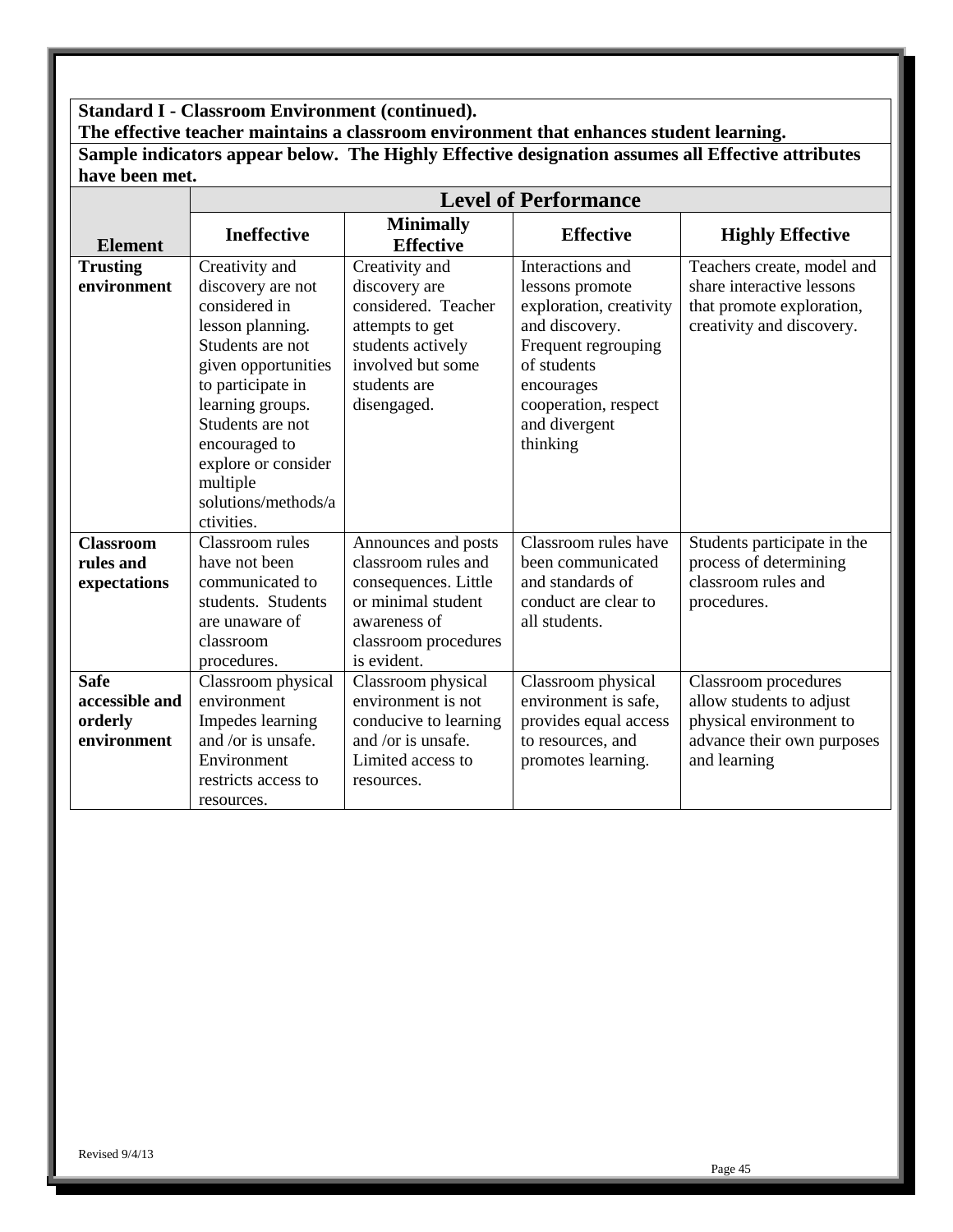<span id="page-47-0"></span>**Standard II - Preparation and Planning**. The effective teacher plans for student learning. **Sample indicators appear below. The Highly Effective designation assumes all Effective attributes have been met.**

|                                                 | <b>Level of Performance</b>                                                                                                                                |                                                                                                                                                                                    |                                                                                                                                                                                      |                                                                                                                                                                                                                                                                                     |
|-------------------------------------------------|------------------------------------------------------------------------------------------------------------------------------------------------------------|------------------------------------------------------------------------------------------------------------------------------------------------------------------------------------|--------------------------------------------------------------------------------------------------------------------------------------------------------------------------------------|-------------------------------------------------------------------------------------------------------------------------------------------------------------------------------------------------------------------------------------------------------------------------------------|
| <b>Element</b>                                  | Ineffective                                                                                                                                                | <b>Minimally Effective</b>                                                                                                                                                         | <b>Effective</b>                                                                                                                                                                     | <b>Highly Effective</b>                                                                                                                                                                                                                                                             |
| Content<br>knowledge                            | Teacher does not<br>display knowledge<br>of content, content<br>related current<br>research and best<br>practices. No<br>interdisciplinary<br>connections. | Teacher displays<br>minimal knowledge of<br>content, content related<br>current research and best<br>practices. Teacher makes<br>few, if any,<br>interdisciplinary<br>connections. | Teacher displays<br>knowledge of content,<br>content related current<br>research and best<br>practices. Teacher<br>makes<br>interdisciplinary<br>connections.                        | Teacher displays<br>extensive knowledge in<br>content area and current<br>best practices<br>(publication of articles,<br>conference attendance,<br>professional<br>presentations, etc.) and<br>incorporates expertise<br>into interdisciplinary<br>lesson planning and<br>teaching. |
| Knowledge<br>of students                        | Planning does not<br>recognize important<br>student variables<br>such as<br>characteristics of<br>age group, skill<br>level, or cultural<br>heritage.      | Planning does not<br>consistently recognize<br>important student<br>variables such as<br>characteristics of age<br>group, skill level or<br>cultural heritage.                     | Teacher displays an<br>understanding of<br>important student<br>variables and uses this<br>understanding to<br>inform planning<br>(grouping,<br>interventions,<br>activities, etc.). | Teacher assists and/or<br>collaborates with other<br>teachers in planning<br>instructional activities<br>that address student<br>variables.                                                                                                                                         |
| Knowledge<br>of Cognitive<br>Learning<br>Levels | Lesson planning<br>does not allow for<br>different levels of<br>cognitive learning.                                                                        | Lesson planning rarely<br>allows for different<br>levels of cognitive<br>learning.                                                                                                 | Lesson planning<br>incorporates activities<br>and instruction that<br>addresses multiple<br>levels of learning.                                                                      | Lesson planning that<br>incorporates activities<br>and instruction that<br>address multiple levels<br>of learning are<br>developed and shared<br>with other staff<br>members.                                                                                                       |
| Knowledge<br>of resources                       | Resources to assist<br>student learning are<br>not used.                                                                                                   | Resources to assist<br>student learning are used<br>infrequently.<br>Technology is not used<br>to enhance learning.                                                                | Teacher is able to<br>select and access<br>appropriate resources<br>to assist student<br>learning. Technology<br>is used to enhance<br>learning.                                     | Teacher uses a variety of<br>effective resources to<br>assist students learning<br>including visual,<br>auditory and hands on<br>activities. Technology is<br>integrated into<br>instruction and enhances<br>the learning experience.                                               |
| Lesson<br>development                           | Lessons are not<br>developed and lack<br>clear objectives.<br>District curriculum<br>is not followed.<br>Assessments have<br>not been<br>determined.       | Lessons lack clear<br>objectives. Relation to<br>district or state<br>curriculum is unclear or<br>inaccurate. Assessments<br>have not been<br>determined.                          | Lesson plans are based<br>on district and state<br>curriculum.<br>Instruction relates new<br>information to<br>previous learning.<br>Appropriate<br>assessments are<br>planned.      | Lesson plans demonstrate<br>knowledge of the unit<br>design approach and<br>incorporate clearly<br>defined content<br>objectives, meaningful<br>activities that integrate<br>lesson concepts, and<br>multiple assessments that<br>provide meaningful and<br>timely feedback.        |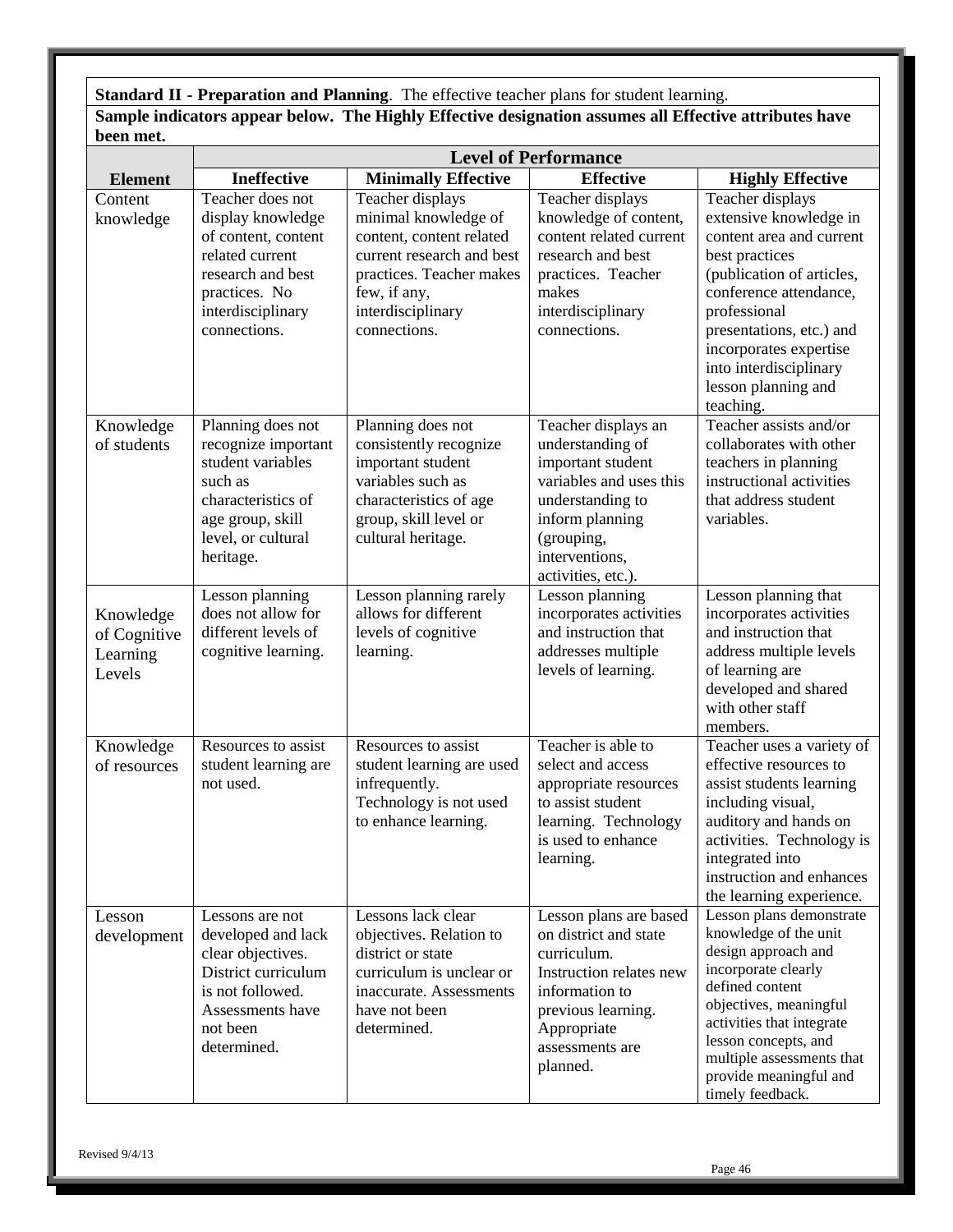<span id="page-48-0"></span>**Standard III - Instruction:** The effective teacher provides instruction that enhances student achievement.

|                | Sample indicators appear below. The Highly Effective designation assumes all Effective attributes |
|----------------|---------------------------------------------------------------------------------------------------|
| have been met. |                                                                                                   |

|                           | <b>Level of Performance</b>                                                                                    |                                                                                                                                                                                                                             |                                                                                                                                                                                                          |                                                                                                                                                                               |
|---------------------------|----------------------------------------------------------------------------------------------------------------|-----------------------------------------------------------------------------------------------------------------------------------------------------------------------------------------------------------------------------|----------------------------------------------------------------------------------------------------------------------------------------------------------------------------------------------------------|-------------------------------------------------------------------------------------------------------------------------------------------------------------------------------|
| <b>Element</b>            | <b>Ineffective</b>                                                                                             | <b>Minimally Effective</b>                                                                                                                                                                                                  | <b>Effective</b>                                                                                                                                                                                         | <b>Highly Effective</b>                                                                                                                                                       |
| Lesson<br>clarity         | Lesson presentation<br>has no defined<br>structure nor is<br>based on district<br>curriculum.                  | Lesson presentation has<br>some structure and is<br>only partially based on<br>District/State Curriculum.<br>Rarely is new information<br>related to previous<br>teaching.                                                  | Lesson presentation is<br>clear, logical and based<br>on district and state<br>curriculum. Multiple<br>techniques relate new<br>information to previous<br>teaching and<br>accommodate student<br>needs. | Model lessons are<br>designed and shared<br>with other teachers to<br>improve understanding<br>and practice across the<br>curriculum.                                         |
| Engagement                | Student learning is<br>not monitored.<br>Instruction does not<br>engage students in<br>meaningful<br>learning. | <b>Teacher monitors</b><br>learning but observations<br>do not translate to<br>adaptations in instruction.                                                                                                                  | <b>Teacher monitors</b><br>learning using a variety<br>of strategies and adapts<br>instruction based on<br>student response to<br>engage students in<br>meaningful learning.                             | All students are<br>engaged in rigorous<br>instructional activities<br>that reflect individual<br>needs and interests and<br>that are connected to<br>real world experiences. |
| Questioning<br>strategies | Questioning<br>strategies are not<br>apparent. Students<br>are not expected to<br>participate.                 | Questioning strategies<br>focus on lower cognitive<br>skills and do not<br>encourage higher level<br>thinking.<br>Response time is not<br>appropriate. Expectations<br>for student participation<br>are minimal.            | Questioning strategies<br>are varied, equitable<br>and allow for<br>appropriate response<br>time. All students are<br>expected to participate<br>and demonstrate<br>learning.                            | Students are taught<br>self-questioning<br>techniques that allow<br>for higher levels of<br>comprehension.                                                                    |
| Instructional<br>methods  | Instructional<br>methods do not<br>support cognitive<br>levels of<br>instruction.                              | Attempts to differentiate<br>instruction are evident;<br>however, a wider variety<br>of instructional methods<br>are necessary to support<br>all cognitive levels of<br>instruction.<br>Technology is rarely<br>integrated. | Teacher implements a<br>variety of methods to<br>differentiate<br>instruction.<br>Technology is<br>consistently integrated.                                                                              | Instruction supports<br>student-directed<br>learning. Student<br>participation in goal<br>setting and<br>development of<br>organizational systems<br>is evident.              |
| Student-<br>directed      | Student-directed<br>learning is not<br>encouraged or<br>supported in the<br>classroom.                         | Students occasionally<br>have the opportunity to<br>make choices regarding<br>learning activities.                                                                                                                          | Students frequently<br>initiate learning and<br>participate in goal<br>setting.                                                                                                                          | Students consistently<br>initiate learning.<br>Students actively<br>participate in goal<br>setting and self-<br>monitoring of progress<br>towards goals is<br>evident.        |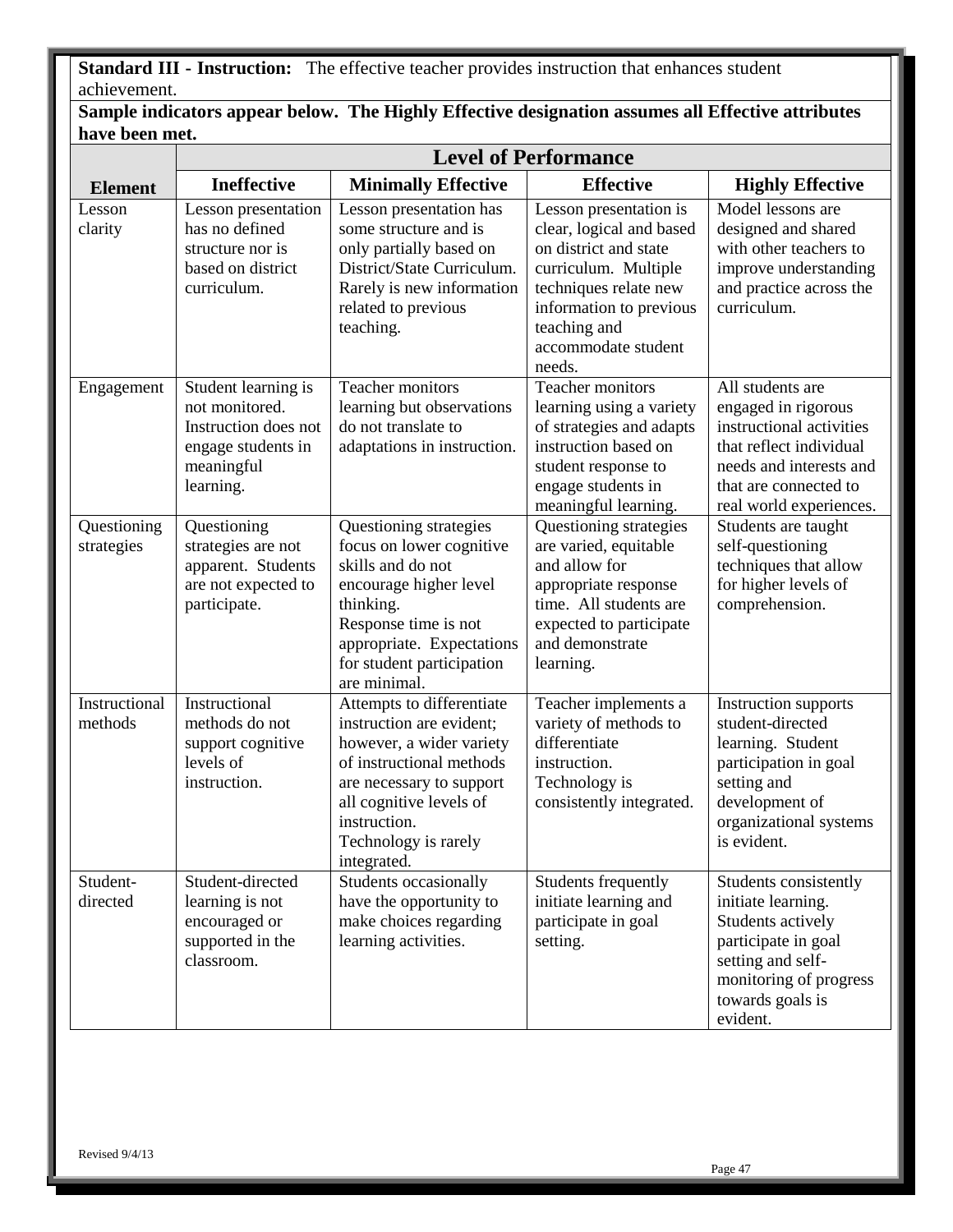## **Standard IV - Assessment**

**Sample indicators appear below. The highly effective teacher uses assessment to provide feedback to students, design future instruction, and monitor progress toward curriculum goals.**

|                                             | <b>Level of Performance</b>                                                                                                                                             |                                                                                                                                                                         |                                                                                                                                                                                         |                                                                                                                                                                                                                                                               |  |
|---------------------------------------------|-------------------------------------------------------------------------------------------------------------------------------------------------------------------------|-------------------------------------------------------------------------------------------------------------------------------------------------------------------------|-----------------------------------------------------------------------------------------------------------------------------------------------------------------------------------------|---------------------------------------------------------------------------------------------------------------------------------------------------------------------------------------------------------------------------------------------------------------|--|
| <b>Element</b>                              | <b>Ineffective</b>                                                                                                                                                      | <b>Minimally Effective</b>                                                                                                                                              | <b>Effective</b>                                                                                                                                                                        | <b>Highly Effective</b>                                                                                                                                                                                                                                       |  |
| Use and<br>interpretation<br>of assessment. | Assessment is not<br>used to evaluate<br>student progress.<br>Assessment does<br>not guide<br>instruction.                                                              | Assessments are rarely used<br>to plan for groups and<br>individuals and to evaluate<br>student progress.                                                               | Performance and product<br>assessments are used to<br>plan for groups and<br>individuals and to<br>evaluate student progress.<br>Teacher uses assessment<br>data to guide instruction.  | Teacher uses a<br>variety of formal and<br>informal assessments<br>to document student<br>progress. Teacher<br>actively contributes<br>to building or district<br>efforts to analyze<br>results and uses<br>information to<br>improve student<br>achievement. |  |
| Design of<br>assessment                     | Assessment design<br>is not congruent<br>with district, state,<br>or national<br>standardized tests.                                                                    | Assessment design is<br>somewhat<br>congruent with district, state<br>and/or national standardized<br>tests.                                                            | Assessment design is<br>mostly congruent with<br>district, state and/or<br>national standardized<br>tests.                                                                              | Teachers design<br>exemplary<br>assessments that<br>address specific<br>needs identified by<br>district, state or<br>national standardized<br>tests.                                                                                                          |  |
| Administration of<br>Assessment             | Does not or<br>inconsistently<br>observes<br>established<br>common and/or<br>standardized<br>assessment<br>protocols and<br>timelines.                                  | Observes some established<br>common and/or<br>standardized assessment<br>protocols and timelines.                                                                       | Consistently observes all<br>established common and<br>standardized assessment<br>protocols and timelines.                                                                              | Helps create school<br>procedures to ensure<br>compliance with<br>established common<br>and standardized<br>assessment protocols<br>and timelines.                                                                                                            |  |
| Communication of<br>assessment              | No assessment<br>standards of<br>performance are<br>communicated to<br>students.                                                                                        | Assessment standards of<br>performance are<br>communicated to students.<br>There is inconsistency in<br>time and lack of assessment<br>variety.                         | Assessment criteria and<br>standards are clearly<br>communicated to students<br>in a timely manner and in<br>a variety of ways (rubrics,<br>exemplars, etc.).                           | Teacher involves<br>students in the<br>development of<br>assessment criteria<br>and students<br>routinely engage in<br>self-assessment<br>activities and monitor<br>personal progress.                                                                        |  |
| <b>Student Growth and</b><br>Assessment     | There is no<br>evidence that data<br>was collected<br>utilized or<br>interpreted by the<br>teacher. None of<br>the data goals were<br>met and some<br>regression noted. | Data was collected but there<br>is no evidence that it was<br>used to drive instruction.<br>None of the targeted growth<br>goals were met. Regression<br>was not noted. | Data was collected and<br>used to drive instruction<br>by modifying<br>instructional decisions.<br>Evidence from<br>assessments show<br>positive student growth in<br>the target areas. | Data was collected<br>and used to drive<br>instruction and<br>evaluate student<br>progress on a<br>continuous basis.<br>Evidence from<br>assessments show<br>student growth and<br>data is used to<br>improve instruction.                                    |  |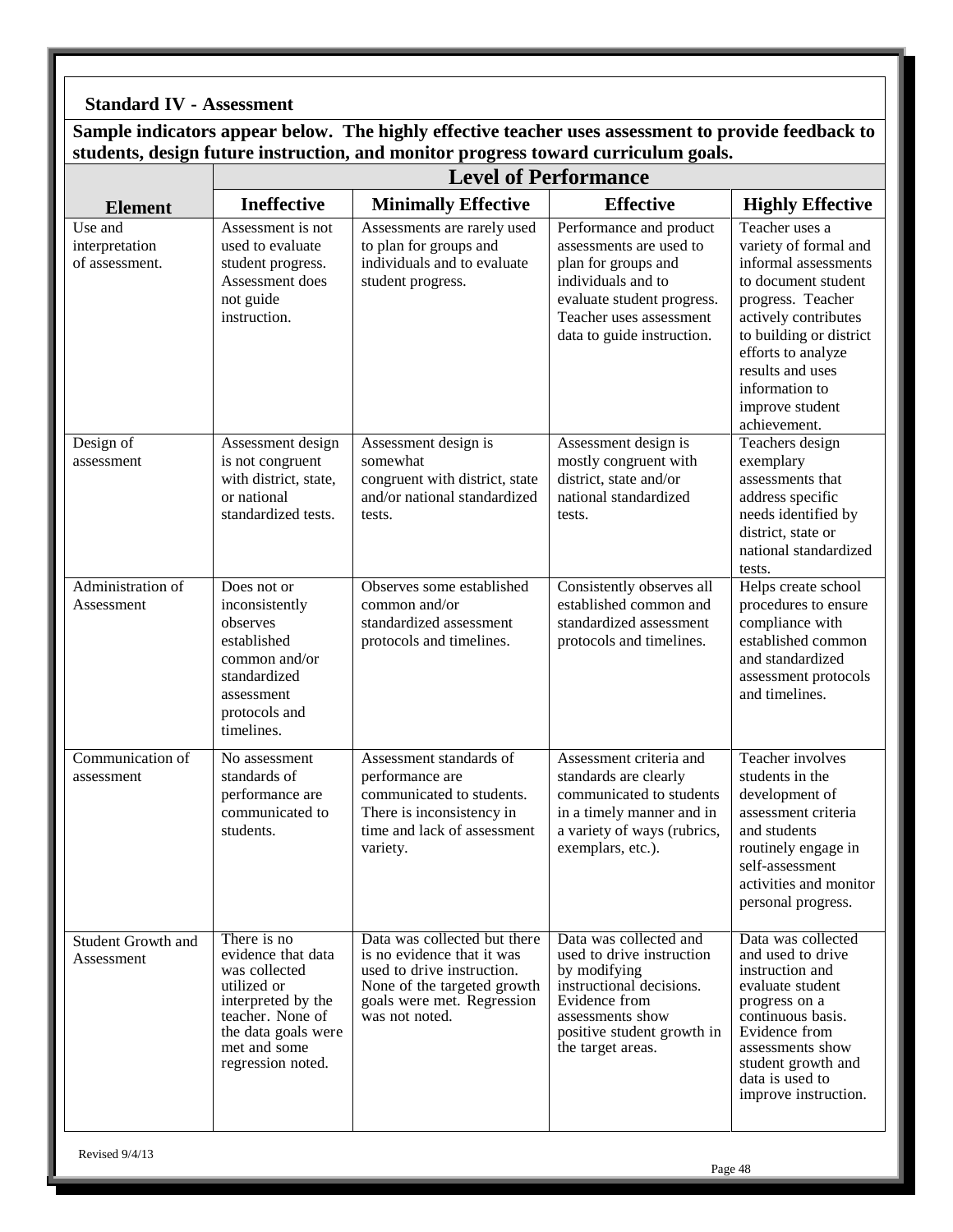**Standard V - Communication and Professional Responsibilities:** The effective teacher demonstrates positive communication skills and maintains professional and personal responsibilities.

| nave been met.         |                                                                                                                                                                                   |                                                                                                                                                                                                                                     |                                                                                                                                                                                          |                                                                                                                                                                                                                                              |  |  |  |
|------------------------|-----------------------------------------------------------------------------------------------------------------------------------------------------------------------------------|-------------------------------------------------------------------------------------------------------------------------------------------------------------------------------------------------------------------------------------|------------------------------------------------------------------------------------------------------------------------------------------------------------------------------------------|----------------------------------------------------------------------------------------------------------------------------------------------------------------------------------------------------------------------------------------------|--|--|--|
|                        |                                                                                                                                                                                   | <b>Level of Performance</b>                                                                                                                                                                                                         |                                                                                                                                                                                          |                                                                                                                                                                                                                                              |  |  |  |
| <b>Element</b>         | <b>Ineffective</b>                                                                                                                                                                | <b>Minimally</b><br><b>Effective</b>                                                                                                                                                                                                | <b>Effective</b>                                                                                                                                                                         | <b>Highly Effective</b>                                                                                                                                                                                                                      |  |  |  |
| Relationships          | Positive<br>relationships have<br>not been developed<br>or maintained with<br>students,<br>colleagues and/or<br>parents.                                                          | Some positive<br>relationships have<br>been developed or<br>maintained with<br>students, colleagues,<br>and/or parents.                                                                                                             | Support and<br>cooperation<br>characterize<br>relationships with<br>students, colleagues<br>and/or parents.                                                                              | Teacher assumes a<br>leadership role in<br>developing positive<br>professional<br>relationships with<br>students, colleagues,<br>and/or parents.                                                                                             |  |  |  |
| Contributions          | Little or no<br>participation in<br>school and district<br>projects.<br>Contractual<br>obligations are not<br>met.                                                                | Minimal participation<br>in school projects.<br>Teacher meets some<br>contractual<br>obligations.                                                                                                                                   | Teacher participates in<br>school and district<br>projects, works<br>collaboratively with<br>colleagues, and meets<br>contractual obligations.                                           | Teacher takes a<br>leadership role in<br>school and district<br>projects, or<br>volunteers in school<br>or district events<br>above and beyond<br>contractual<br>obligations.                                                                |  |  |  |
| Record keeping         | Records for<br>maintaining student<br>progress and<br>procedural<br>activities/duties are<br>unorganized,<br>incomplete and/or<br>inaccurate.                                     | Records for<br>maintaining student<br>progress and<br>procedural<br>activities/duties are<br>organized, complete,<br>and accurate;<br>however, these are<br>not communicated to<br>parents in a timely<br>and consistent<br>manner. | Records for<br>maintaining student<br>progress and<br>procedural<br>activities/duties are<br>accurate and timely,<br>and routinely<br>communicated to<br>parents.                        | Records reflect<br>student academic and<br>social growth, and<br>are reported to<br>parents through a<br>variety of venues.<br>Teacher participates<br>in district activities to<br>monitor and evaluate<br>record keeping<br>effectiveness. |  |  |  |
| Professional<br>growth | Teacher does not<br>actively participate<br>in professional<br>development<br>activities. There is<br>little or no<br>evidence of new<br>learning in<br>classroom<br>instruction. | Teacher participates<br>in district-sponsored<br>professional<br>development<br>activities. There is<br>Minimal evidence of<br>new teacher-learning<br>in classroom<br>instruction.                                                 | Teacher seeks<br>professional<br>development<br>opportunities to<br>enhance knowledge<br>and skills, actively<br>participates and<br>implements new<br>knowledge/skills into<br>lessons. | Teacher develops,<br>presents and/or<br>conducts professional<br>development<br>activities.                                                                                                                                                  |  |  |  |
| Professionalism        | Professional<br>obligations are not<br>met in a timely<br>manner. Teacher<br>participates in<br>team/department/b<br>uilding/district<br>decision making.                         | Professional<br>obligations are met,<br>with occasional<br>lapses in timeliness.<br>Teacher meets with<br>team/department/buil<br>ding/district cohorts<br>when required.                                                           | Professional<br>obligations are met in a<br>timely manner.<br>Teacher participates in<br>team/departmental<br>activities.                                                                | Teacher takes a<br>leadership role in<br>team/department/<br>building/district<br>decision making.                                                                                                                                           |  |  |  |

**Sample indicators appear below. The highly effective designation assumes all effective attributes have been met.**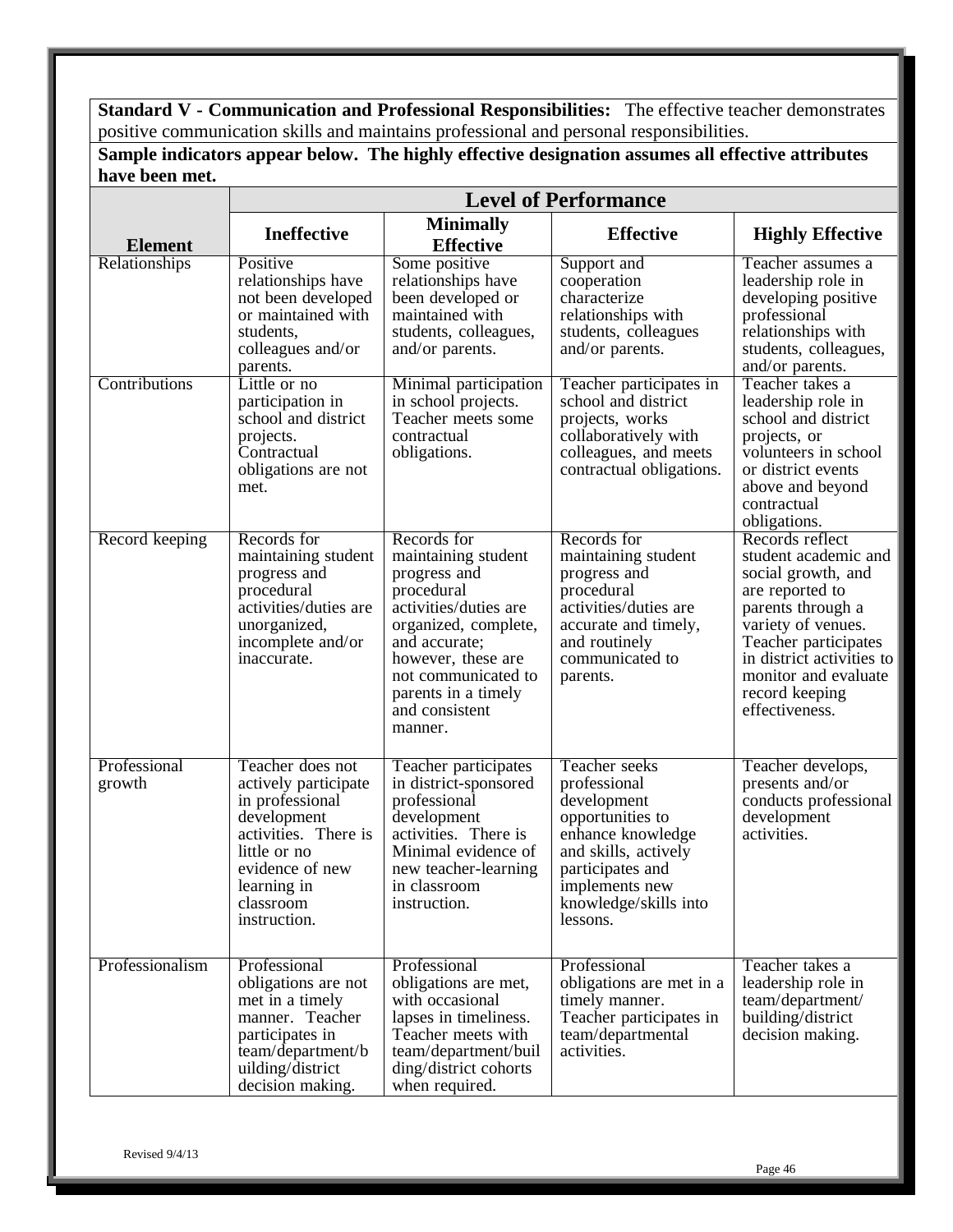## <span id="page-51-0"></span>*Acknowledgments:*

*Thank you to:*

- *East Grand Rapids Schools.*
- *Dearborn Public Schools Original Teacher Evaluation Committee Members (2004)*

*Tina Cosenza Sue MacKenzie Joann Harper Tom Rafferty Kevin Harris Rita Rauch Kathy Kocher Paul Smith Marlene Lewis*

*Jerry Dodd Mary Pizzimenti Cheryl Kreger Karen Berryman*

*Revision Teacher Evaluation Committee Members (2011)*

*Rose Bruno Mark Palise Andrew Denison Linda Salamey Fatme Faraj Robert Seeterlin Hassane Jaafar Julia Maconochie Chris Sipperley Glenn Maleyko Marc Zigterman*

*Jill Chochol Shannon Peterson*

*Revision Teacher Evaluation Committee Members (2013)*

*Bill Tucker Mark Palise Jill Chochol Shannon Peterson Andrew Denison Linda Salamey Fatme Faraj Robert Seeterlin Hassane Jaafar Gail Shenkman Julia Maconochie Chris Sipperley Glenn Maleyko Wyatt David Steve Saleh*